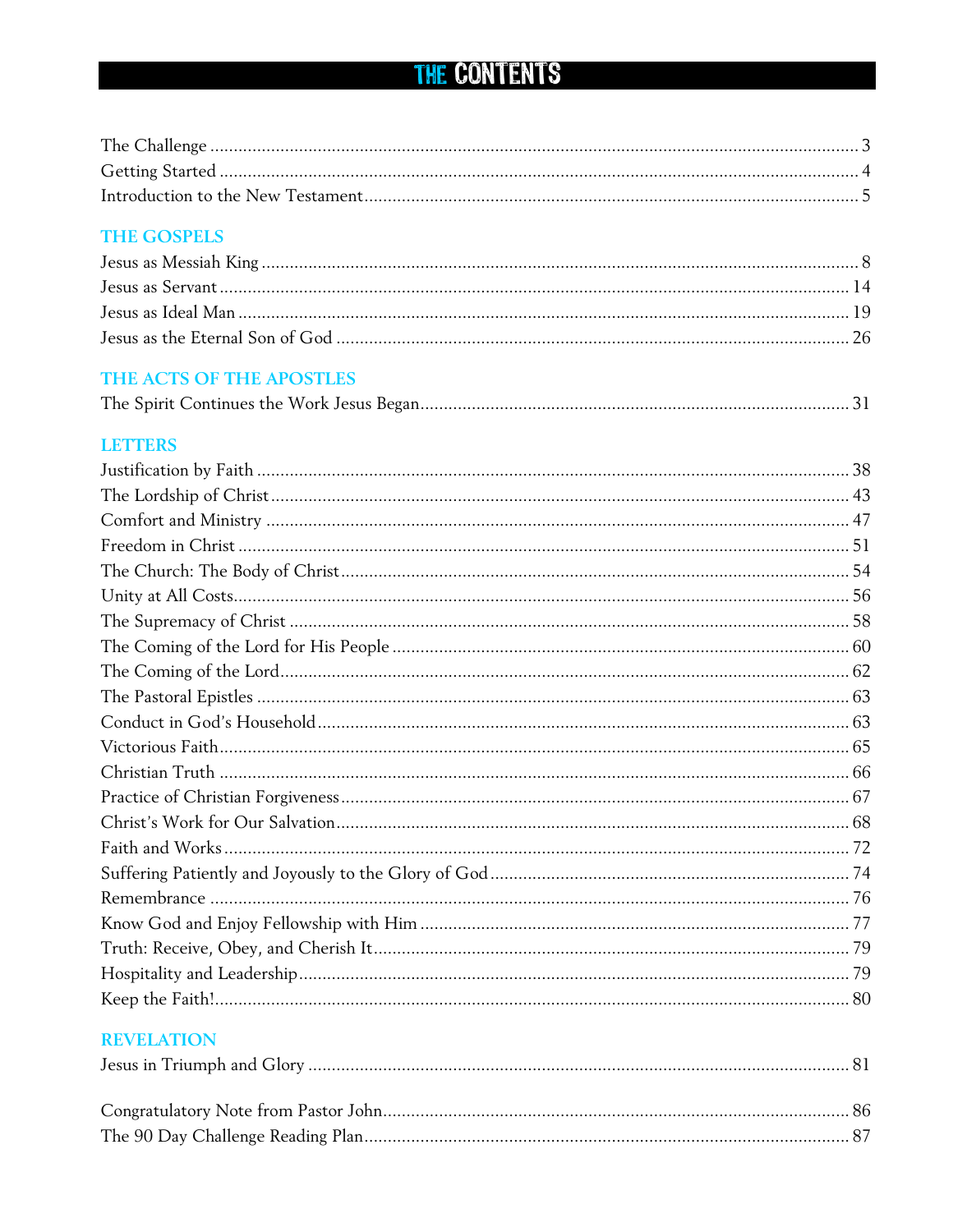## The Challenge

Most people we know struggle with setting aside some of the important, consistent time it takes to get better acquainted with God. Many want to know Jesus better but don't want to invest the time it takes to learn about him and his ways.

We want to help you know Jesus better and grow deeper in your relationship with Him and His Word. In just three months, you can read through the entire New Testament in a disciplined, daily approach.

The 90-Day Challenge requires you to spend approximately 20 minutes reading a portion of scripture, reflecting and praying. This 3 month experiment has been the single most effective program of spiritual growth and discipline we have ever experienced. Both of us are wired in a way that we needed the little extra motivation, challenge and structure to make a daily time with God into a habit.

If 20 minutes is too much, turn it into a 180-Day challenge and simply take 2 days for each of the days represented in the book. It doesn't matter if you finish on Day 90…the goal is to make God's Word a part of your life. We're confident that you will not be the same person when you're done with the challenge.

This short program may become the stimulus you need toward developing a daily meeting with God for the rest of your life.

Twenty minutes a day is not a great deal of time when you think of the important growth that will transform your life as you get to know Jesus better. We all know people who spend hours every day on Facebook, YouTube, Texting, TV and other media opportunities that are having fun but that time typically isn't aiding their spiritual depth. We're not suggesting you throw away your electronics, we're just encouraging you to add a little bit of time to connect deeply with Jesus.

As you consider the challenge of the 90-Day Experience, keep in mind the powerful words in 1 Peter 1:24, *"All men are like grass, and all their glory is like the flowers of the field. The grass withers and the flower falls, but the word of the Lord stands forever."*

JIM BURNS & DOUG FIELDS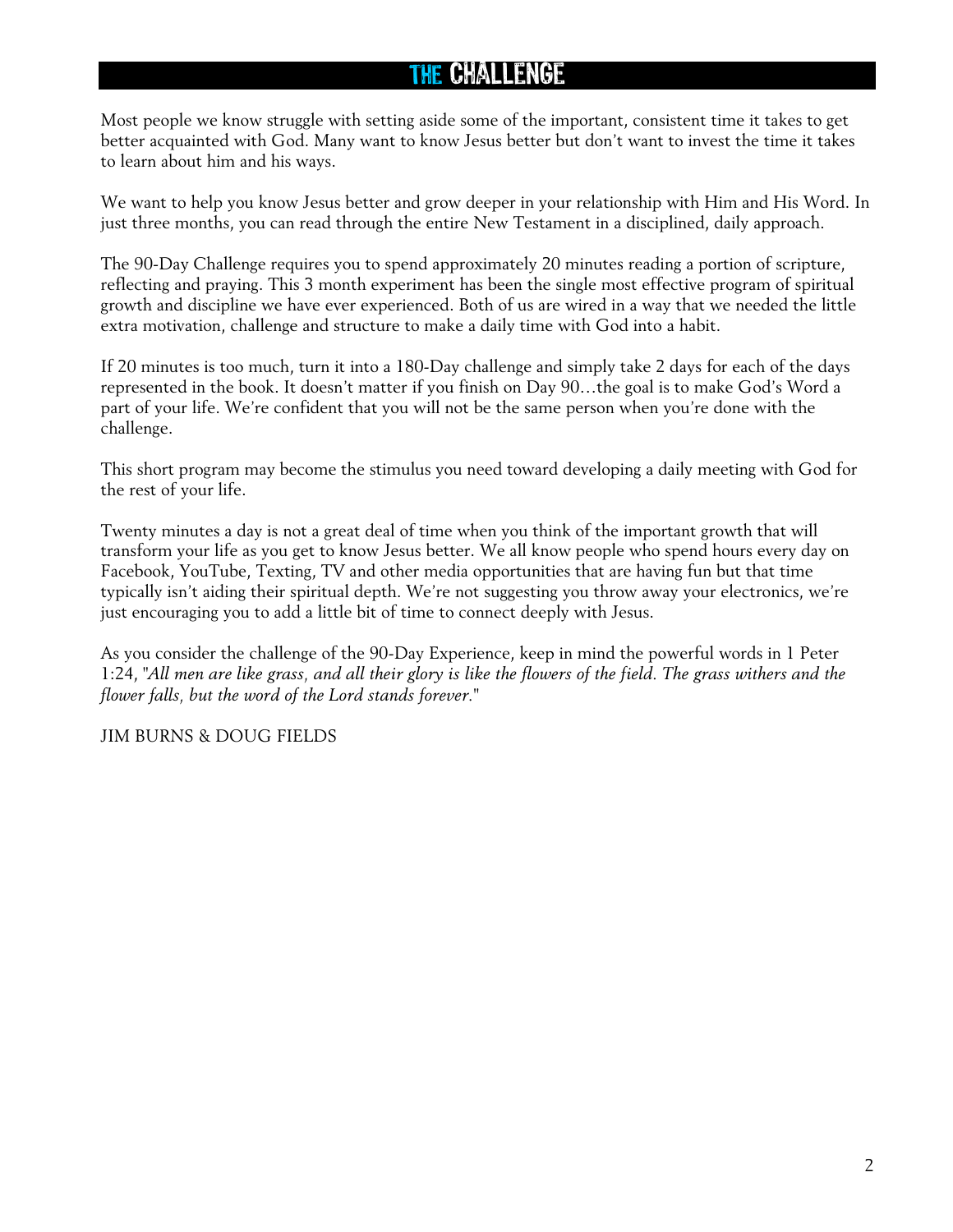# Getting Started

A disciplined daily devotional life is not an option for Christian growth. It's a must! And, it's also a privilege. You have the opportunity for every day to spend time with your Creator and Savior. This daily quiet time with God will transform your life like nothing else can.

Let me explain what you will find in this book. You'll get a brief introduction of each book in the New Testament. Sometimes understanding who wrote the book and who they were writing to will make a big difference in understanding the important themes and highlights of each book in the New Testament.

Having read through the overview you will be ready to explore each book in the New Testament. The daily format is simple. Here's how it works:

- **READ and ANSWER** questions are straightforward questions about facts. Occasionally they will prompt you to read between the lines for significant points.
- **REFLECT and PRAY** questions suggest a topic for your own life. You, too, will be able to say with David, "Your word is a lamp to my feet and a light for my path" (Psalm 119:105).
- **RESPOND and GROW** questions give you the opportunity to put into practice the truths you learn each day.

Let me encourage you to approach your daily times in the Bible with a sense of expectation. Expect to meet Jesus in a new way each day. Expect God to speak to you in a very personal way. And expect to become the person God wants you to be as you daily spend time in His word. Claim the promise of James: "Draw near to God and He will draw near to you" (4:8 NASB). Below are some important thoughts on how your devotional time can be made more meaningful.

Find a specific time each day to meet with God. If you get in the habit of meeting with God at a specific time without interruptions, it will be easier to remain faithful to this commitment.

Find a quiet place to meet with God. Where you meet with God is important. Wherever you choose, make sure that it is free from distractions.

Determine what you hope to accomplish during your meeting with God. In other words, have a method. Do not approach your quiet time in a helter-skelter manner. Let GROWTH UNLIMITED serve as a program for your time with God.

Remember that a devotional meeting with God is not in-depth Bible study. A devotional time with God should include Bible reading, but not necessarily in-depth Bible study. Also save time for these things:

- **PRAISE:** "Let everything that has breath praise the Lord" (Psalm 150:6). Tell God of His greatness and His majestic power. Adore the Lord of Lords and King of Kings.
- **THANKSGIVING:** "Give thanks in all circumstances, for this is God's will for you in Christ Jesus" (1 Thessalonians 5:18). No matter what your situation or what problem you are facing, take time to consider the things in your life for which you can be thankful. This thankfulness can help you overcome negative thoughts and emotions.
- **CONFESSION:** "If we confess our sins, He is faithful and just and will forgive us our sins and purify us from all unrighteousness". (1 John 1:9). We keep communication with God open when we confess our sins to Him. The word "confession" comes from a root word meaning "to agree together with". When you confess your sins to God, you are simply agreeing with Him that you have fallen short of the way He wants you to live. You are letting Him know that you desire a right relationship with Him.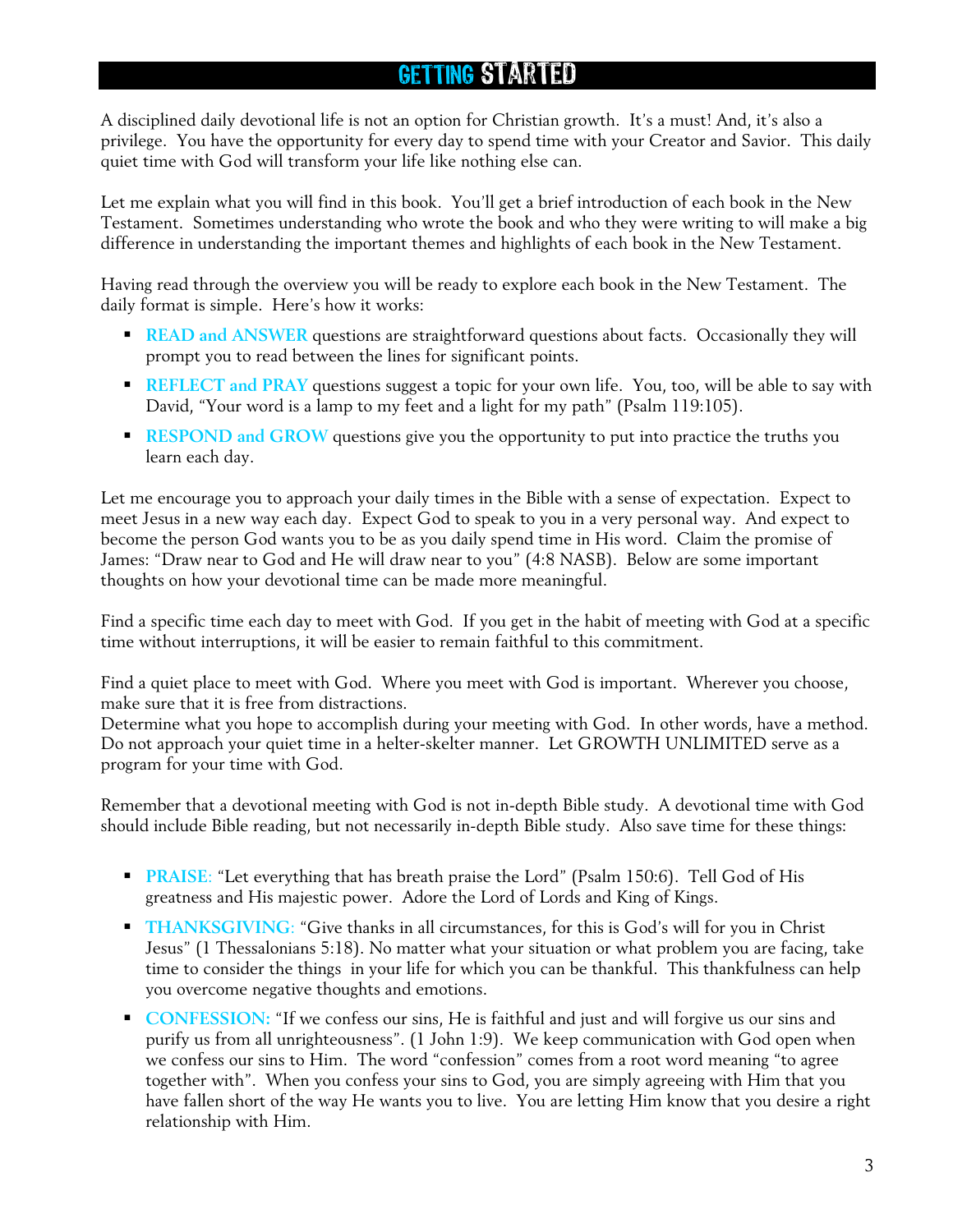- **PETITION:** "Ask and it will be given to you; seek and you will find; knock and the door will be opened to you" (Matthew 7:7). This an important part of your prayer life, but it is not the only part. Too often we rush to God, ask for things, and then rush away. Do pray for your family, friends, church, government, and yourself. Do not be afraid to ask God for things, but remember who is the Lord in the relationship – God is, not you.
- **LISTENING:** "My son, if you accept my words and store up my commands within you, turning your ear to wisdom and applying your heart to understanding…Then you will understand the fear of the Lord and find the knowledge of God" (Proverbs 2:1-5). Prayer is a two-way communication. When you pray, take time to listen. God is speaking to you. Write down the thoughts which come to mind. The test those thoughts through the inner witness of your spirit. Take time to be quiet before the Lord.

Now grab a copy of the Bible (I've used the New International Version here), this manual, and a pencil and enjoy the adventure.

# Introduction to the New Testament

As you begin to read the New Testament, it is important for you to know how it is put together. The New Testament is composed of 27 books, and these books are divided into four categories—the Gospels, the Acts of the Apostles, the Epistles (or letters), and Revelation.

#### **THE GOSPELS**

"Gospel" means "good news": Matthew, Mark, Luke, and John are the four accounts of the good news of Jesus Christ. Although never meant to be a complete biography, these books do tell the most important events and teachings in the life of Jesus. Together the four portraits, each highlighting different aspects of the character of Jesus, offer a dynamic and compelling picture of Jesus of Nazareth, the Son of God and our Savior.

#### **THE ACTS OF THE APOSTLES**

The section after the gospels is the Acts of the Apostles. This book is filled with the history of the early church after the death and resurrection of Jesus. Most of this section deals with the lives and ministries of Paul and Peter. This is a thrilling section to read as you witness the rapid expansion of the early church.

#### **LETTERS**

Next comes the 21 New Testament books which are written in the form of letters. These epistles are a more personal means of communication, as the writers address specific congregations or individuals for the purpose of encouragement and teaching. These letters fall into two main groups: those which Paul wrote, and those written by other people.

#### **REVELATIONS**

Finally, the book of Revelations is a fascinating piece of literature much different from the other books in the New Testament. This book is apocalyptic in style: It is poetic and visionary, communicating ideas through symbols and imagery. To take this picture-language literally or to treat the book as a logical timetable is to go against the entire spirit of it. This book, while rooted in the Old Testament, is dominated by the person of the victorious Christ.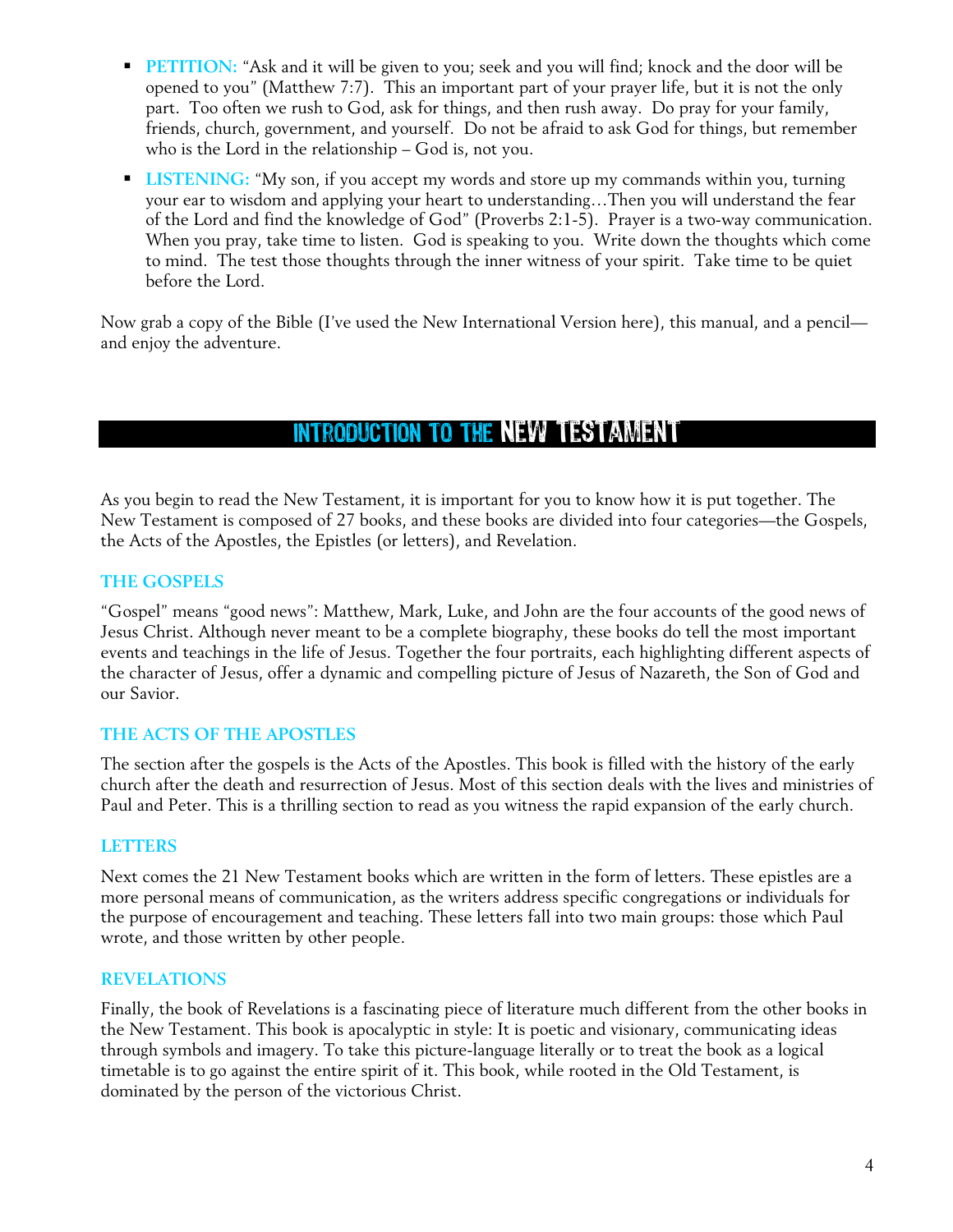## Jesus as Messiah King

*Above his head they placed the written charge against him: THIS IS JESUS, THE KING OF THE JEWS* (Matthew 27:37).

### **THE GOSPEL ACCORDING TO MATTHEW**

- Who is this Jesus of Nazareth?
- How does He fit with the Messiah spoken of by the Hebrew prophets?
- What guidelines does Jesus offer for life?

John 20:31 states the clear purpose of all the gospels: "These are written that you may believe that Jesus is the Christ, the Son of' God, and that by believing you may have life in his name"--as crucial to us as to people in the time of the gospel writers. The same issue is at stake: Belief will lead to eternal life, unbelief to eternal death. Therefore, the two worlds are alike: Twenty centuries later we should ask with the first century believers, "Who is this Jesus of Nazareth?"

Matthew, a Jewish Christian, writes specifically to Jewish readers to answer this question and support his claim that Jesus is the fulfillment of Jewish prophecy. Matthew's purpose seems to be education rather than evangelism--he wrote not for the outsider but in order that believers could deepen their understanding of' their roots (where they came from).

In the very first verse, Matthew introduces Jesus as the "Son of David" and so begins to form his argument: Jesus is clearly presented as the Messiah long awaited by the nation of Israel. Matthew quotes again and again from the Old Testament as he urges that Jesus is the One spoken of in the prophecies, that He is the fulfillment of the law, and that He is in fact "King of the Jews" promised by God long ago.

As you read the book of Matthew, pay particular attention to these five distinguishing characteristics:

- Matthew's sensitivity to his Jewish audience
- His great interest in the end of the age and the Second Coming of Christ
- Teaching about the life of the Christian community and Christian fellowship
- The five main blocks of teaching
	- The Ethics of the Kingdom: The Sermon on the Mount (chapters 5-7)
	- **Jesus and His Kingdom Preachers (chapter 10)**
	- The Parables of the Kingdom (chapter 13)
	- **Life in the Kingdom Community: The Church (chapter 18)**
	- Judgment and the Coming of the King: Three Parables (chapters 24-25)
- Emphasis on Christ as King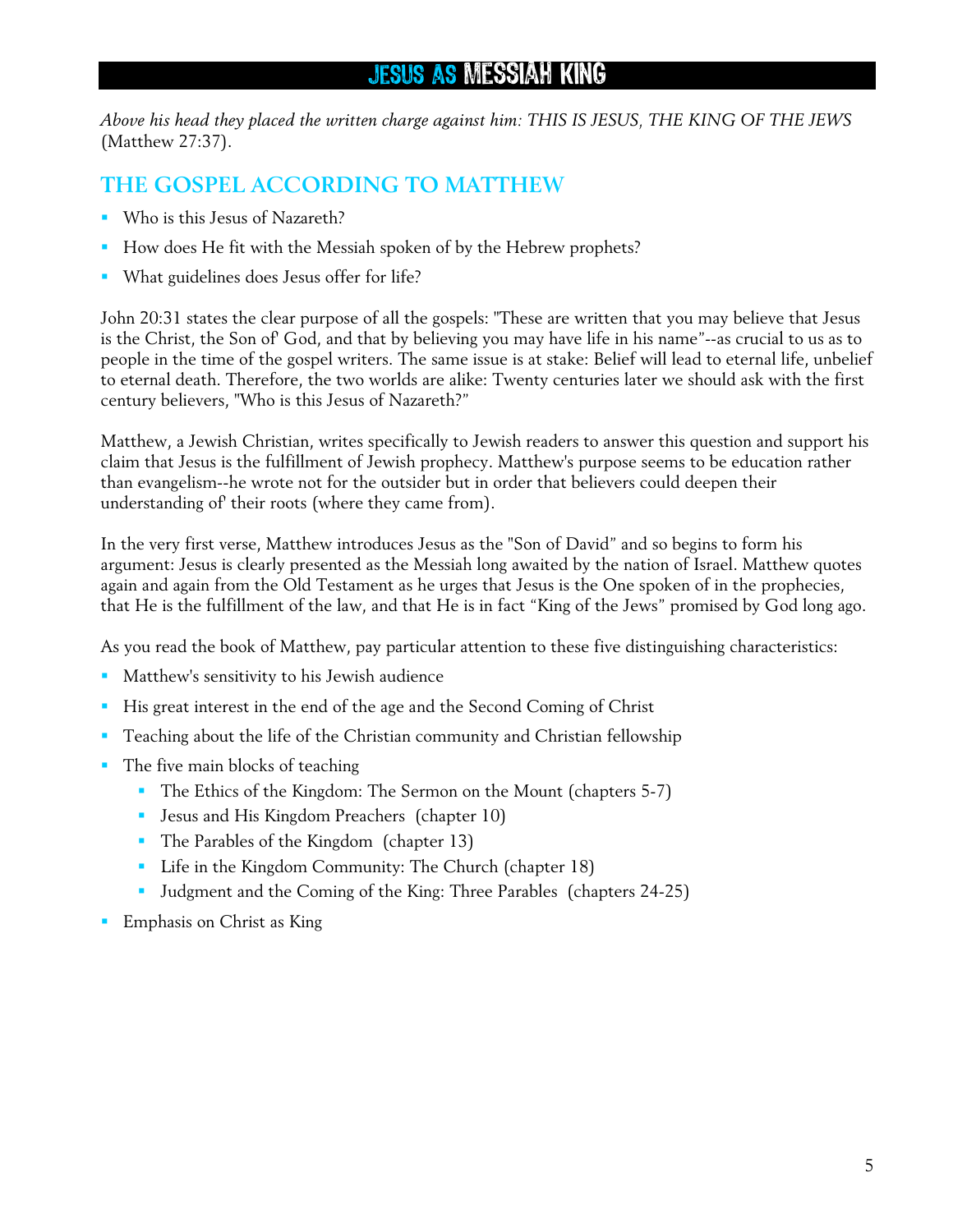# DAY 1: MATTHEW 1-4

#### **READ and ANSWER**

Note how many times Matthew refers to Old Testament prophecies in these four chapters. Keep a list or tally as you read through this gospel.

(4:17) Comment on the fact that the temptation in their wilderness preceded the beginning of Jesus' preaching ministry. Do you think this ordering significant? Why or why not?

#### **REFLECT and PRAY**

(1:23) What is the meaning of "Immanuel"? To what extent is God with you in your daily life?

(4:19) When did Jesus first call you to follow Him? Thank Him for preparing you to respond to His call. Thank Him for differences He has made in your life.

#### **RESPOND and GROW**

(3:17) What is one thing you can do today that will make God the Father "well pleased" with you?

What idea, verse, or phrase can change my experience today?

### DAY 2: MATTHEW 5-7

#### **READ and ANSWER**

These chapters comprise Jesus' most famous block of teaching, the Sermon on the Mount. What are five topics He deals with?

(7:24-27) What are you building your life on? What is your most important goal or priority? Is that thing rock or sand?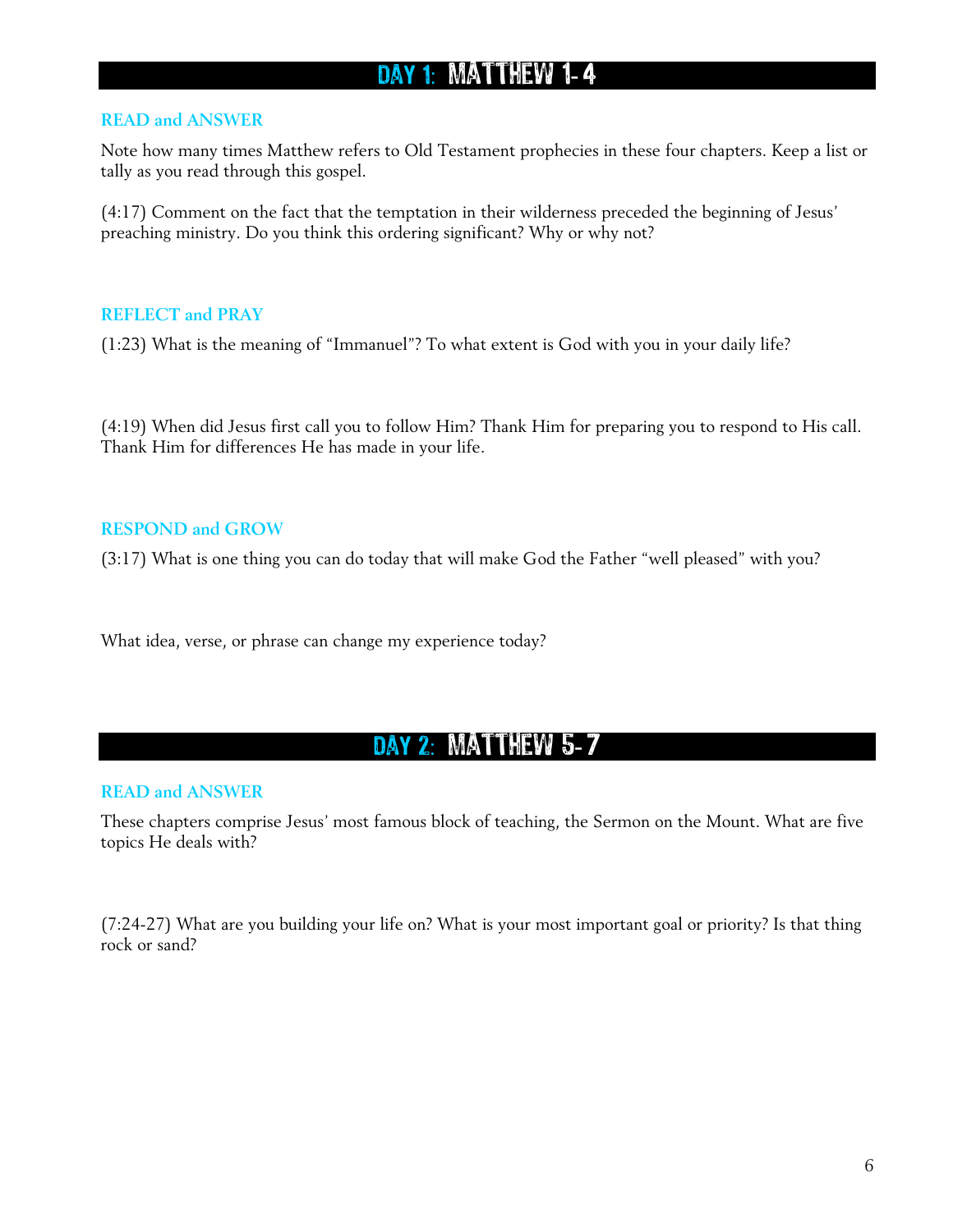(6:25-34) This passage – one of the most beautiful and encouraging in Scripture – is summarized in verse 33.

- What is making you anxious today?
- What does Jesus teach here about your worries?
- How can you be seeking God's kingdom more persistently?

(7:1-11) Consider your life in light of these verses. What have you hesitated to ask God for? How does this passage influence your prayers?

#### **RESPOND and GROW**

 $(7:12)$  Read this important verse again and fill in the blank: Today I will treat  $\qquad \qquad$  as I want to be treated by \_\_\_\_\_\_\_\_\_\_\_\_\_.

What idea, verse, or phrase can change my experience today?

# DAY 3: MATTHEW 8-10

#### **READ and ANSWER**

(10:1-42) What is the main point of this block of teaching? Answer this question by giving this chapter a title.

(10:1-42) Consider the specifics of Christ's instructions. What assignment does He make, what warnings does He give, and what comforts does He offer?

#### **REFLECT and PRAY**

(8:5-13; 9:20-22) Think about the relationship between God's mighty power and our faith. How do these two things work together? What do these two examples of faith teach you about yourself?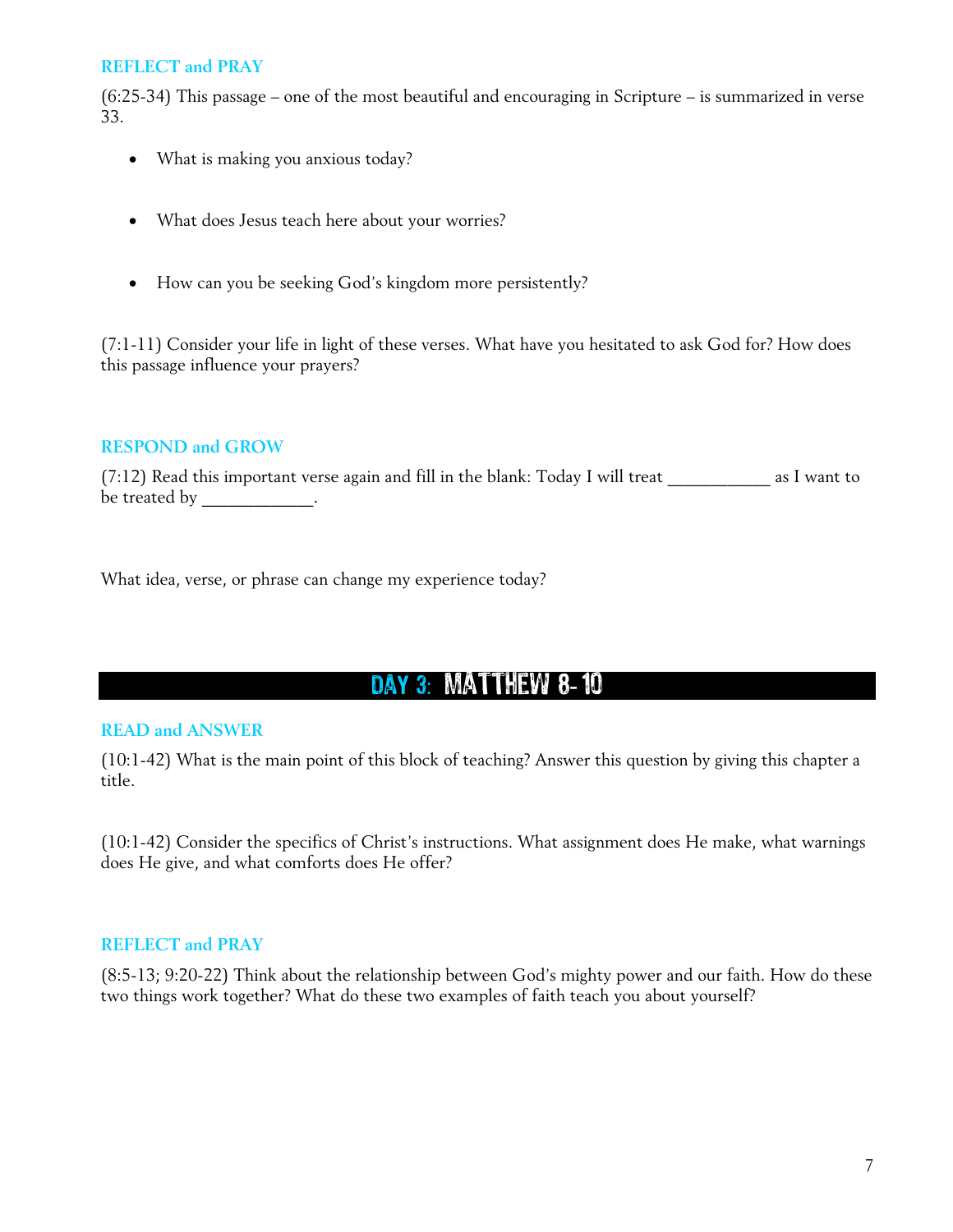#### **RESPOND and GROW**

(8:23-27) What storm in your life has Jesus calmed? What current turbulence can you ask Him to silence now?

What idea, verse, or phrase can change my experience today?

# DAY 4: MATTHEW 11-13

#### **READ and ANSWER**

(Are you keeping track of the references to Old Testament prophecies and their fulfillment in Jesus?)

(12:1-14) Jesus claims that He is Lord of the Sabbath.

- How do the Pharisees react to this statement?
- How does Jesus' claim affect the man with the shriveled hand?

(12:46-50) What tone of voice do you imagine Jesus used in verse 48? What does Jesus mean by His comments here?

#### **REFLECT and PRAY**

(13:18-23) What kind of ground did the seed of God's Word find in your life? If the farming conditions have changed through the years, comment on the difference. Spend some time talking to God about the growing conditions – past and present – in your life.

#### **RESPOND and GROW**

(11:28-30) What burden is making you weary? What is the yoke that Jesus offers you? You are free to make this trade today!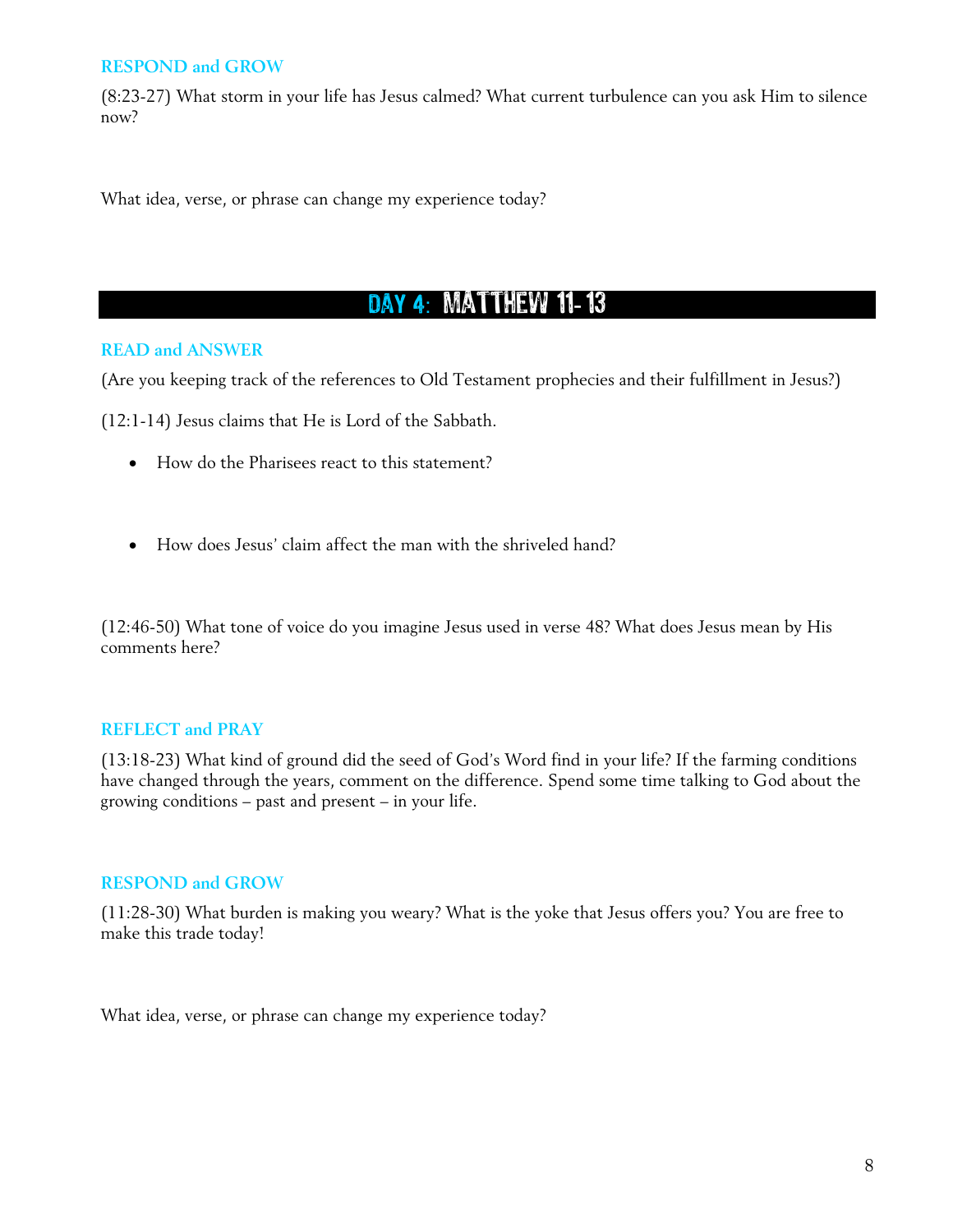# DAY 5: MATTHEW 14-16

#### **READ and ANSWER**

(14:1-22) Imagine that day and its schedule of demanding activities.

- What had Jesus done that day?
- What did He do at the end of that long day?
- What do you usually do after a long and exhausting day?
- Work this week on following Christ's example: End each day with some time of prayer.

(15:21-28) How did you react to Jesus' initial response to the woman's plea for help? What are your thoughts about her response to Jesus? What is the lesson from this story that you can apply to your life?

(16:24-26) What does the phrase "take up his cross" mean to you?

#### **REFLECT and PRAY**

(14:25-33) Think back on a time when you took your eyes off Jesus and fell. Thank Jesus for catching you.

#### **RESPOND and GROW**

(16:5-12) What do you think Jesus felt when He heard the disciples' words in verse 7? What was Christ trying to tell them? Do you think you always understand God's message to you? What can you do today to hear Him more clearly?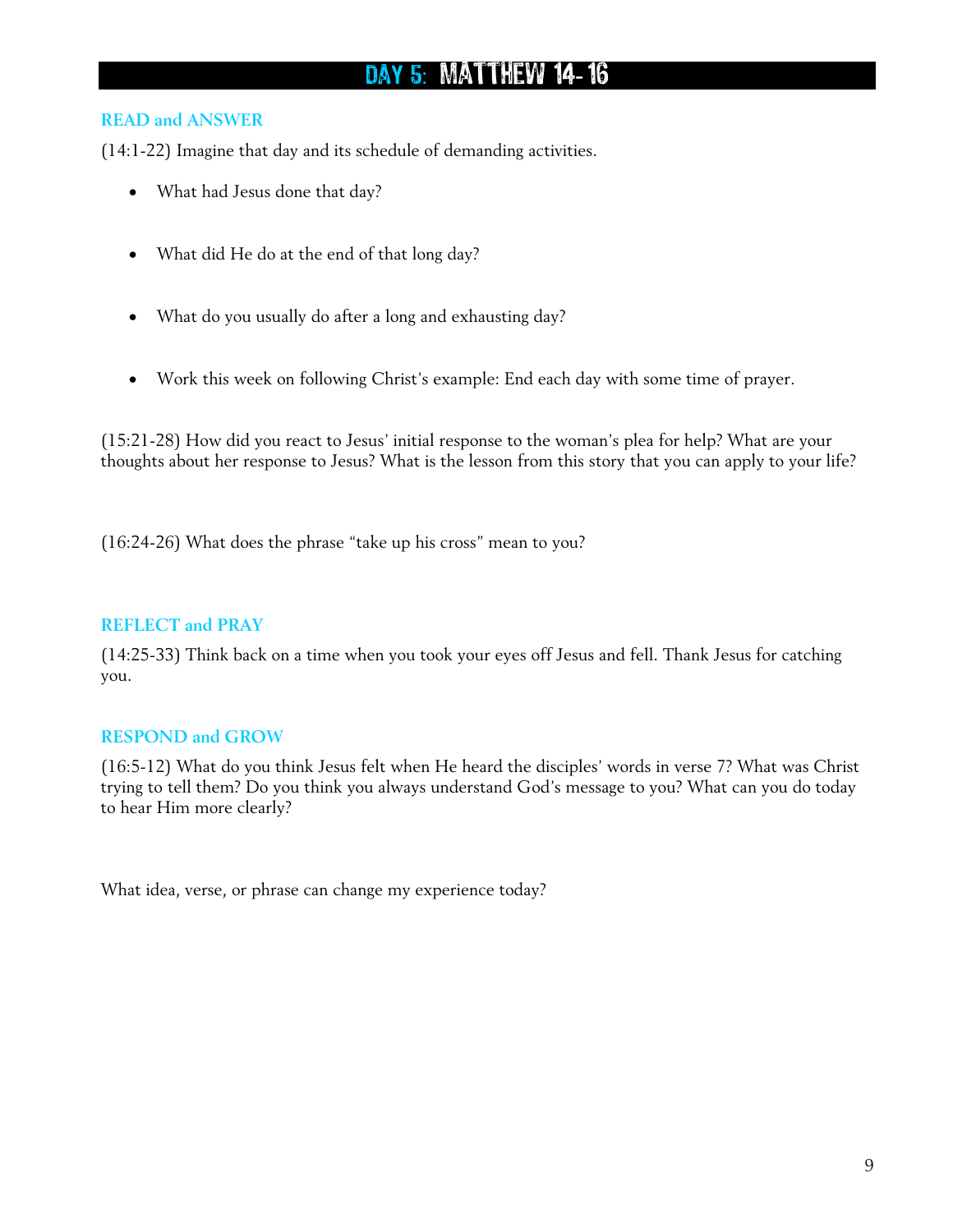# DAY 6: MATTHEW 17-19

#### **READ and ANSWER**

(17:20,21) What does the mini-parable of these verses teach you about your faith? (The prayer of Mark 9:24 may be appropriate for you right now!)

(18:19,20) What do these two verses teach about prayer? About the importance of a community of believers?

#### **REFLECT and PRAY**

(18:21-35) Look at yourself for a moment.

- For what has God forgiven you?
- Have you forgiven people who have hurt you or disappointed you?
- Are you an unmerciful servant who has been forgiven much but will not forgive little?
- Talk to God about the issue of forgiveness in your life.

#### **RESPOND and GROW**

(19:16-30) What keeps the young man from having eternal life? What things in your life tend to keep you from loving Jesus wholeheartedly? Claim the promise of verse 19:26 for yourself.

What idea, verse, or phrase can change my experience today?

## DAY 7: MATTHEW 20-22

#### **READ and ANSWER**

(20:1-16) What qualities of God's character does this parable reveal? What human characteristics stand in sharp contrast to the nature of God?

(22:34-40) What are the motives of the Pharisees as they ask their questions? What lessons does Jesus teach in response to their questioning?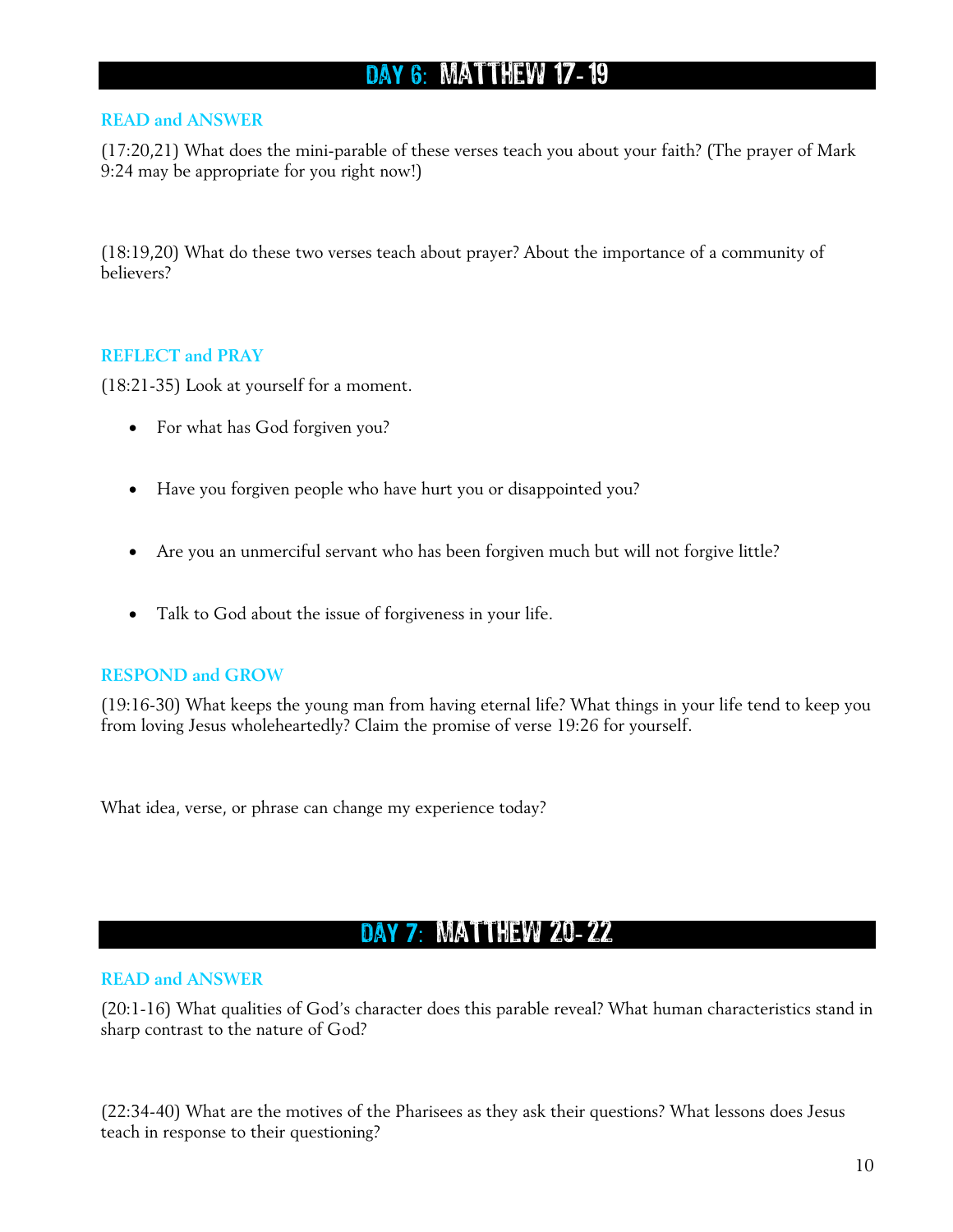(21:12-17) What does this episode suggest about the human aspects of Jesus Christ? Consider, for instance, His physical build and temperament

#### **RESPOND and GROW**

(20:26-28) These verses point out another contrast between God's ways and human ways.

- How did Christ serve?
- How can you serve someone today at home? At school? At work?

What idea, verse, or phrase can change my experience today?

### DAY 8: MATTHEW 23-25

#### **READ and ANSWER**

(Be aware of Old Testament prophecies that Jesus is fulfilling!)

(23:27,28) These verses come in the middle of Jesus' sharply-worded evaluation of the lifestyle and religious practices of the Sadducees and Pharisees.

- Give this outburst of righteous anger a title.
- How are you a "whitewashed tomb"? What needs to be cleaned inside your heart?

(25:1-13) What differentiates the wise from the foolish virgins?

#### **REFLECT and PRAY**

(24:36-44) Why doesn't Jesus give us specific information about when He will return? If you knew that He would come back next Thursday, how would you live differently between now and then?

(25:14-30) With what things have you been entrusted? To what degree are you using them? To what purpose?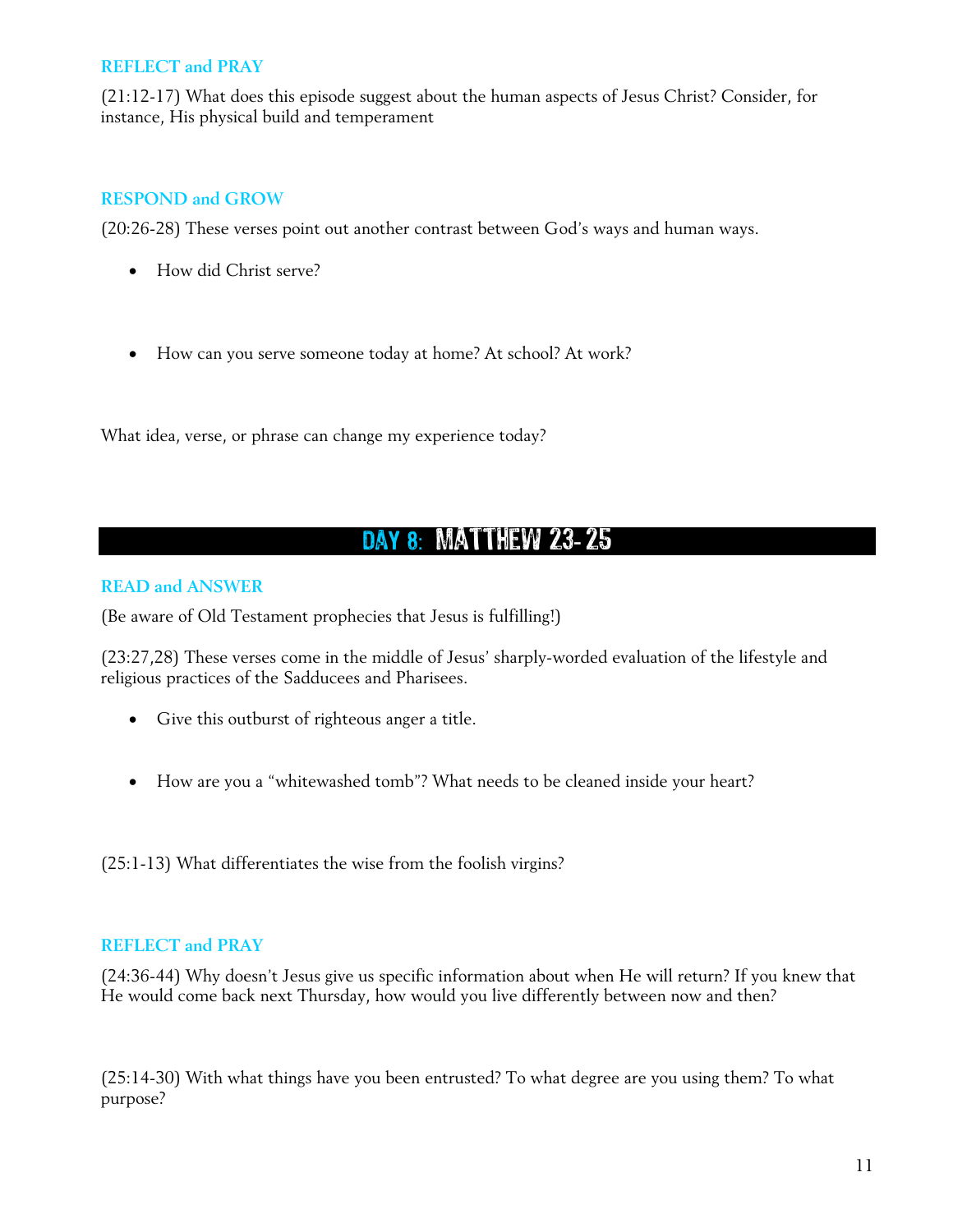#### **RESPOND and GROW**

(25:31-46) Look around. Do you see hungry, thirsty, naked, or sad people? Make a firm resolution to meet the needs of someone this week and so minister *for* and *to* Christ.

What idea, verse, or phrase can change my experience today?

## DAY 9: MATTHEW 26-28

#### **READ and ANSWER**

(27:50-54) What signs show that God is still at work in the crucifixion? Research the significance of the torn curtain (v. 51).

(27:62-64) What do the chief priests and Pharisees mean by "the last deception" and "the first"? What are they concerned about?

#### **REFLECT and PRAY**

(26:6-16) Contrast the woman at Bethany with Judas Iscariot. What do they do? What are their motives? How do you love Jesus? How do you betray Him?

(28:16-20) What is Jesus' command to His people? What promise accompanies the command? How are you responding to the command? When have you claimed the promise?

#### **RESPOND and GROW**

(26:31-35,69-75) When have you, like Peter, made vows of loyalty to Jesus and broken them by your actions or words? How did you deal with your stumbling?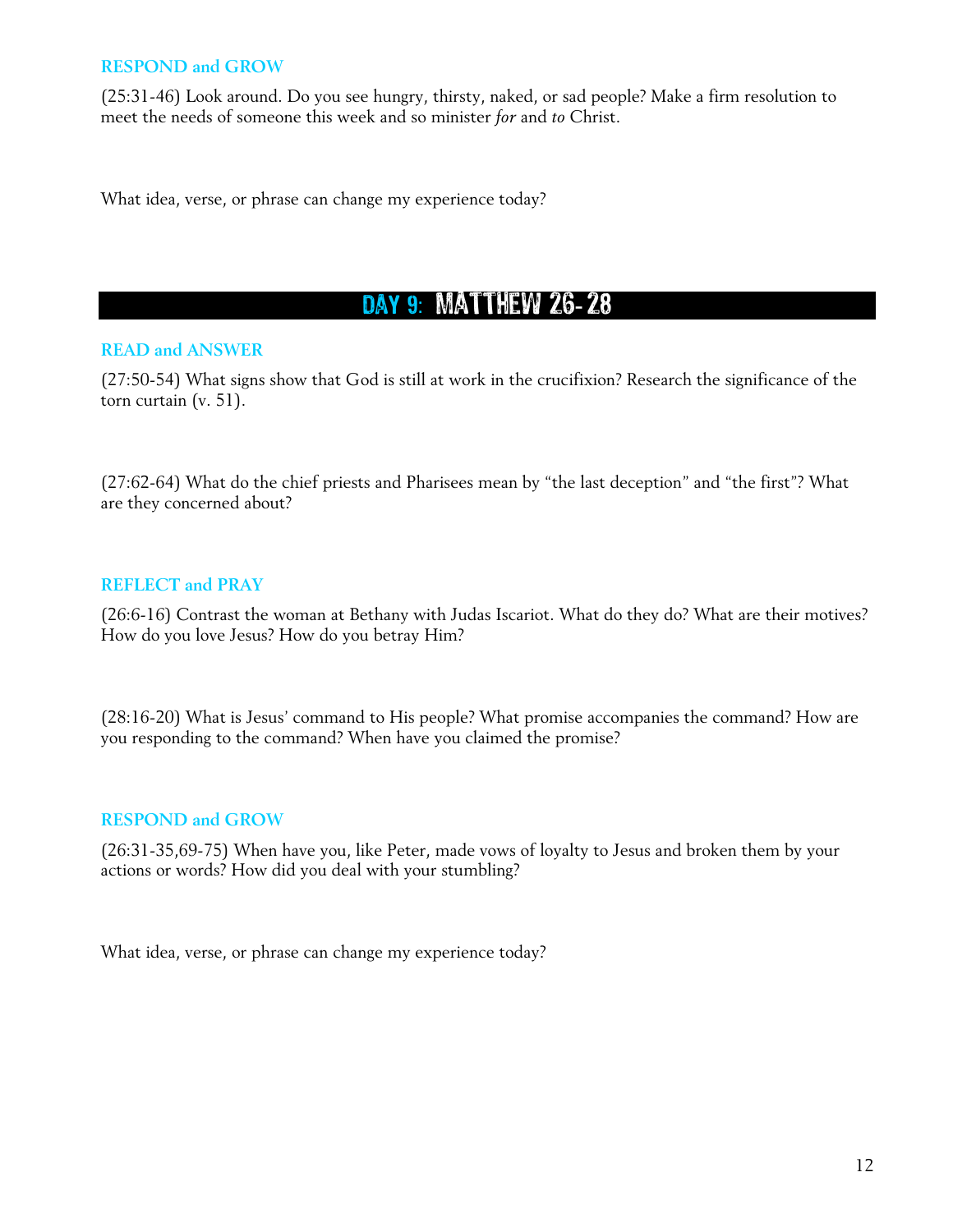### Jesus as Servant

*For even the son of Man did not come to be served, but to serve, and to give his life as a ransom for many.* (Mark 10:45).

### **THE GOSPEL ACCORDING TO MARK**

One of Mark's favorite words is "immediately"--it occurs over forty times in the sixteen chapters of the gospel. In this shortest of the four gospels, Jesus is a man on the move. He enters a fallen planet, which is wrongly impressed by power--be it Roman oppression, financial clout, or nuclear madness.

Jesus Christ has come into this lost world as a person of inexhaustible and divine strength: 70 percent of this book deals with miracles that Jesus performed. Mark also shows us Jesus' tender side as well as His masterful teaching ability. Between wondrously healing the sick and feeding the hungry, Jesus takes time to bless and hold the children close to Him. He also teaches important lessons about the kingdom of God —which include the parables of the sower, the lamp, and the mustard seed. Three times Jesus predicts the passion which will surround His death.

Jesus Christ, God's Son and our Savior, is a man of genuine power which comes from God and which reveals itself in working His will. As you read the gospel of Mark, note the following:

- Jesus as God's powerful man on the move
- **Jesus as God's conquering Son**
- **People's responses to Jesus**
- **Jesus' teachings on discipleship**
- The context of the three Passion predictions

### DAY 10: MARK 1-3

#### **READ and ANSWER**

(1:1-45) How many chapters did Matthew use to discuss the events of Mark 1? (This is the gospel of "immediately"!)

(2:1-5) Whose faith does Jesus notice in this healing of the paralytic? What does this say to you about the importance of the Christian community?

(3:20-30) What views of Jesus Christ are expressed here? Who holds these views? How is the view of the teachers of the law illogical?

#### **REFLECT and PRAY**

(1:17,18) In what area of your life is Jesus saying, "Follow me"? What is keeping you from responding as Simon and Andrew did?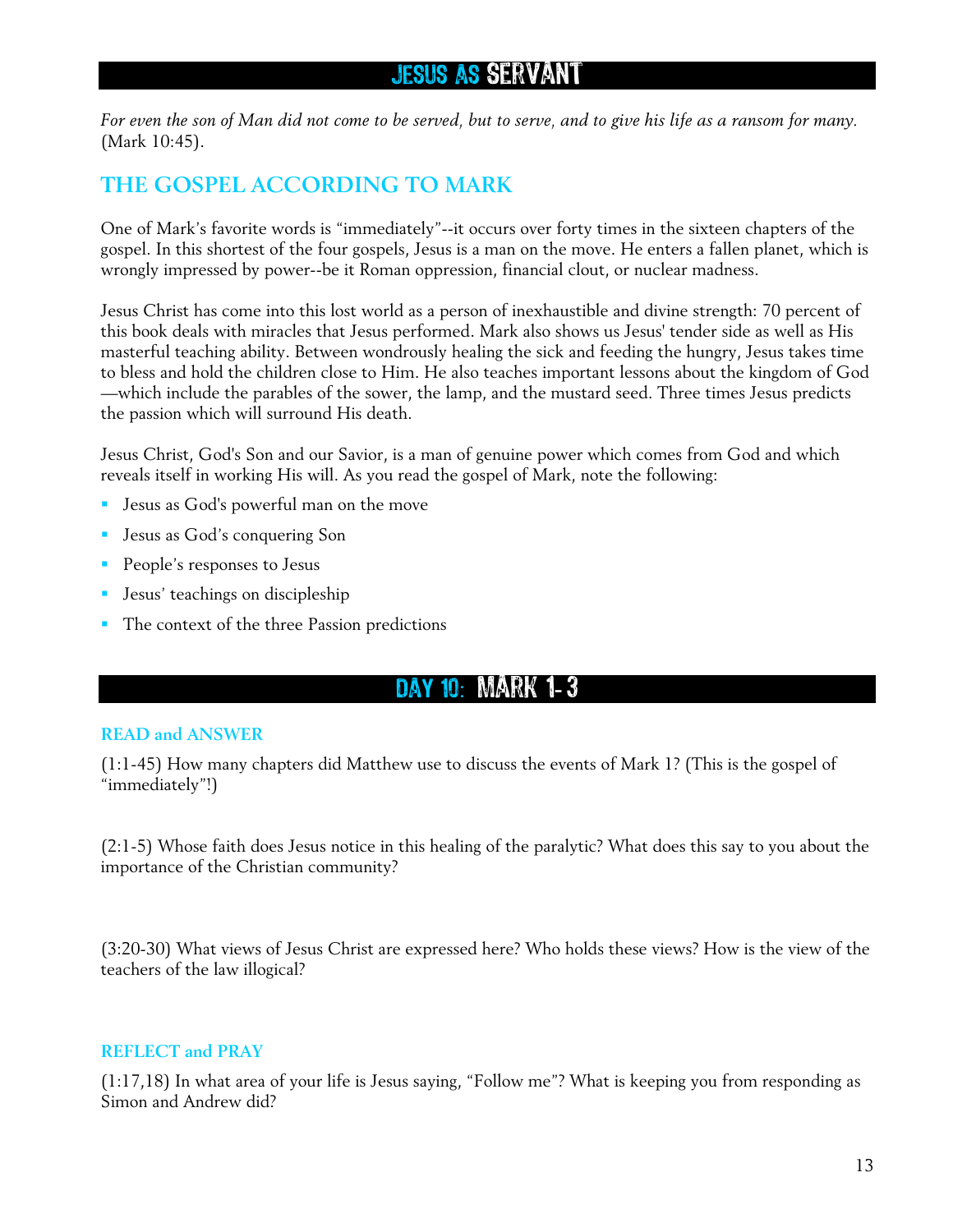#### **RESPOND and GROW**

(1:35) Note the quiet moment here between the healings, gathering of disciples, and teachings. What does this teach you about your busyness and your time for prayer?

What idea, verse, or phrase can change my experience today?

# DAY 11: MARK 4-6

#### **READ and ANSWER**

(4:10-12,21-23) Why does Jesus speak in parables? How is the truth of a parable both hidden and revealed?

What qualities of Christ do Mark's accounts of His miracles bring into focus for you?

#### **REFLECT and PRAY**

(4:24,25) In light of what you're doing with what you read in the Bible, are verses 24 and 25 a promise you welcome or a warning you fear?

(6:34-44) Jesus fed 5000 hungry people with five loaves and two fish. What personal and practical needs do you want to bring before Him today? Spend some time in prayer.

#### **RESPOND and GROW**

(4:3-9,13-20) Parable of the Sower: What can you do to make your life "good soil" which will accept the Word of God and bear fruit?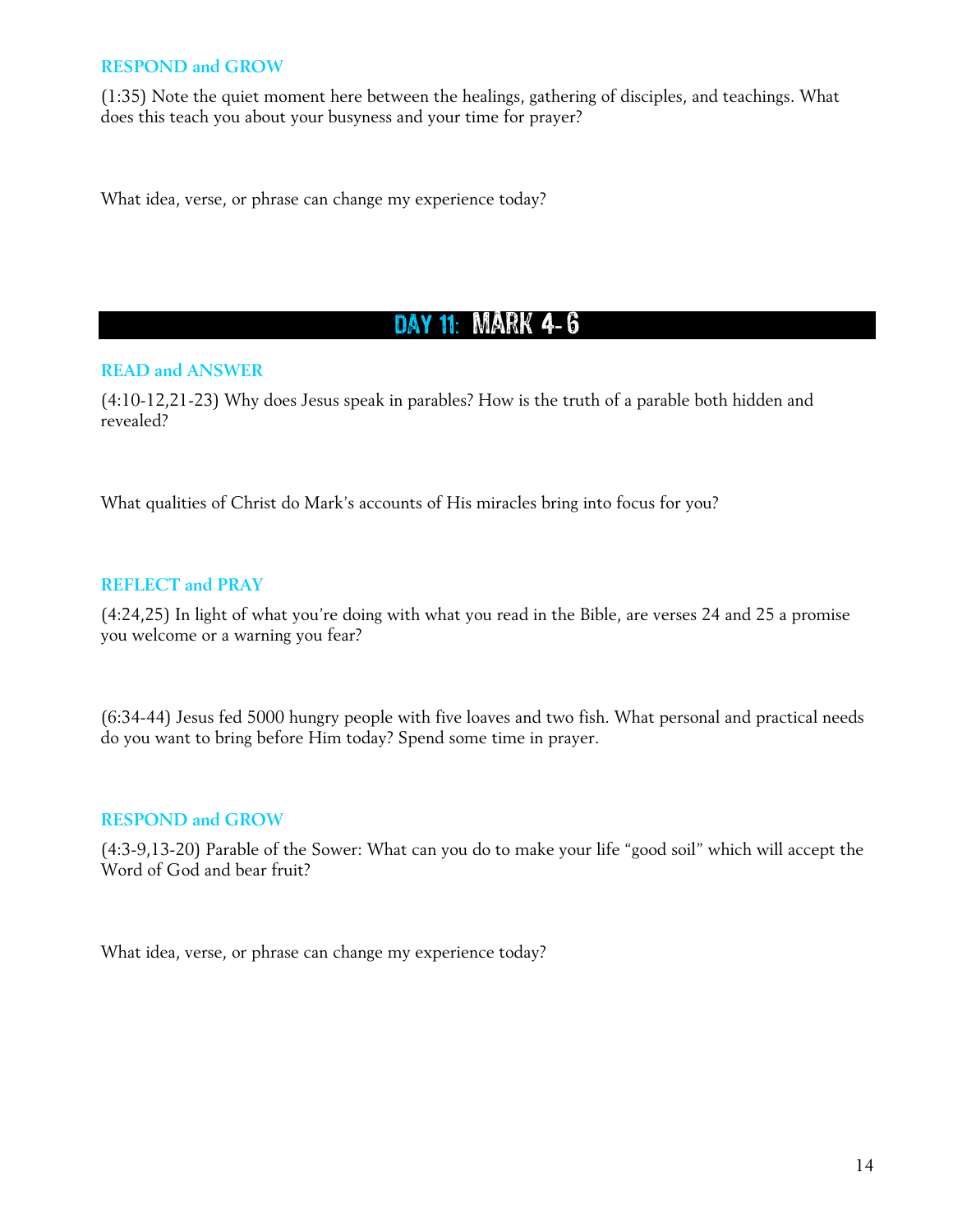## DAY 12: MARK 7-9

#### **READ and ANSWER**

(8:29) How do you answer Christ's question to Peter: "But who do you say that I am?" Jesus commanded Peter and the disciples not to share with anyone their knowledge of who He is. What does Christ command you to do with the knowledge? (See Matthew 28:18-20) Are you being obedient?

#### **REFLECT and PRAY**

(7:14-23) What discussion preceded this message to the crowd? Which of the things Jesus mentions come out of you and reveal some uncleanness in your heart? Talk to God about these things.

(8:11-13) In chapter 8, the Pharisees were seeking for a sign from heaven. Perhaps signs no longer come from heaven, but consider the past week. How has God revealed Himself to be a real part of your life?

(9:24) Imagine the emotions behind this desperate father's cry? Have you ever shared his feelings or echoed his cry? How has God helped you overcome your unbelief?

#### **RESPOND and GROW**

(9:35) Jesus teaches that "If anyone would be first, he must be last of all and servant of all" (Revised Standard Version). How was Jesus servant of all? How can you be a servant to someone today?

What idea, verse, or phrase can change my experience today?

### DAY 13: MARK 10-12

#### **READ and ANSWER**

(12:1-12) What is Jesus' message in this parable of the tenants? Why, in your opinion, does this story cause the priests to plan to arrest Jesus?

(12:28-34) What is the great commandment which Jesus shares with a questioning scribe? Why is obedience to this two-part commandment more important to Jesus than burnt offerings and sacrifices?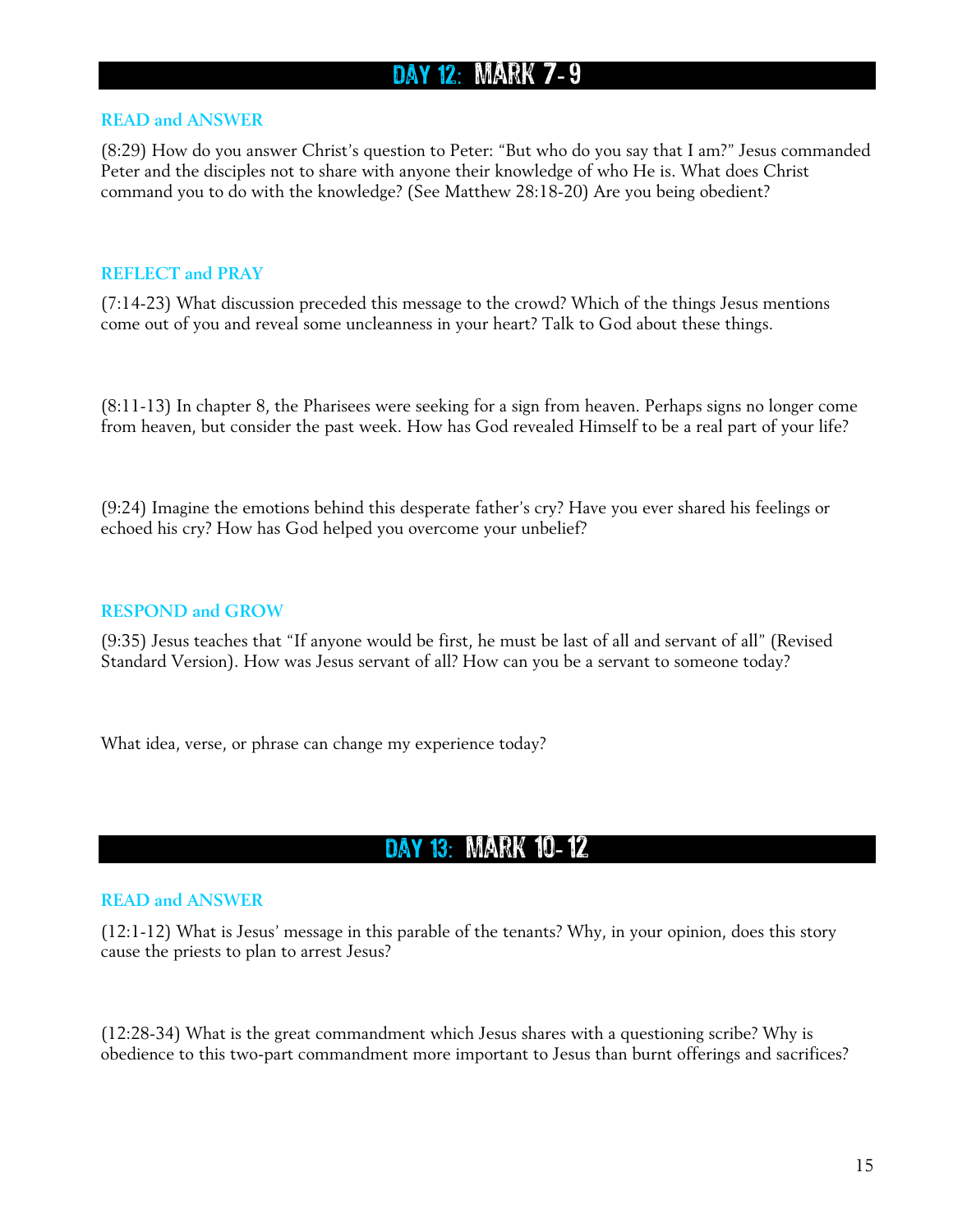(11:15-19) Jesus cleanses the temple at Jerusalem. He overturns the tables of the money-changers and the chairs of those selling pigeons. Why did He do this? What might Jesus want to overturn in your life to cleanse it? Will you let Him?

(12:41-44) Why does Jesus approve of the widow's offering of two coins? Are you giving willingly out of your poverty? Are you giving generously out of your wealth?

#### **RESPOND and GROW**

(10:17-31) This conversation between Jesus and a rich young ruler serves as an example to His disciples and to us about the peril of riches. Which of your riches (material possessions, friends, goals, talents) might be standing between you and God? What are you going to do about this barrier?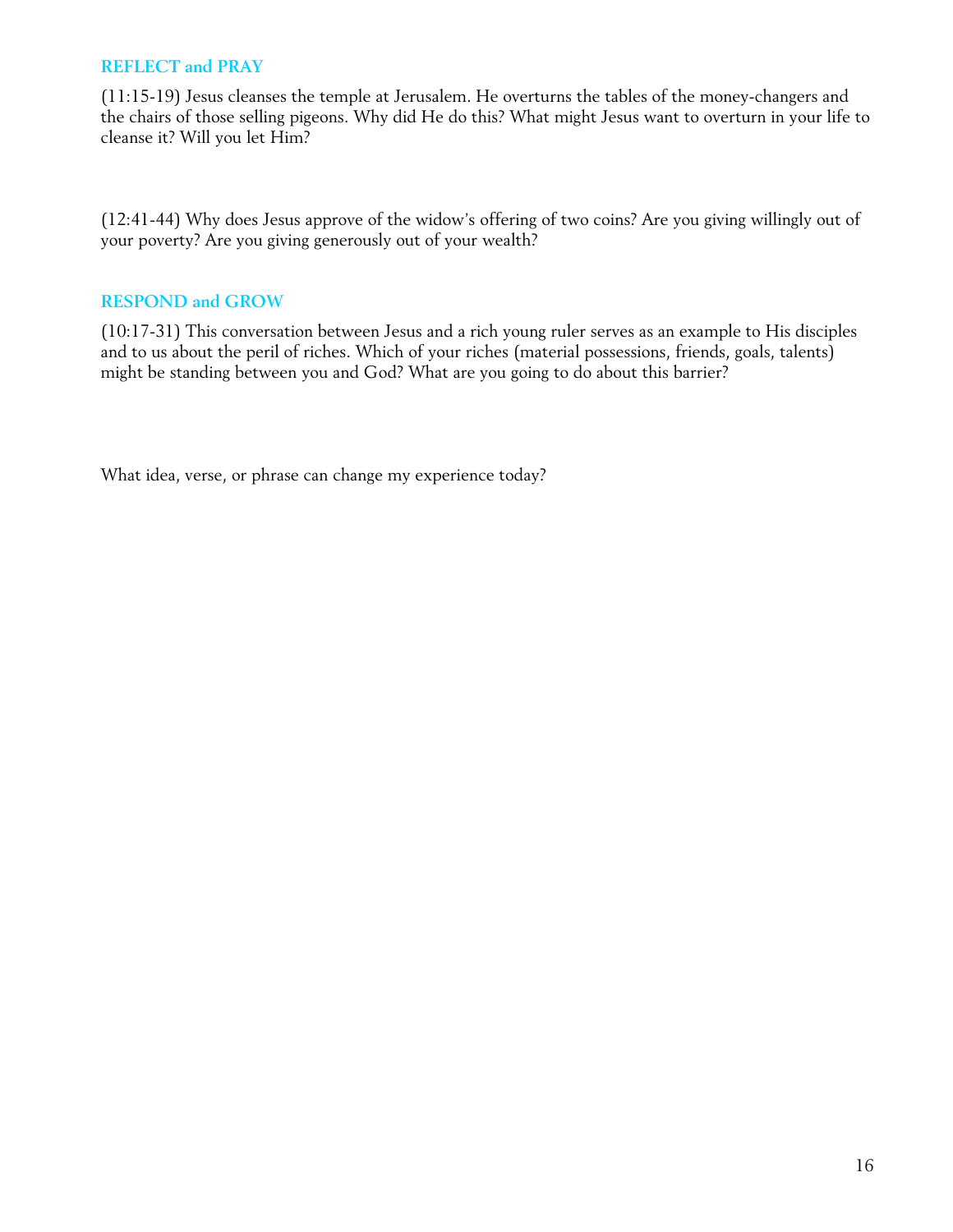# DAY 14: MARK 13-16

#### **READ and ANSWER**

(13:12,13) Have you seen families divided over the issues of Jesus Christ? How do you think God feels about this?

(14:53-65; 15:1-5) Look again at the way Jesus stood before Caiaphas and Pilate. What do you admire about Jesus? What puzzles you about His behavior?

#### **REFLECT and PRAY**

(14:32-42) Has there been a time in your life when you felt like Jesus in Gethsemane, when you cried to God and felt forsaken by Him? Talk to God about that time. How did that time affect your relationship with Him? What did you learn about God, your Father? What did you learn about yourself?

(15:39) What moved the centurion to pronounce, "Surely this man was the Son of God"? (What finally moved you to that realization?)

#### **RESPOND and GROW**

(16:14-18) How does the risen Jesus both scold and encourage the disciples? What commission does Jesus assign to His disciples and to us? How will you "preach the gospel" in your world today?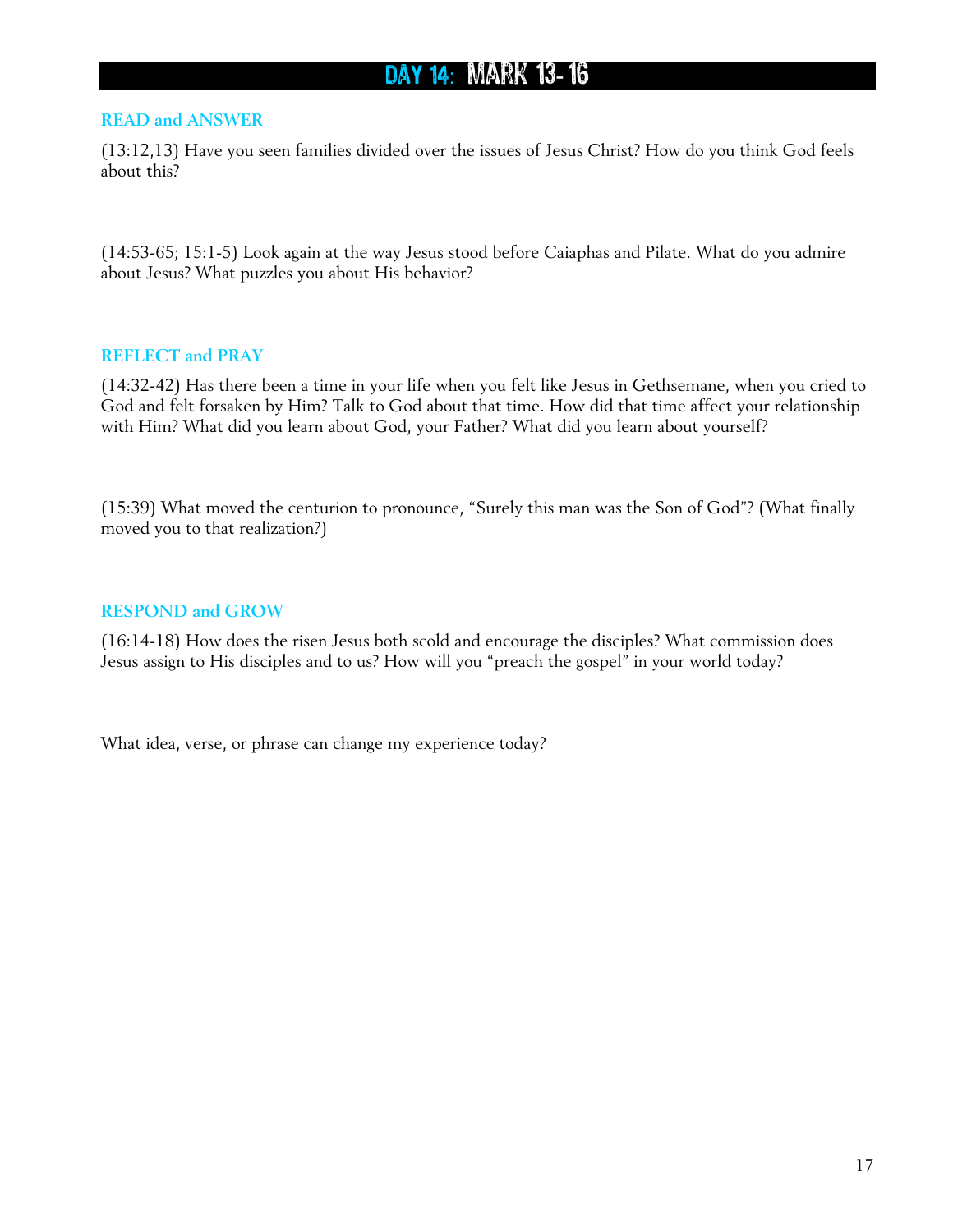## Jesus as IDEAL MAN

*The centurion, seeing what had happened, praised God and said, "Surely this was a righteous man"* (Luke 23:47).

### **THE GOSPEL ACCORDING TO LUKE**

- To whom is salvation available?
- **Can I believe the details of Christ's life?**
- What roles do prayer and the Holy Spirit have in my life?

Luke wrote, "…it seemed good also to me to write an orderly account for you, most excellent Theophilus, so that you may know the certainty of the things you have taught." (1:3,4)…Luke's purpose is just as valid for us 2000 years later. This gospel account is so detailed! Luke was a self-conscious and meticulous historian, as well as a trained physician, and his literary skills present a firm historical foundation for faith in Jesus Christ. His biography of Jesus is also an account of the beginning of the church, a history which is continued in the book of Acts.

Luke's gospel is characterized throughout by a strong note of joy--a note which four times breaks into hymns of praise: the Mary's song (1:46-55), the benediction of Zechariah (1:68-79), the proclamation of the angels (2:14), and the pronouncement of Simeon (2:29-32). The source of this joy is Luke's message to the world: God's salvation is available to all people through the death and resurrection of His Son, Jesus Christ.

Luke also emphasizes the importance of prayer and the work of the Holy Spirit. The selection of stories reflects Luke's own warm interest in people--the sick, the helpless, the poor, the social outcasts, the children, and, in a striking way, the women of that day. Two of Luke's favorite phrases are "preach the gospel" and "salvation"--phrases which summarize, the character of Jesus' ministry and the content of His message. The portrait which Luke paints of Jesus is that of perfect manhood: He is "Son of man" as well as "Son of God."

When you read Luke's account of the life of Jesus, look for these themes:

- The universal relevance of the message of Jesus Christ
- The joyful tone of praise
- The perspective and portraits of women
- The emphasis on prayer that Jesus' life modeled
- The sensitivity to a Gentile audience (The genealogy, for instance, goes back to Adam, son of God, rather than to Abraham)
- Luke's careful work as historian (He cites six dating's to establish the time of John the Baptist--Luke 3:1,2)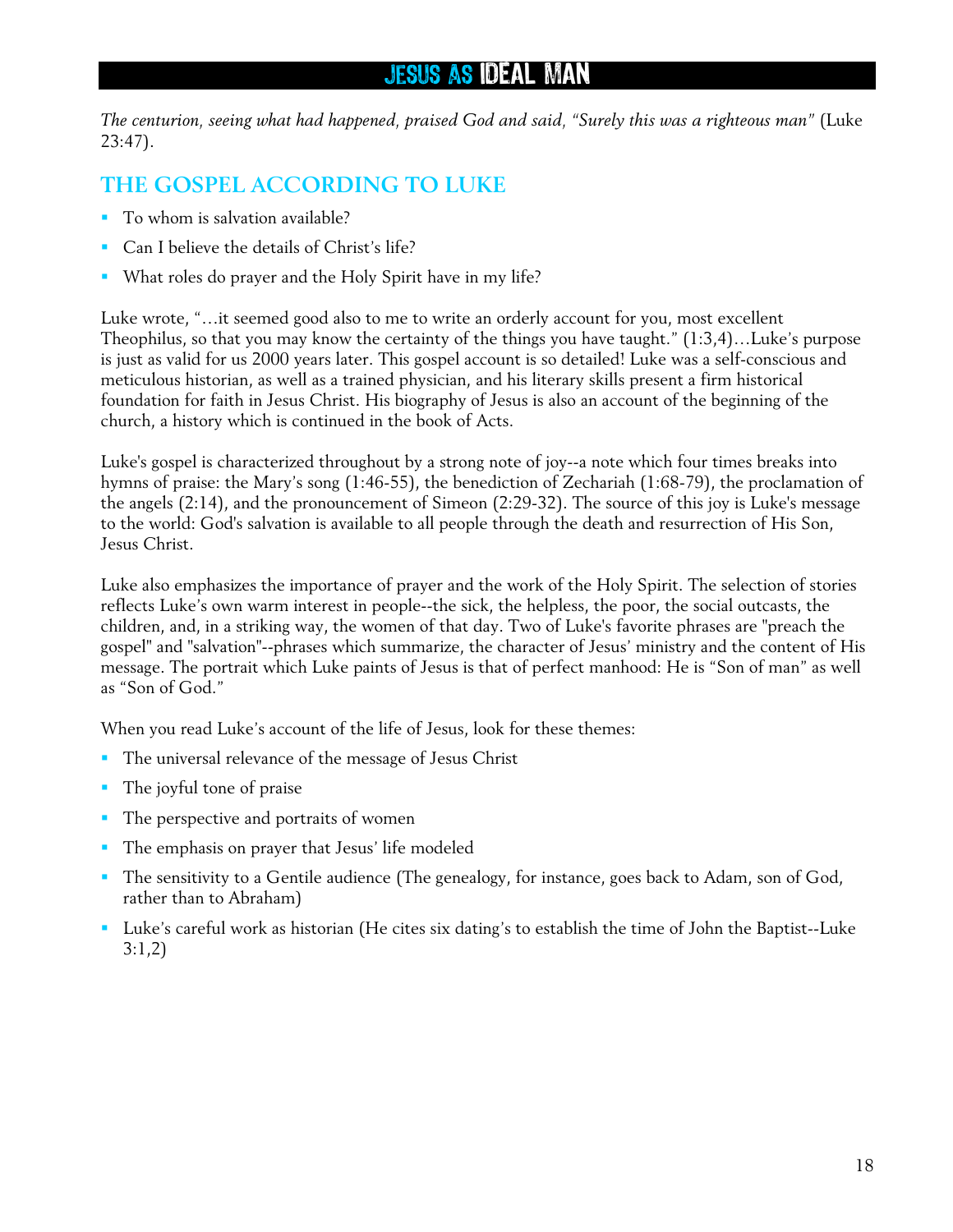## DAY 15: LUKE 1-3

#### **READ and ANSWER**

(1:11-20) Consider Zechariah's reaction to the angel's news. Do you think it's irreverent? Understandable? Surprising?

(2:8-20) The shepherds respond to the angels and their message in three stages. What are these three stages? Have you experienced any them, and if so, which one(s) and when?

(3:7-18) What is John's message? Describe his approach.

#### **REFLECT and PRAY**

(1:26-38) Think about the issue of an unmarried mother at this time. What do Mary's reactions reveal about her character? Has there ever been a time when you've had to struggle between having people's approval and submitting to God? If so, which did you choose? What was the outcome?

#### **RESPOND and GROW**

(1:46-56) How might you describe the emotions behind Mary's song? Why does she praise God? Which of those reasons can you also praise God for?

What idea, verse, or phrase can change my experience today?

### DAY 16: LUKE 4-6

#### **READ and ANSWER**

(4:28-30) Imagine this scene--what kind of emotions might people be feeling? Can you imagine the scene, the people, the noise level? What do you think of how Jesus handled the excited mob?

(5:12, 13) Who asks for healing in this passage? How does Jesus respond? Why might Jesus' touch be significant to a leper? Imagine the inner healing caused by that simple gesture.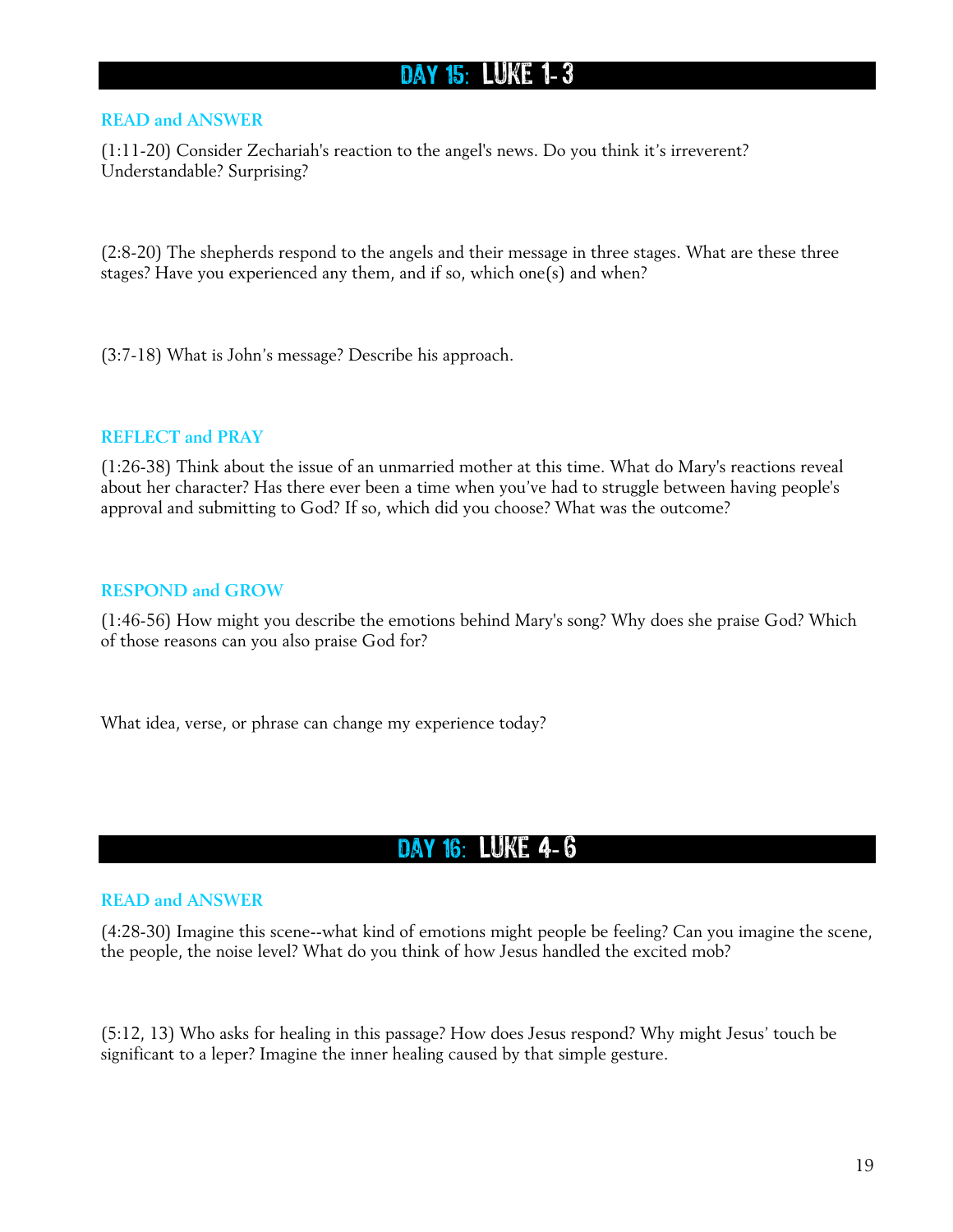(4:1-6) What is going on in these six verses? What does Jesus' example teach about the value of knowing Scripture? What comfort do you get from reading that Jesus was tempted--just as you are?

#### **RESPOND and GROW**

(4:42; 5:16; 6:12) What significant pattern emerges? Is this a pattern of your life? Should it be? If you think so, start today!

What idea, verse, or phrase can change my experience today?

# DAY 17: LUKE 7-9

#### **READ and ANSWER**

(8:22-25) What do you imagine the disciples feeling as they woke Jesus? What happened to their faith?

(9:46-48) What do you think Jesus felt when he heard the disciples' argument? Jesus and His disciples obviously had different definitions of greatness, what do you think the disciples learned here? What does Jesus' teaching mean to you?

#### **REFLECT and PRAY**

(7:41-47) Why did the woman "who had lived a sinful life" love Jesus so deeply? Why do you love Jesus? How have specific instances of His forgiveness increased your love for Him? (9:57-62) What excuses do these people have for not following Jesus? What excuses do you have for not following Him today?

#### **RESPOND and GROW**

(8:19-21) How does Jesus identify His mother and brothers? How might you look like a mother or brother to Jesus today (in other words, what part of Jesus' teaching will you put into practice today)?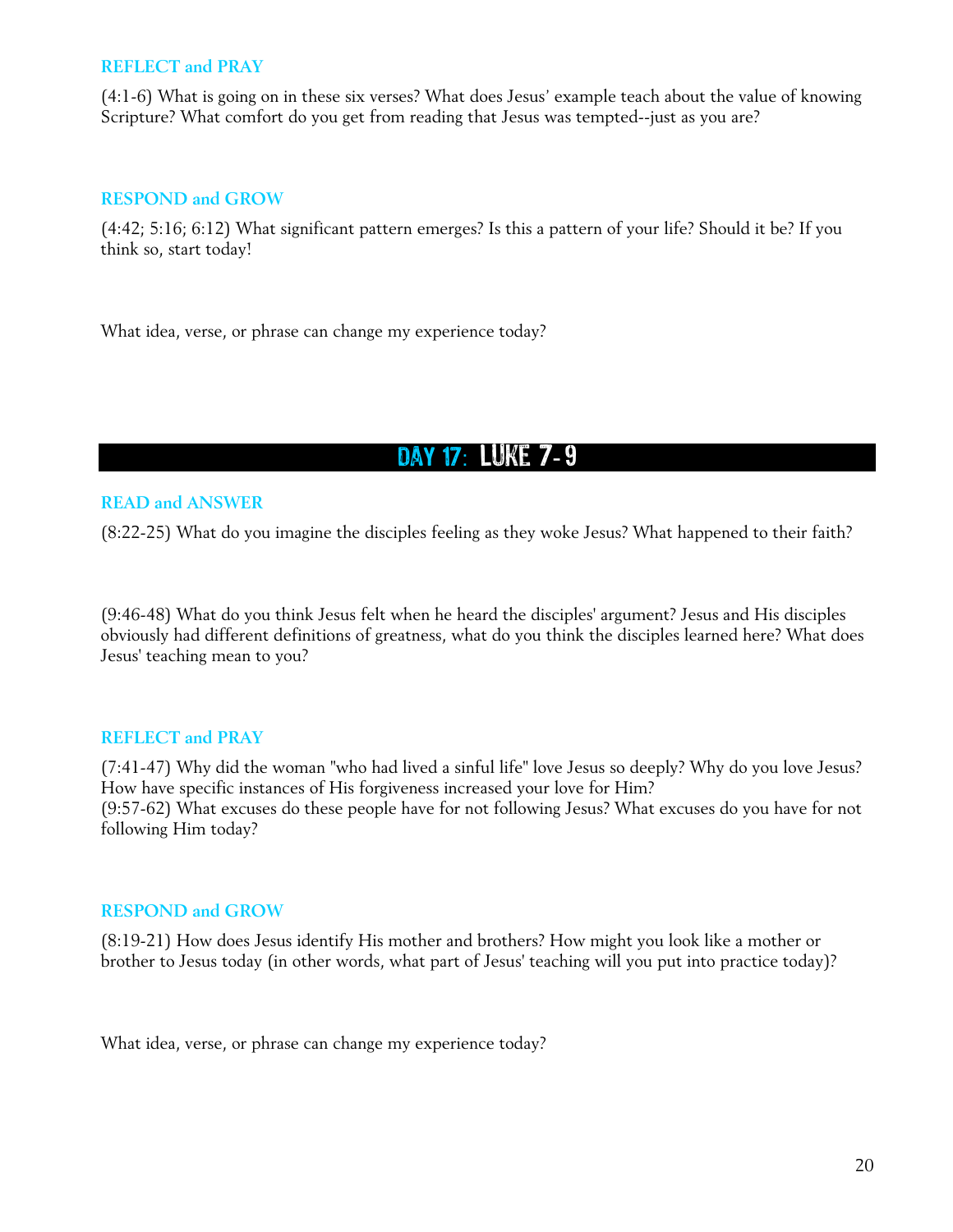## DAY 18: LUKE 10-12

#### **READ and ANSWER**

(10:30-37) What question is Jesus answering with the story of the Good Samaritan? What is Jesus' answer?

(10:38-42) How do Martha and Mary respond to Jesus' presence in their home? Which behavior does Jesus commend and why? Do you feel you tend to act more like Mary or Martha?

(12:13-21) According to Jesus, what are right and wrong attitudes toward material possessions?

#### **REFLECT and PRAY**

(11:5-13) Why does the man give his friend bread? Why might God be willing to give us what we request? Is there any reason not to approach God? How certain can you be that He will answer?

#### **RESPOND and GROW**

(11:37-54) What is Jesus' message when he compares the Pharisees to the cup and dish? What might be a modern equivalent to the hypocritical actions and appearances of the Pharisees? Does your inner life correspond to the image you project when you're gathered with other Christians?

What idea, verse, or phrase can change my experience today?

### Day 19: Luke 13- 15

#### **READ and ANSWER**

(13:18-20) What fact about God's kingdom do the parables of the mustard seed and the yeast illustrate?

(14:7-11) What does this story teach about our estimation of ourselves and God's perspective on us? How are we to think of ourselves? When have you ever been humbled after exalting yourself? When have you been exalted after humbling yourself?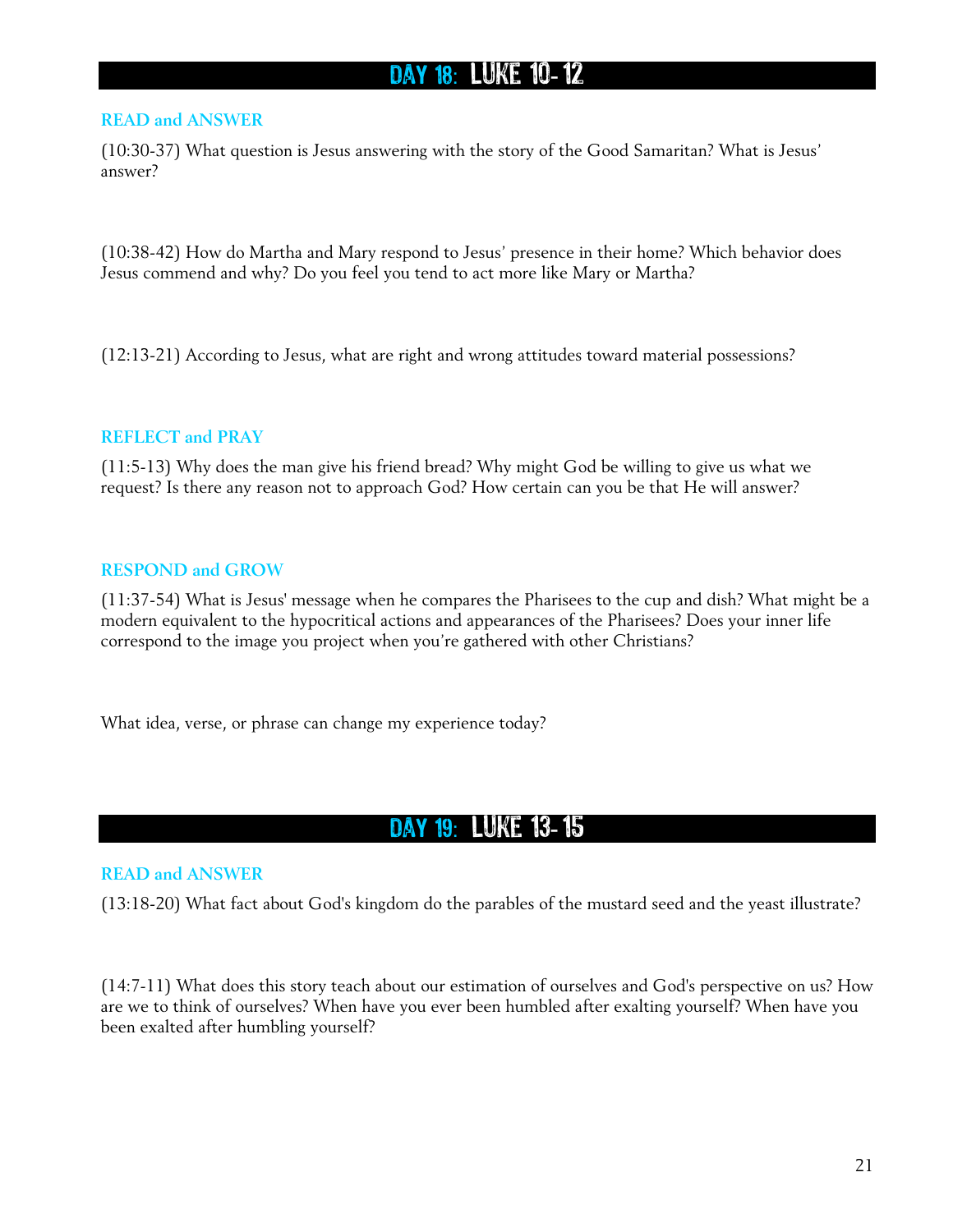(15:11-31) What is the theme of this parable--and the two which precede it? Have you ever felt like the elder brother in the story? If so, when? Have you ever felt like the younger son (verse 21 especially)? Pause to thank God (your Father) for His forgiveness and love.

#### **RESPOND and GROW**

(14:12-14) What does Jesus suggest should motivate us to hospitable acts? What often motivates us to entertain in our homes? When was the last time you invited someone, who couldn't repay you, to do something with you? Try it today!

What idea, verse, or phrase can change my experience today?

## DAY 20: LUKE 16-18

#### **READ and ANSWER**

(17:3,4) Jesus warns us not to be stumbling blocks for other people. What instruction are we given here? How do you intend to deal with your brother's (or sister's) sins?

(18:1-8) What motivates the judge to grant the widow's petition for justice? What motivates God to answer our petitions?

#### **REFLECT and PRAY**

(17:11-19) What does this account of a healing illustrate about human beings? Are you negligent when it comes to thanking God for the ways He blesses you? Spend some time now offering your thanks.

#### **RESPOND and GROW**

(18:35-43) Why do you think Jesus asks this obvious question? Are you direct in asking God for things? What can you praise God for today?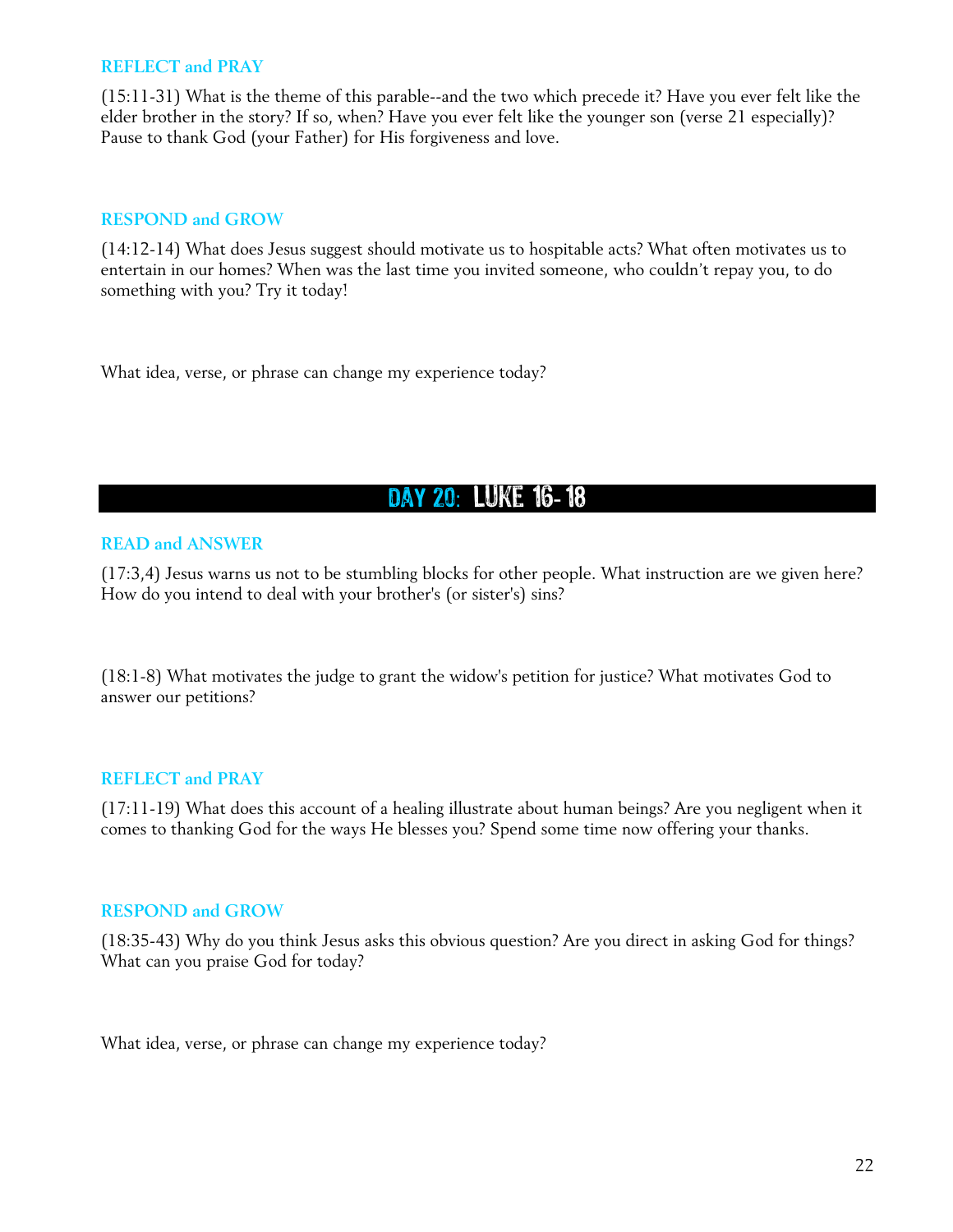# DAY 21: LUKE 19-21

#### **READ and ANSWER**

(19:28-44) What moves Jesus to tears--and what do the tears reveal about His attitude as He speaks of the coming judgment? Is there anything about our world that moves you to tears? Why or why not?)

(20:1-8) Why does Jesus' question result in silencing the people?

(21:5-19) What signs--political, natural, religious, and personal--will precede the end of the age? How do verses 15 and 19 complement each other?

#### **REFLECT and PRAY**

(21:34-36) What effect does this warning have on the way you are currently living? What thoughts and feelings come to you when you consider standing "before the Son of Man"?

#### **RESPOND and GROW**

(20:20-26) What is the issue here? How do the state and church conflict today? What is your moral obligation in these instances?

What idea, verse, or phrase can change my experience today?

### Day 22 : Luke 22- 24

#### **READ and ANSWER**

(22:7-20) Read the passage again after you read Exodus 12:1-28. How is Jesus the ultimate Passover lamb?

(23:26-43) Having previously read Matthew and Mark, what do you find most striking about Luke's account of the crucifixion? What image, personality, or detail stands out?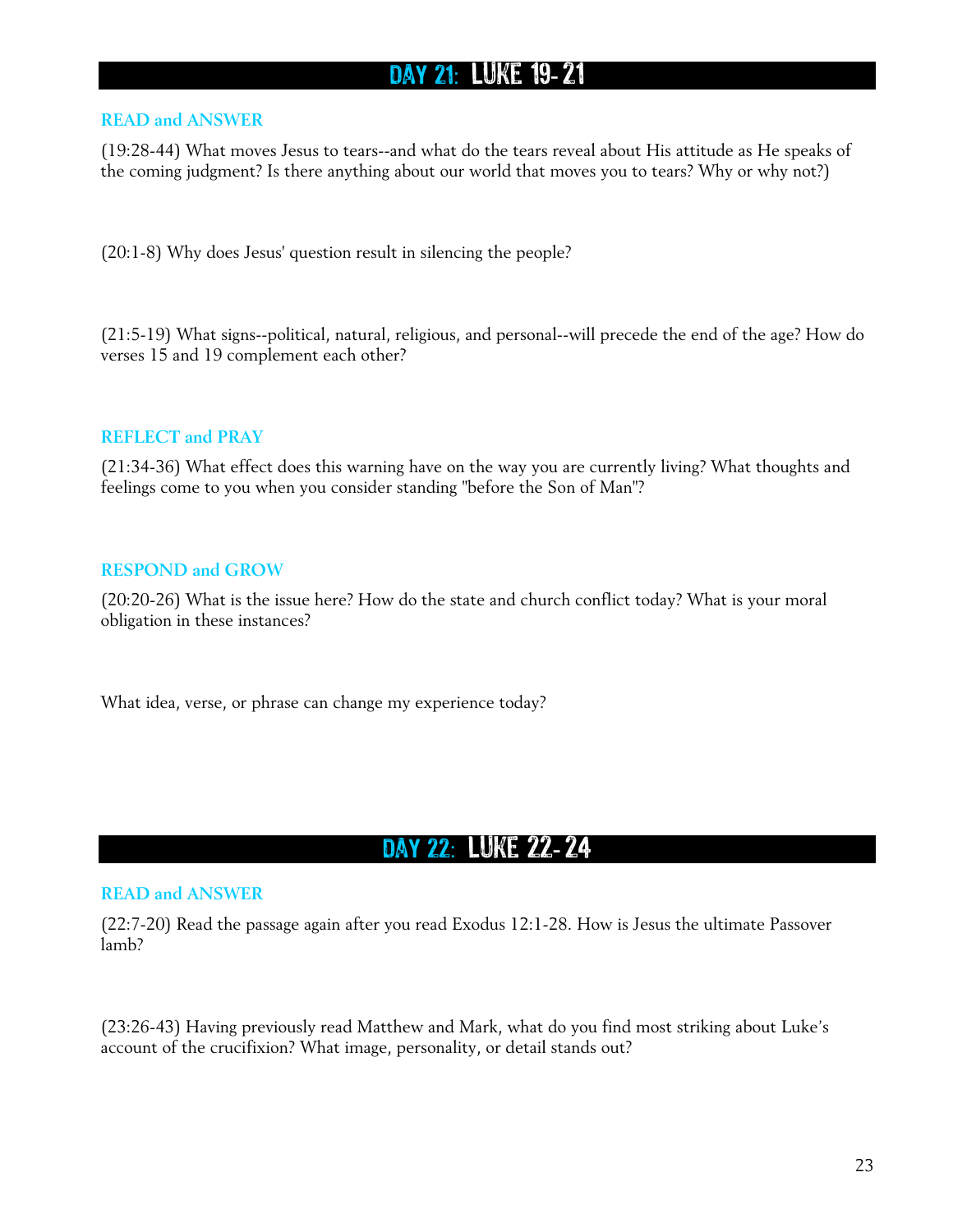(22:39-46) What kinds of feelings does Jesus experience here? What obstacles keep the disciples from praying? What obstacles keep you from praying?

(22:31-34,54-62) Consider verses 54-62 in light of verses 31-34. Who knows you better--God or yourself? What do you think and feel about being known so well by God?

#### **RESPOND and GROW**

(24:1-12) How would you have responded to this discovery? What might you have said to the disciples? What do you say to people when you want to tell them this same message--that Christ is alive today? Who will you share the message with today?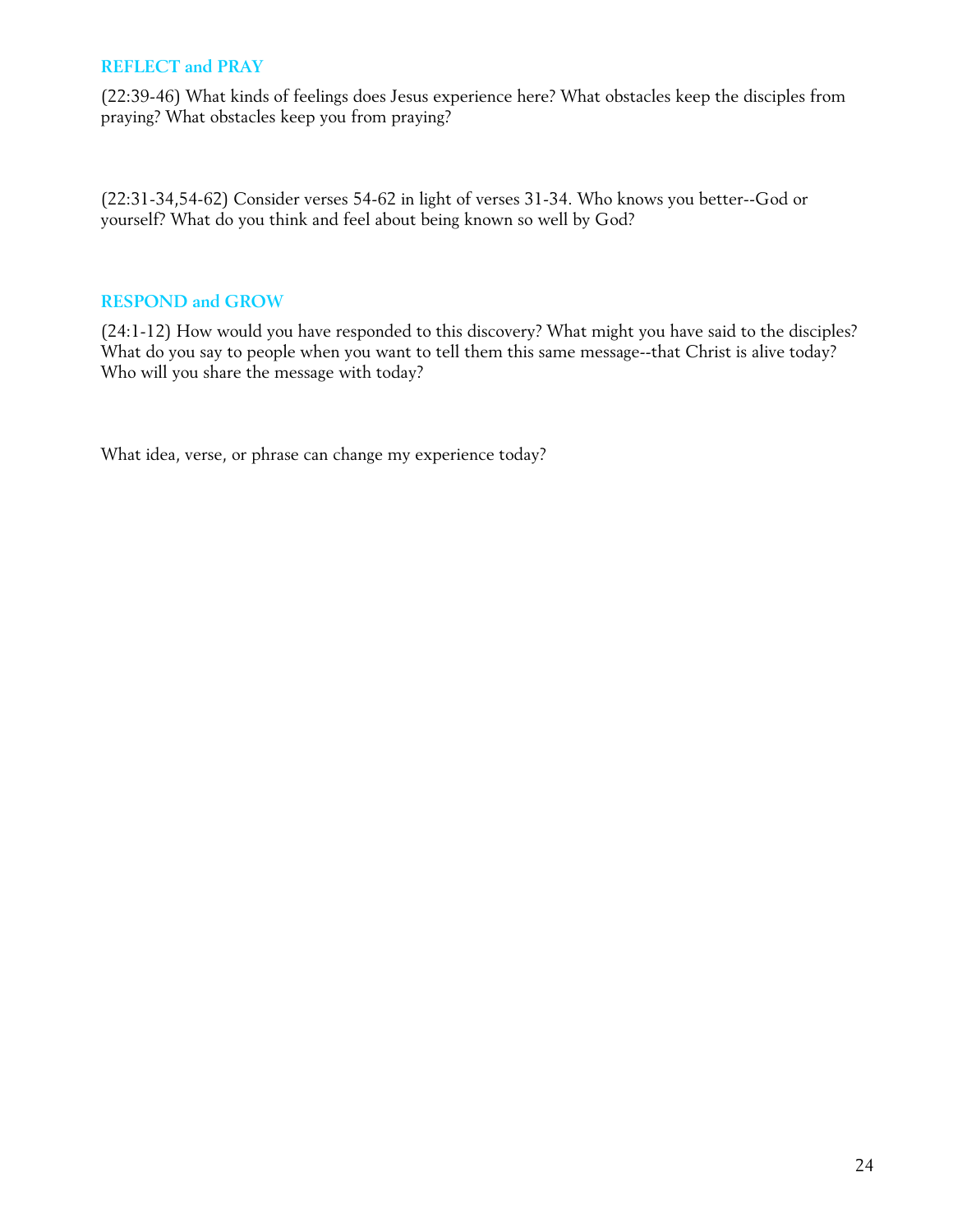### Jesus as ETERNAL SON OF GOD

*But these are written that you may believe that Jesus is the Christ, the Son of God and that by believing you may have life in his name.* (John 20:31).

### **THE GOSPEL ACCORDING TO JOHN**

- Who did Jesus claim to be?
- **What did Jesus teach?**
- Why might I believe in who He is and what He teaches?

John's gospel is a call to faith: his specifically evangelistic purpose is to produce in his listeners a faith in Jesus as the Son of God. Consequently, he has chosen those events and teachings which bring into focus the specific claims of Jesus. Written to be understood by the Greek Jews alike, John's gospel again and again emphasizes the priority of Jesus as Son of God and belief in Him as the source of real life—both now and in eternity.

The ultimate question for faith is, "Who is Jesus?" and John sets up the multi-part answer as he presents seven signs, seven discourses, and seven "I am" statements made by Jesus. An outline of these elements is essentially an outline of the gospel. More importantly, this outline is a foundation for belief. As you read John's gospel, be sensitive to the urgency of Jesus' ministry: His time on earth is controlled by "the hour" when God's redemptive purpose will be accomplished through the crucifixion (2:4; 4:21,23; 5:25,28; 7:30; 8:30; 12:23,27; 13:1; 17:1).

## Day 23 : John 1- 3

### **READ and ANSWER**

(1:1-18) Why did "the Word become flesh"?

(3:16-21) Why did God send His Son into the world?

(3:22-36) What does John teach about Jesus here? How would you describe your relationship to the Son of God?

#### **REFLECT and PRAY**

(2:1-11) What is Jesus' first sign proving that He is the Christ? What power did His mother expect Him to have? What power do you expect Him to have?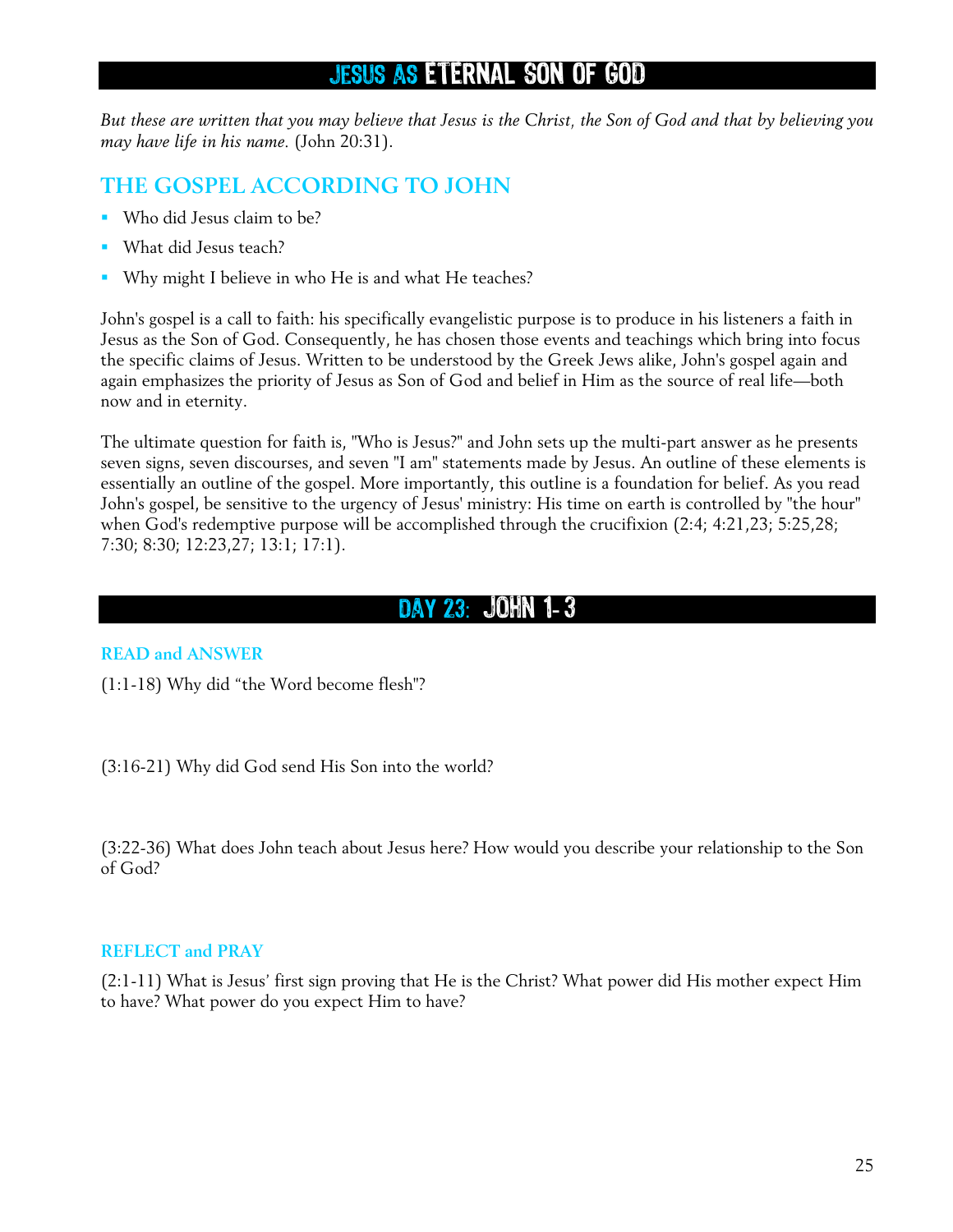#### **RESPOND and GROW**

(3:1-15) Initially, what does Nicodemus know about Jesus? Even with this knowledge, what must Nicodemus (and you) do to have eternal life? Have you taken that step of belief?

What idea, verse, or phrase can change my experience today?

### DAY 24: JOHN 4-6

#### **READ and ANSWER**

(4:27-38) What does Jesus teach here? Why can the reaper and the sower rejoice together?

(5:1-9) What question does Jesus ask the disabled man? Why do you think He asks that question? (Do we always want to be healthy? Consider the responsibility that comes with being spiritually, emotionally, psychologically, or physically strong.)

#### **REFLECT and PRAY**

(6:1-15) Why does Jesus ask Philip the question of verse 5? What information and comment does Andrew offer? Imagine how Philip and Andrew felt as the events of verses 10-13 unfolded. When have you felt that way?

#### **RESPOND and GROW**

(4:7-26) Why do you think the Samaritan woman and Jesus have a conversation? What do they talk about? Contrast Jesus' discussion with this woman and His discussion with Nicodemus. What does this teach us about how to share with others our knowledge of Jesus Christ? Who could you talk to today about Jesus?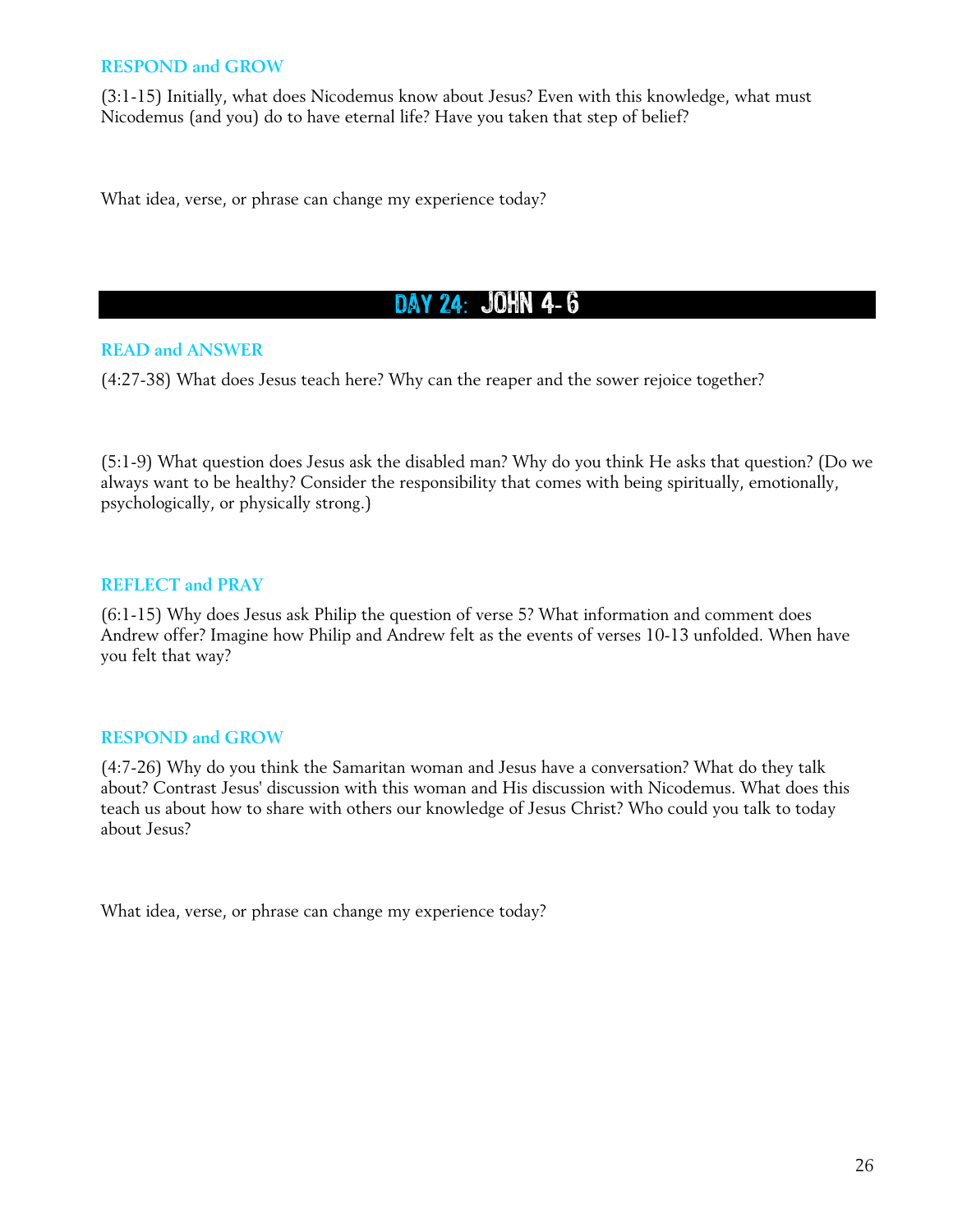## DAY 25: JOHN 7-9

#### **READ and ANSWER**

(8:31-36) What actions show people to be Jesus' disciples? What promise does Jesus make for those who "know the truth"? From what are believers set free of?

#### **REFLECT and PRAY**

(9:1-7) According to Jesus, why is this man blind? What difficult time or sudden tragedy in your life proved to be an opportunity for the work of God to he displayed in your life?

(9:8-34) Skim this passage again: Note the development of the healed man's testimony. How has the story of your faith become bolder or more specific over time?

#### **RESPOND and GROW**

(7:53-8:11) How would you describe this situation? (Look back to 3:17, too.) What does Jesus teach in this passage about judging? How can you apply this principle in your life today?

What idea, verse, or phrase can change my experience today?

### Day 26 : John 10- 12

#### **READ and ANSWER**

(10:1-21) What "I am" statements does Jesus make in this passage? How does He differentiate between the true and false shepherd? How do the sheep distinguish between the two?

(11:25, 26) What does Jesus' claim in verse 25 mean to you? Answer the question He asks in verse 26.

#### **REFLECT and PRAY**

(12:42, 43) Why didn't some of the Pharisees believe Jesus? When can verse 43 be said about you? In what areas of your life is praise from people more important to you than praise from God?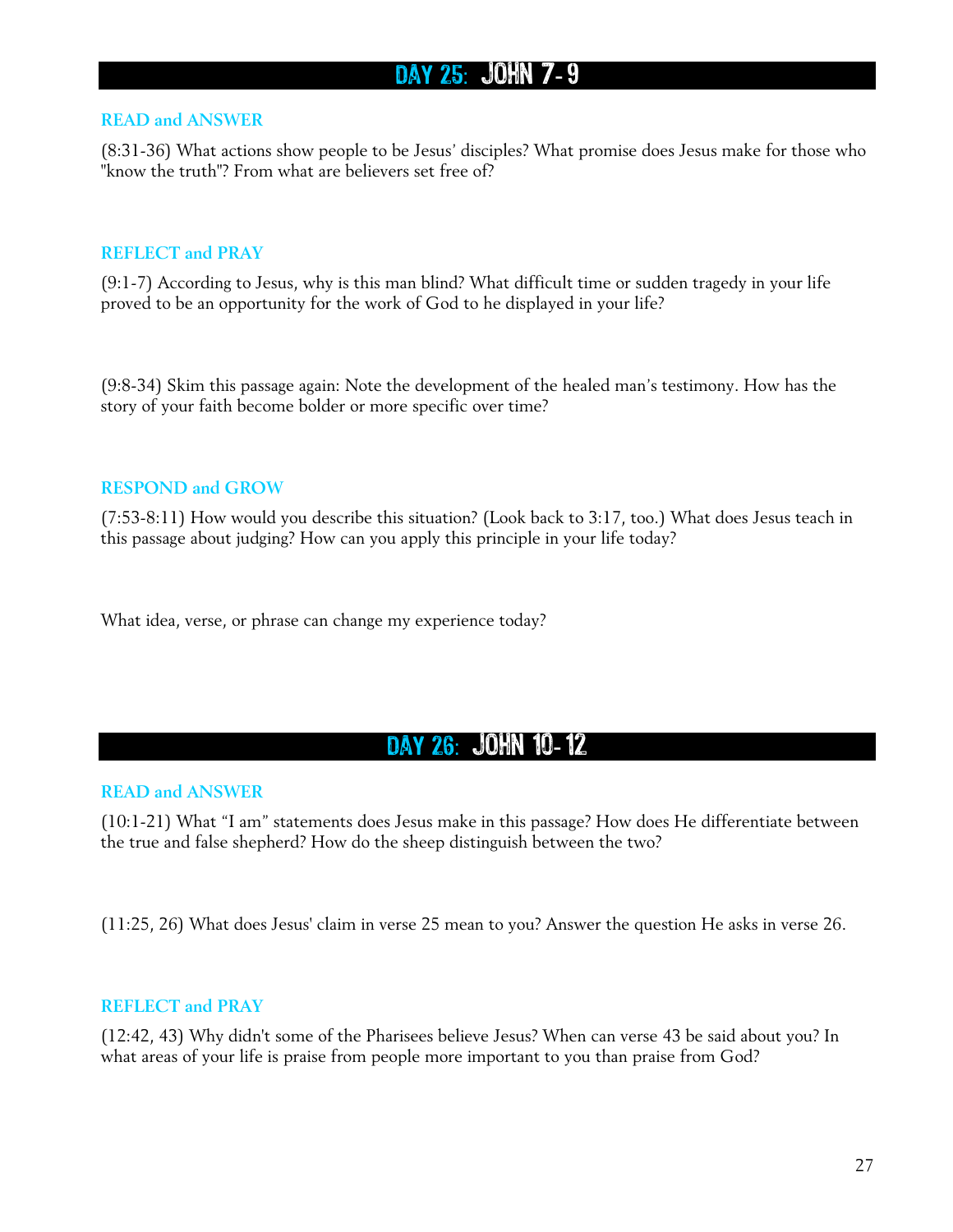#### **RESPOND and GROW**

(11:1-6) When does Jesus go to Lazarus? What does this schedule suggest about the difference between God's timing and our human timing? Complete this sentence: "Today I will let go of my timing in this situation: \_\_\_\_\_\_\_\_\_\_\_\_\_\_\_\_\_\_\_\_\_\_\_\_\_\_\_\_\_\_\_\_\_\_\_\_\_ and I will see how God works."

What idea, verse, or phrase can change my experience today?

### DAY 27: JOHN 13-16: 4

#### **READ and ANSWER**

(13:34) Consider the context of this command. Who has just left the upper room? What is he planning to do? What standard of love does Jesus establish within this setting?

(14:25-31) What do you think is the connection between the Holy Spirit, the gift of peace, and Christ's return?

#### **REFLECT and PRAY**

(13:36-14:14) What questions do Peter, Thomas, and Philip have for Jesus? How does Jesus answer these questions? What does John 14:6 mean in your life? Verses 13,14?

(15:5-8) Identify and explain the relationship between the vine, the gardener, and the branches. When have you experienced the withering that comes with separation from the vine? Now how do you "remain" in Jesus Christ?

#### **RESPOND and GROW**

(13:1-17) Imagine being one of the disciples here. Which would be easier for you--washing someone's feet or having Jesus wash your feet? Why? What are Jesus' actions here an example of? What can you do today to live according to verse 14? e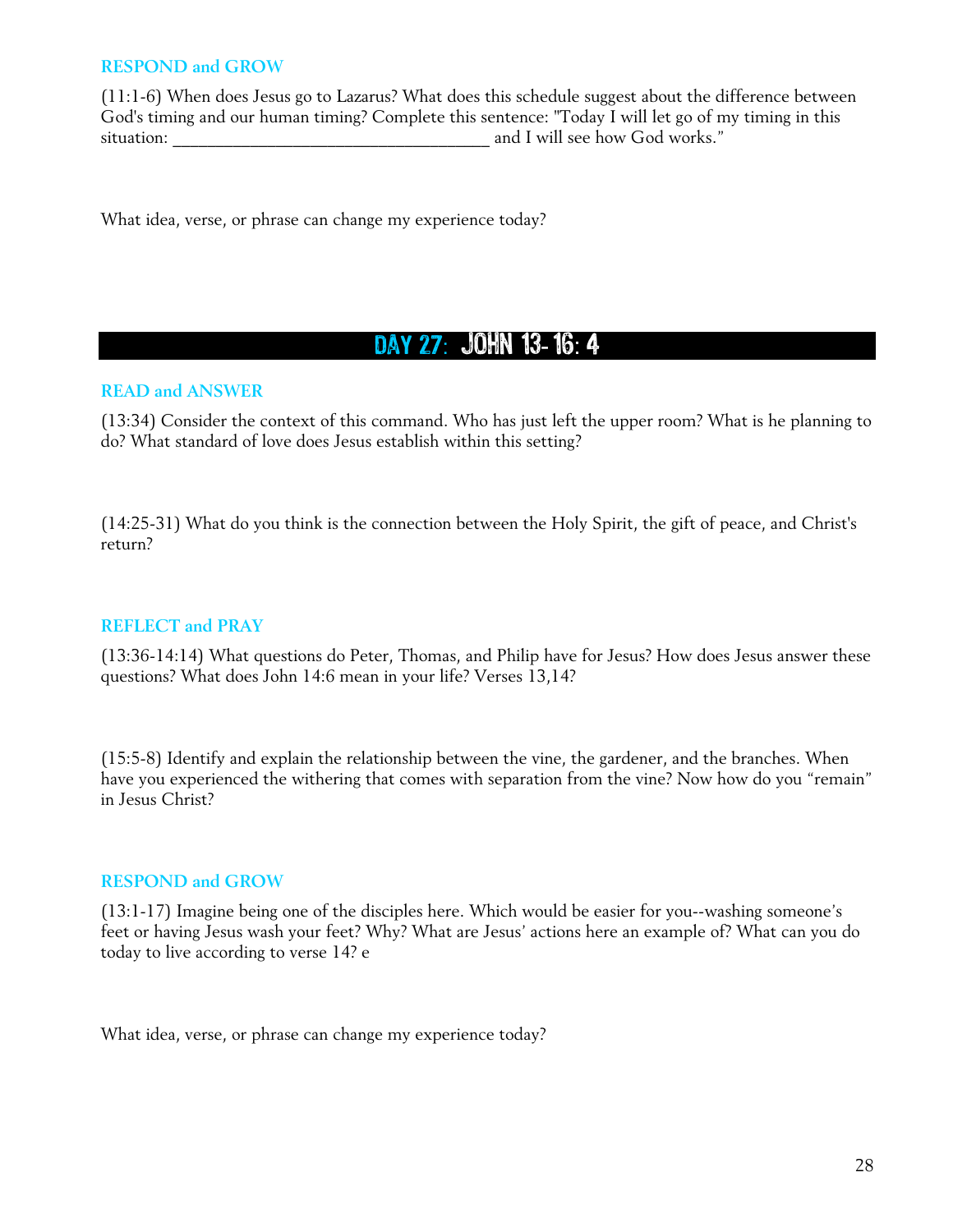## DAY 28: JOHN 16: 5-18

#### **READ and ANSWER**

(16:12-16) What will happen when the Spirit arrives?

(17:20-26) What does Jesus pray for you, a believer because of the original disciples' message? (verse 20.)

#### **REFLECT and PRAY**

(16:5-11) What are three aspects of the work of the Holy Spirit? How does the Holy Spirit work in your life in regard to sin, righteousness, and judgment? Give a specific instance of each.

#### **RESPOND and GROW**

(17:6-19) What requests does Jesus make for His disciples? What does Jesus mean by a disciple being "in the world" but not "of the world"? Why does Jesus stress the difference? How will your life reflect this distinction today?

What idea, verse, or phrase can change my experience today?

### Day 29 : John 19- 21

#### **READ and ANSWER**

(19:1-16) Contrast Pilate's words and actions. What does he say and what does he do? (also see 18:38) When do your words and actions match? What do you feel about Pilate--his situation and his actions?

(19:28-37) What is Jesus' last statement? What is "it" that has been finished?

#### **REFLECT and PRAY**

(20:11-19) Explain the connection between seeing and believing for Thomas, for Jesus, and for yourself.

#### **RESPOND and GROW**

(21:11-19) Why does Jesus ask about Peter's love for Him three times? What actions does Jesus want as a result of Peter's love for Him? What actions result from your love for Jesus? What action could you take today simply because you love Jesus?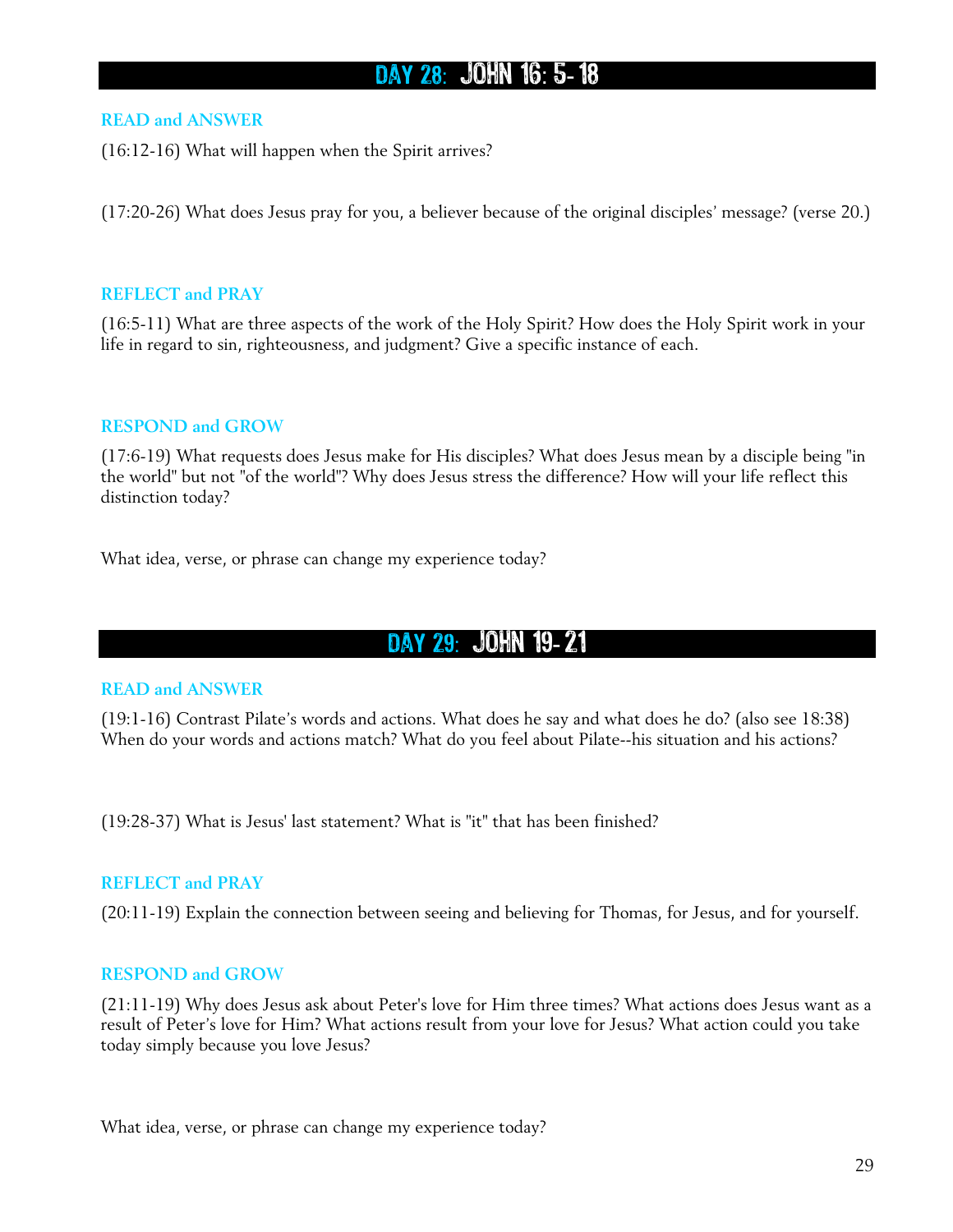## THE SPIRIT CONTINUES THE WORK JESUS BEGAN

*Therefore go and make disciples of all nations, baptizing them in the name of the Father and of the Son and of the Holy Spirit, and teaching them to obey everything I have commanded you…* (Matthew 28:19, 20).

### **THE ACTS OF THE APOSTLES**

- How will I know what to say to unbelievers?
- Will I be bold enough to speak?
- What will characterize my relationships with other believers?

In his gospel, Luke provided a detailed account of the life of Jesus and the beginning of the Christian movement in the first-century world. In the book of Acts, Luke covers a period of approximately thirty years from the birth of the church (with the coming of the Holy Spirit at Pentecost) to Paul's imprisonment in Rome. While the "acts" in this book are mainly those of Peter and Paul, the book might be even more appropriately titled "The Acts of the Holy Spirit." It is direction and power of the Holy Spirit which enable the work of the apostles and missionaries.

With the same attention to detail found in his gospel, Luke (the historian) tells the ongoing story of' salvation as it spreads throughout the New Testament world. First, the day of Pentecost marks Jesus gift of His Spirit to the church: The Holy Spirit would allow the early church--and us today--to do its mission of making the gospel known. The command of the resurrected Jesus outlines the general movement of the gospel message "in Jerusalem, and in all Judea and Samaria, and to the ends of the earth" (1:8). In Acts, Luke shows that this movement is happening as he tells of the expansion of Christianity with six brief progress reports (6:7; 9:31; 12:24; 16:5; 19:20; 28:31).

Luke's writing also reflects a certain interest in apologetics (defending the faith): He writes to commend Christianity to the Roman government and carefully points out that Christians were not enemies of the Empire. Today's reader can also find Acts as a model of Christian worship and fellowship, as well as inspirational examples of the bold and life-changing witness of everyday people. The unmistakable lesson is this: despite the opposition encountered by those who responded to Jesus' Great Commission and due to the power they received from the Holy Spirit, "the word of God continued to increase and spread" (12:24).

## DAY 30: ACTS 1-3

### **READ and ANSWER**

(1:1-11) What does the risen Christ teach about the end times, what promise does He extend to believers, and what assignment does He give?

(2:14-41) Outline the main points of Peter's sermon.

(3:11-26) What does Peter say about the purpose of Jesus' life?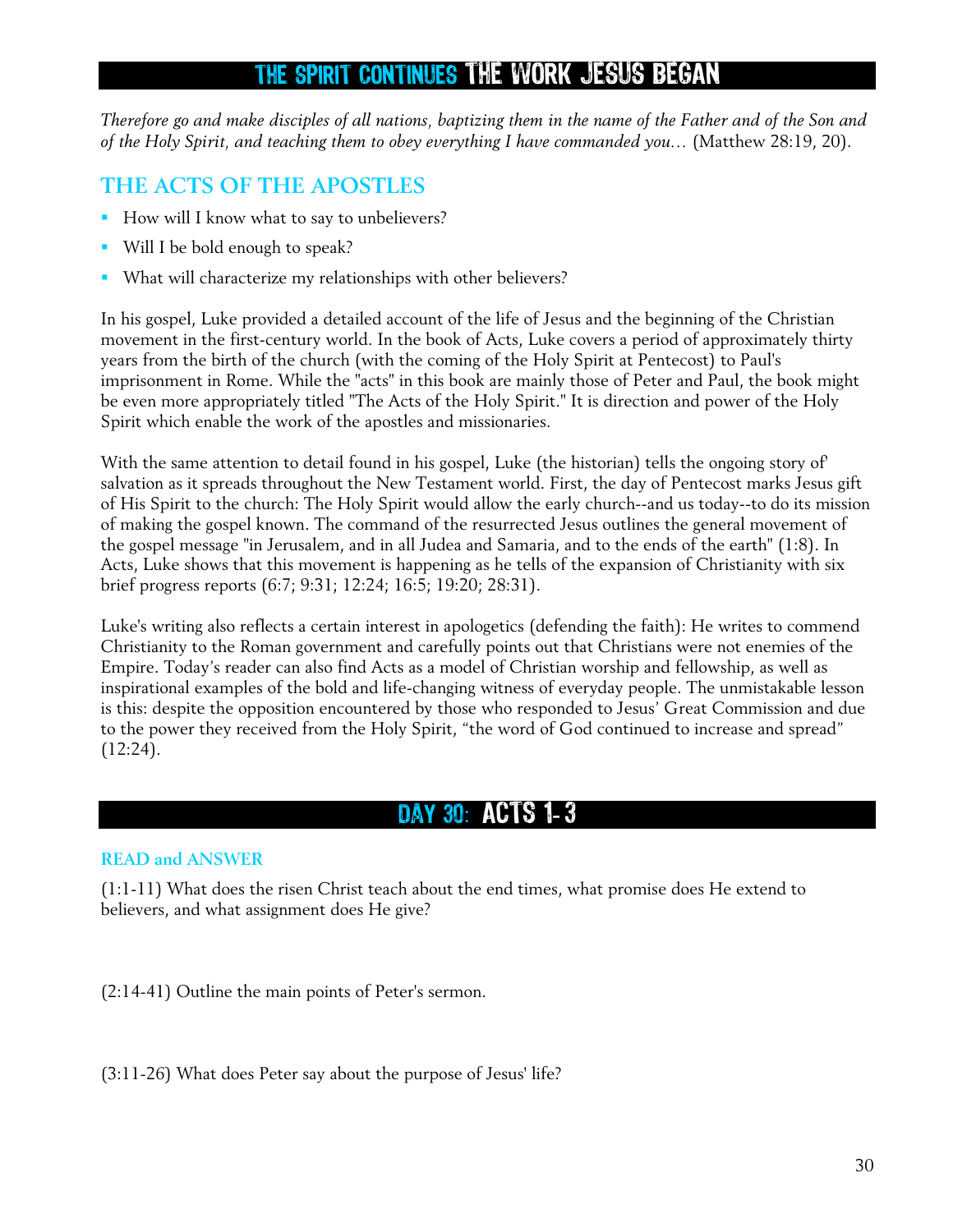(1:12-26) What decision needs to be made? How do the disciples make the decision? How can you follow their example in your own life?

#### **RESPOND and GROW**

(2:42-47) What actions and attitudes characterize this early faith community? What can you learn from this example and apply to your own faith community?

What idea, verse, or phrase can change my experience today?

# DAY 31: ACTS 4-6

#### **READ and ANSWER**

(4:1-21) What five claims does Peter make about Jesus?

(5:33-41) What angered the Sanhedrin? (What does the "this" of verse 33 refer to?) What strategy does Gamaliel suggest? How do the apostles respond to the beating they receive? (Can you imagine yourself having this type of attitude during difficult times?)

(6:1-7) What are the qualifications for the new workers described here?

#### **REFLECT and PRAY**

(4:23-31) What are the different parts of the disciples' prayer? As they pray, do they emphasize circumstances changing or themselves changing? (See verses 29,30.) Do you pray for deliverance from circumstances or for God's help as you deal with them?

#### **RESPOND and GROW**

(4:32-37) What does the description of the early fellowship model mean for you own fellowship? What can you learn? What can you imitate?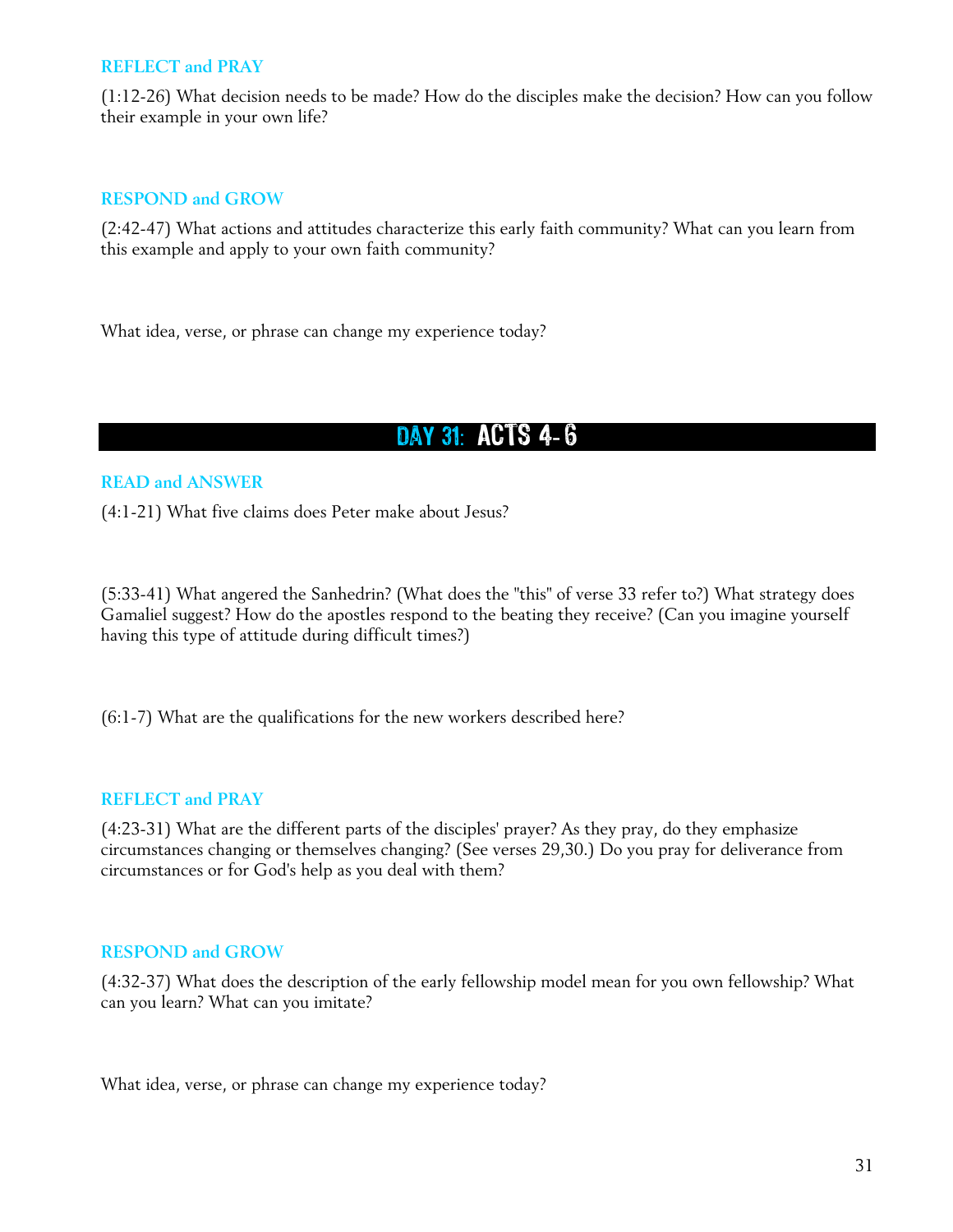# DAY 32: ACTS 7-9

#### **READ and ANSWER**

(8:1-3) Why do the people scatter? What are they to do now in these new locations?

(9:1-18) What key event is described here? How is the "before" and "after" Saul different? (See 7:58 and 8:1-3)

#### **REFLECT and PRAY**

(8:9-25) What change seems to take place in Simon the sorcerer? Why do you think the people of Samaria want the Holy Spirit? Why does Simon want this power? Why would you want God's power in your life?

#### **RESPOND and GROW**

(8:26-40) What happens in this passage? Consider Philip's example: Are you able to answer people's questions? Are you always alert for the opportunity to share your faith? Consider the challenge to be alert today!

What idea, verse, or phrase can change my experience today?

### DAY 33: ACTS 10-12

#### **READ and ANSWER**

(10:9-33) What led Peter and Cornelius to come together? What does their meeting teach about the character of God?

(10:34-48) What is Peter's message? How did his earlier vision contribute to this sermon?

(11:19-30) How would you outline the growth of the church? How is God bringing this expansion?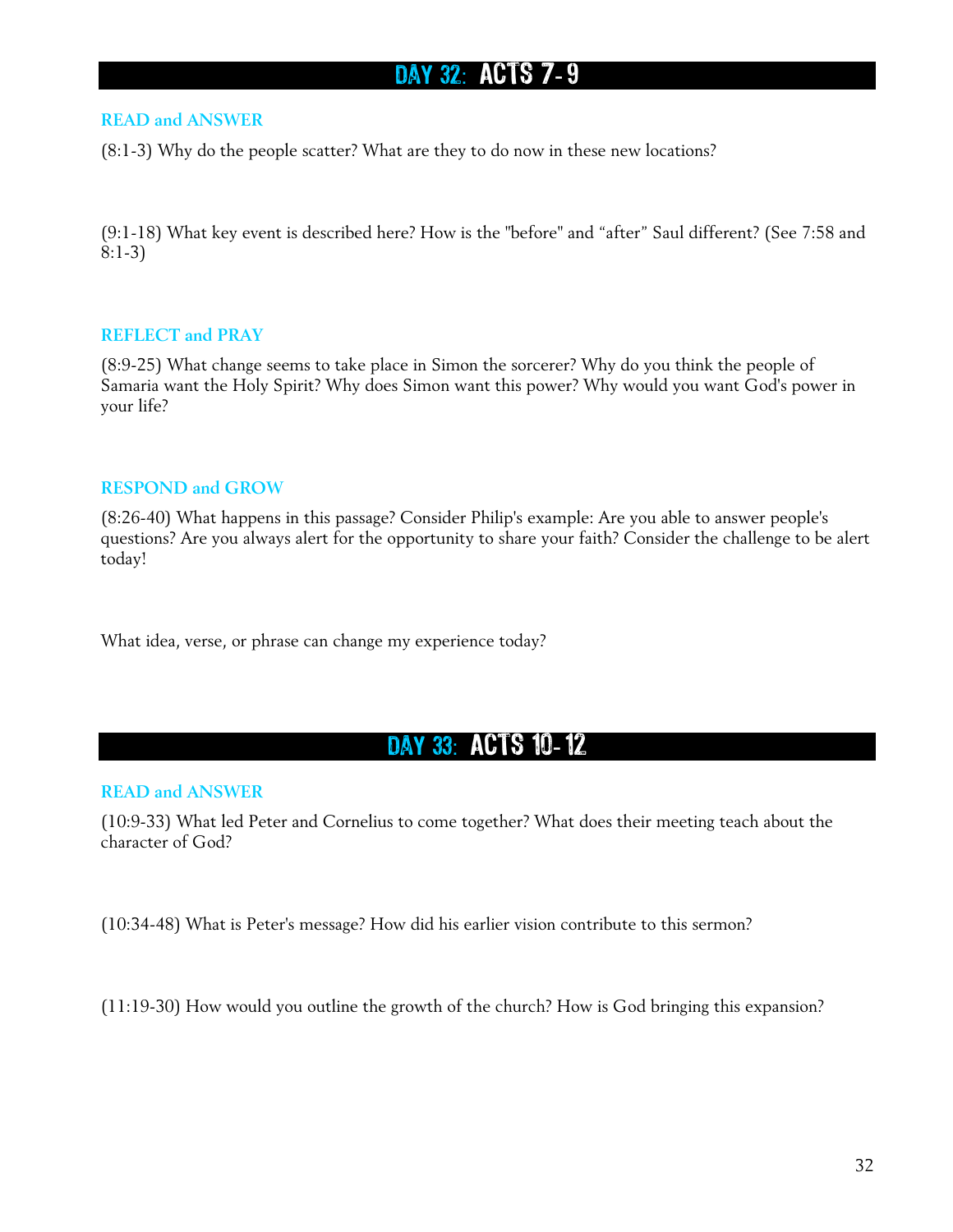(11:1-18) What conflict arises and how does Peter deal with this contention? How does your faith community group handle contention?

#### **RESPOND and GROW**

(12:12-17) What do you think is one item the people were praying about? Describe Rhoda's rather humorous reaction to the knock at the door. When have you been surprised by answered prayer? Make a short list of prayer requests now. Pray regularly, noting God's answers.

What idea, verse, or phrase can change my experience today?

## DAY 34: ACTS 13-15

#### **READ and ANSWER**

(13:16-41) What do you think is the main point of Paul's sermon? What are some facts he shares about Jesus? Why does Paul refer to his message as "good news" (verse 32)?

(13:42-52) What are the various reactions to Paul's words? Who leads a person to belief in Jesus? (See verse 48) How do the disciples respond to their missionary efforts? (See verse 52)

(14:8-20) What misunderstanding about God becomes evident through the peoples' behavior? What do Paul and Barnabas explain to these people?

#### **REFLECT and PRAY**

(13:1-3) Describe the church at Antioch. How is it similar to your church? What things happen at Antioch that don't happen at your church?

#### **RESPOND and GROW**

(15:1-11) What is the issue here? Why is it important? What conclusion do the apostles and elders come to? Explain in a few sentences what you believe is essential to being a Christian.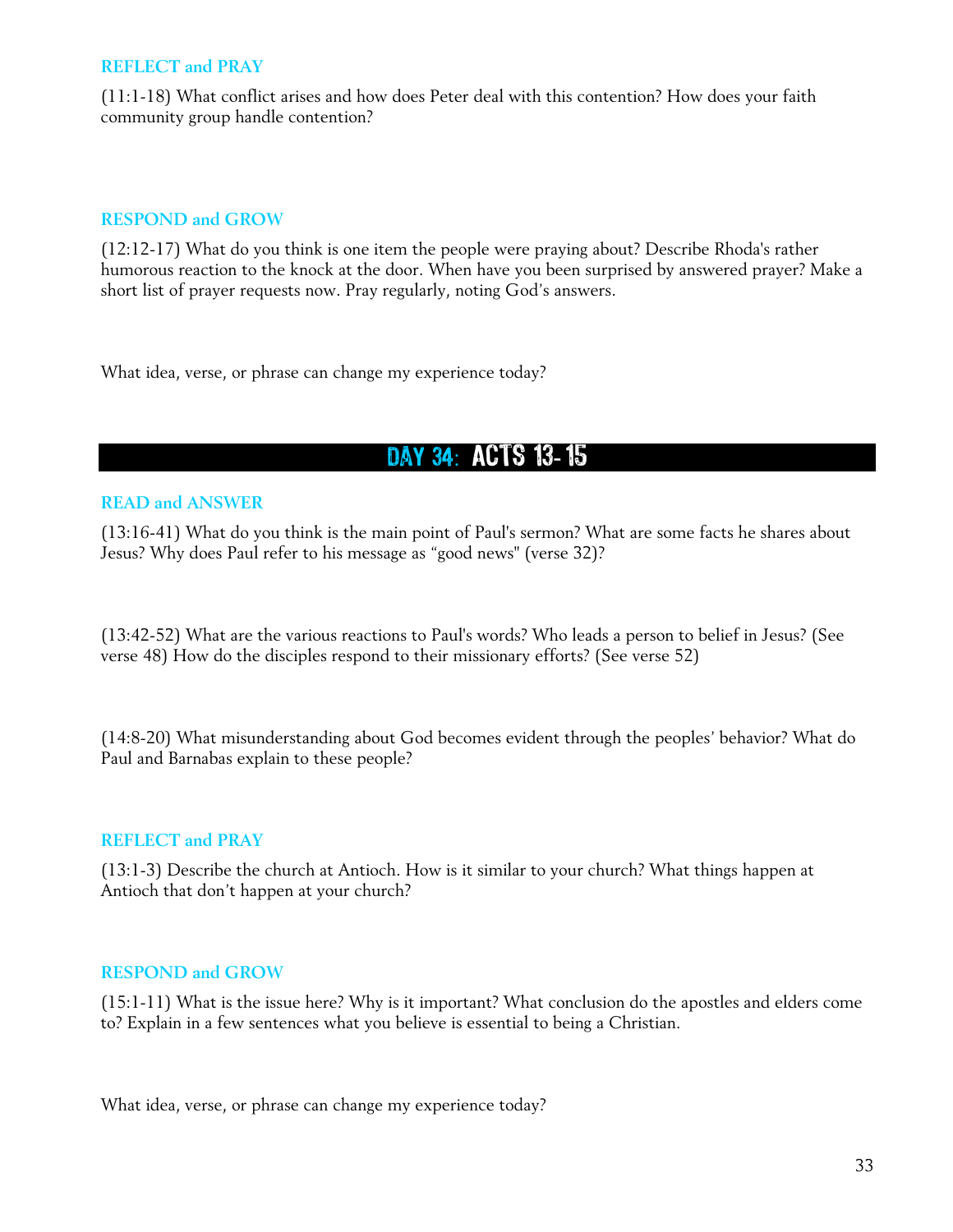## DAY 35: ACTS 16-18

#### **READ and ANSWER**

(16:25-34) Why are Paul and Silas in jail and how do they respond to their imprisonment? What influence do you think their conduct had in the jailer's conversion? How is your faith demonstrated when you face difficult circumstances?

(17:16-31) What characterized the worship of the Athenians? What issue, therefore, does Paul address? What is Paul's main argument against idolatry? Can the scathing commentary of verse 21 apply to you right now?

#### **REFLECT and PRAY**

(18:9-11) How does God confirm Paul's work? How does God confirm your work or the direction in which your life is going?

#### **RESPOND and GROW**

(16:6-10) How does God lead Paul? How does God guide you? Try to pay more attention to how God might be guiding you throughout today.

What idea, verse, or phrase can change my experience today?

### DAY 36: ACTS 19-21: 36

#### **READ and ANSWER**

(19:8-10) What does the phrase "the Way" refer to? How does Paul deal with the attitudes and behavior of this group of people?

(19:23-27) What causes this new wave of opposition? What are the silversmiths most concerned about? What does this concern reveal about their religious convictions?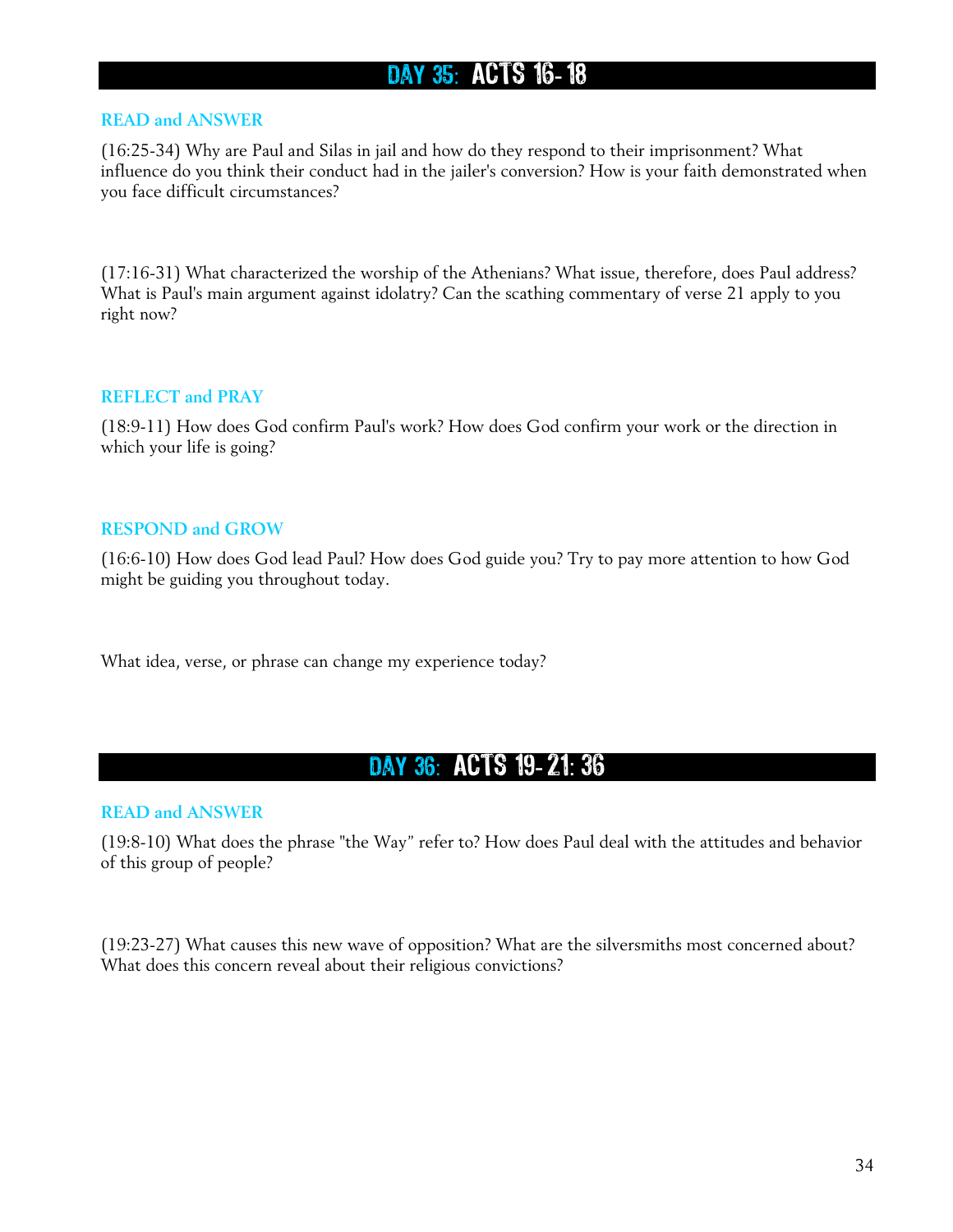(21:10-14) Where is Paul planning to go? (See 19:21; 20:22-24.) How do his friends feel about this plan, and what does Agabus prophesy? How does Paul respond to the prophecy and to the concern of his friends? How do you deal with the conflicts between God's will for you and the perspective or advice of friends?

#### **RESPOND and GROW**

(20:18-38) What does Paul claim as the most important task of his life? What is the most important purpose or goal in your life? List two activities that you do every day which reflect this purpose.

What idea, verse, or phrase can change my experience today?

# DAY 37: ACTS 21: 37-25: 22

#### **READ and ANSWER**

(22:22) How does the crowd react to Paul's story? Why do you think they responded this way?

(21:5-27) What accusations are brought against Paul? How does he answer these charges? Describe Felix. What kind of person does he seem to be? What does he plan to do with Paul?

(25:1-22) Compare Festus and Felix--their personalities, their actions, and their plans for Paul. How is Paul affecting the government officials he finds himself facing? (Read again 9:15,16)

#### **REFLECT and PRAY**

(22:30-23:11) How do the Pharisees and Sadducees differ philosophically? What is Paul's strategy when he faces the Sanhedrin? What special encouragement does God offer Paul? Reflect on a time when God encouraged you in a personal and significant way—when was it?

#### **RESPOND and GROW**

(22:2-21) What does Paul offer as his defense? When and for what purpose might you share your testimony? What is the likelihood that you will talk to someone about Jesus today? Why?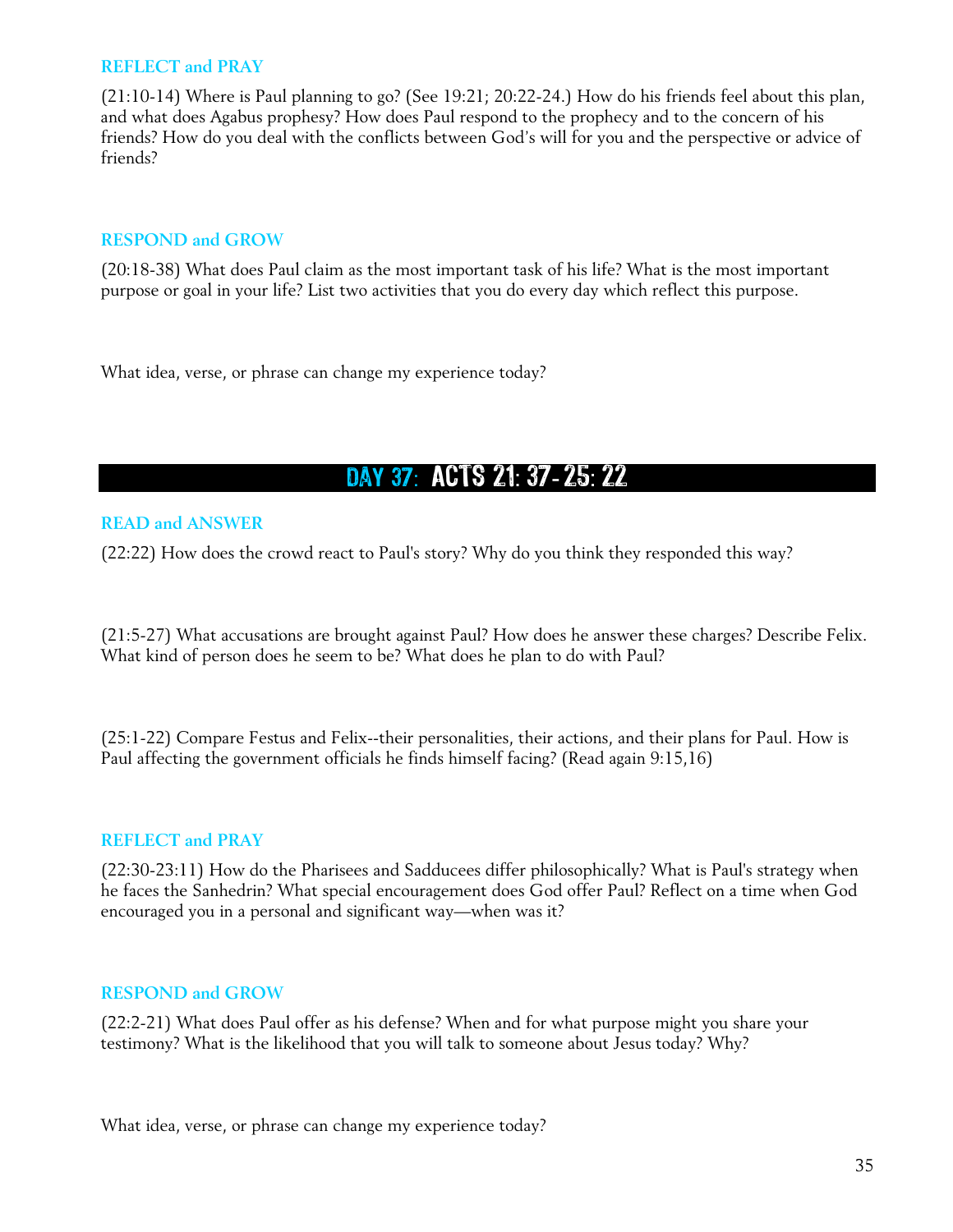# DAY 38: ACTS 25: 23-28

#### **READ and ANSWER**

(26:19-31) Note Paul's climactic closing statement. How does Paul transform personal trial into powerful witness? Compare the reactions of Agrippa and Festus.

(27:1-44) Describe the action and danger of this chapter. What are God's messages to Paul? What is the role of Paul (as prisoner) in this sailing venture?

#### **REFLECT and PRAY**

(27:21-26) How does Paul react to the danger? How do you think he influenced his fellow travelers? How do you tend to respond to dangers and unknowns in your life? What kind of influence does this reaction have on the people--believers and nonbelievers--around you?

#### **RESPOND and GROW**

(28:1-10) What does Paul do during this unplanned visit to Malta? Do you, like Paul, serve people even when the opportunity unexpectedly interrupts your plans? Give over to God today's tight schedule. Try to treat today's interruptions as opportunities to serve.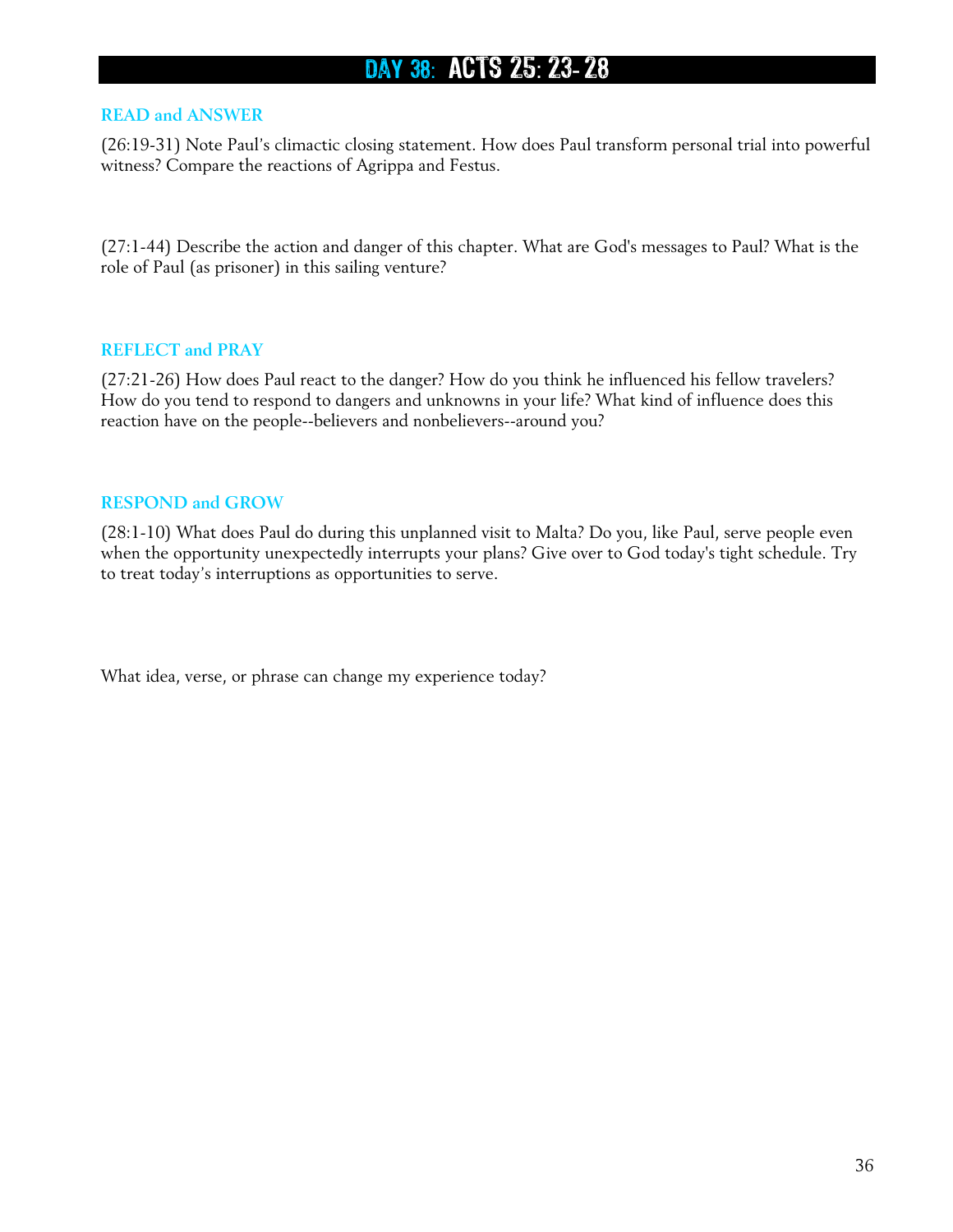## JUSTIFICATION BY FAITH

*I am not ashamed of the gospel, because it is the power of God for the salvation of everyone who believes: first for the Jew, then for the Gentile. For in the gospel a righteousness from God is revealed, a righteousness that is by faith from first to last, just as it is written: "The righteous will live by faith."* (Romans 1:16,17)

## **THE LETTER TO THE ROMANS**

- Do I really need God?
- What must I do to receive God's forgiveness and the gift of eternal life?
- How will my life reflect my belief's?

A letter containing both doctrine and practical instruction, the book of Romans answers the ancient question, "…how can people be righteous before God?" (Job 9:2). The theme of Romans is that faith in Christ is the only basis upon which we can be accepted by God. Wanting to introduce himself to the church at Rome, which he had not yet visited, Paul carefully outlined the fundamental principles of the gospel.

The doctrine of justification by faith alone is the truth which the letter teaches: God lays on us the righteousness of His Son if we believe in Him--He clothes us in Jesus Christ--and He treats us as if we never sinned. In other words, when we have faith in God, He looks at us through Christ and accepts us into His family and into His kingdom of everlasting life. In writing about this, Paul discusses first the principle of righteousness (chapters 1-11) then its effect on the life of a believer (chapters 12-16).

## DAY 39: ROMANS 1-3

## **READ and ANSWER**

(1:18-32) What portrait of human beings does Paul paint here? List a few adjectives.

(3:9-20) What is the function or purpose of the law?

### **REFLECT and PRAY**

(2:17-29) What hypocrisy does Paul challenge, and what do you think he means by "circumcision of the heart"? What quality of God does Paul emphasize here?

### **RESPOND and GROW**

(2:1-16) What are some key differences between God's judgment of us and our judgment of ourselves and others? Consider the appropriateness of judgment and think about how you might lessen your tendency to judge and criticize.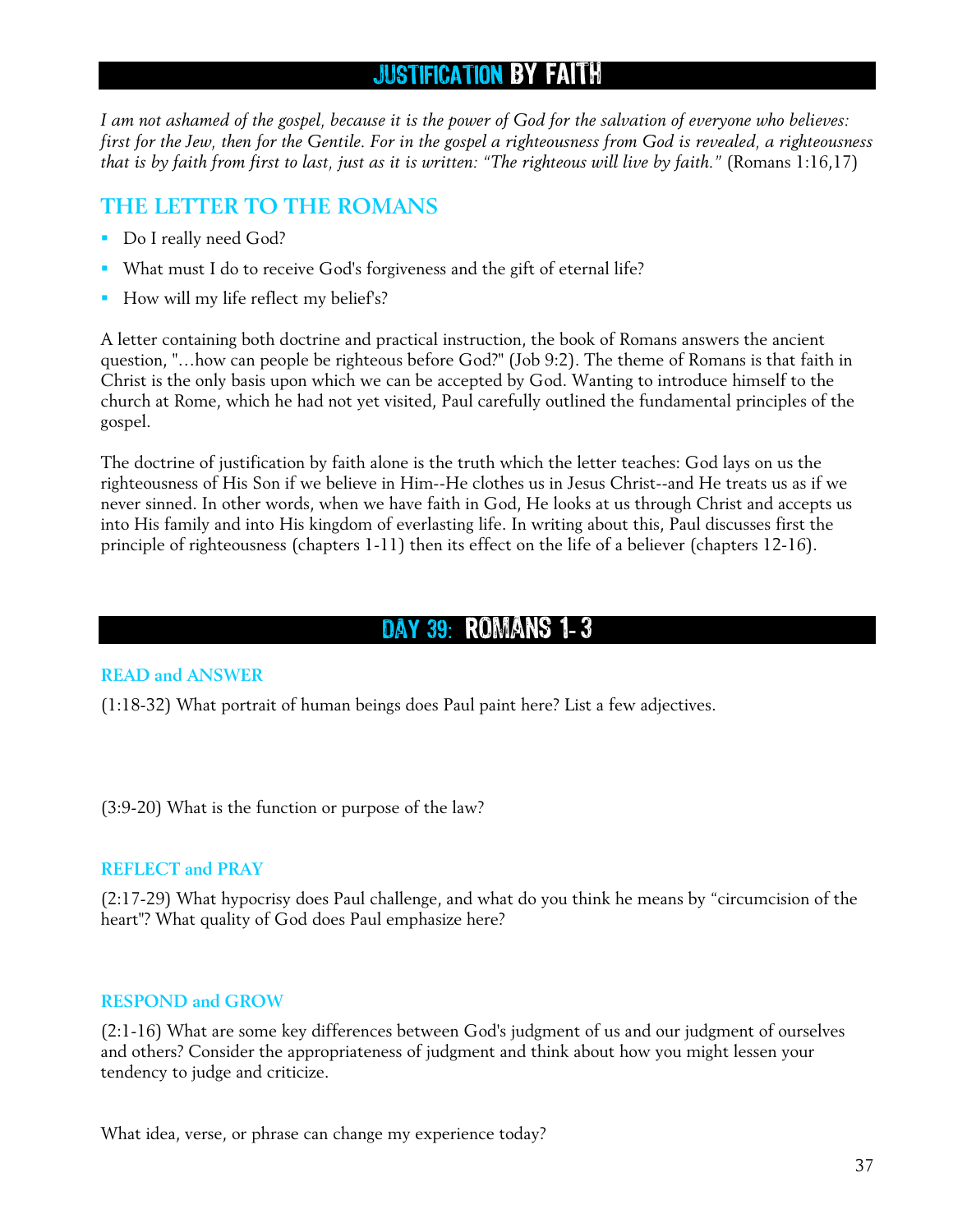# DAY 40: ROMANS 4-6

### **READ and ANSWER**

(4:1-8) Why was Abraham justified?

(5:12-21) What message is Paul sharing in this contrast between Adam and Jesus, law and grace, death and life?

 $(6:1-14)$  Now that we believe, what is to be our relationship to (a) sin (b) Jesus, and (c) life?

#### **REFLECT and PRAY**

(6:15-23) Contrast slavery to sin with slavery to righteousness; evaluate the quality of life and the eventual outcome of both types of enslavement.

#### **RESPOND and GROW**

(5:1-11) What reason for joy and what seemingly odd occasion for joy does Paul discuss here? What suffering in your life can you rejoice about today because of this perspective?

What idea, verse, or phrase can change my experience today?

## DAY 41: ROMANS 7-8

#### **READ and ANSWER**

(7:7-13) What observation about human nature does Paul offer in this discussion about the way the law can affect our behavior? (See verse 8)

(8:18-27) What hope for the future (verses 22, 23), insights about the nature of hope (verses 24, 25), and reasons for hope (verses 26, 27) does Paul discuss?

(8:28-39) What is the thesis of Paul's message in these 12 verses?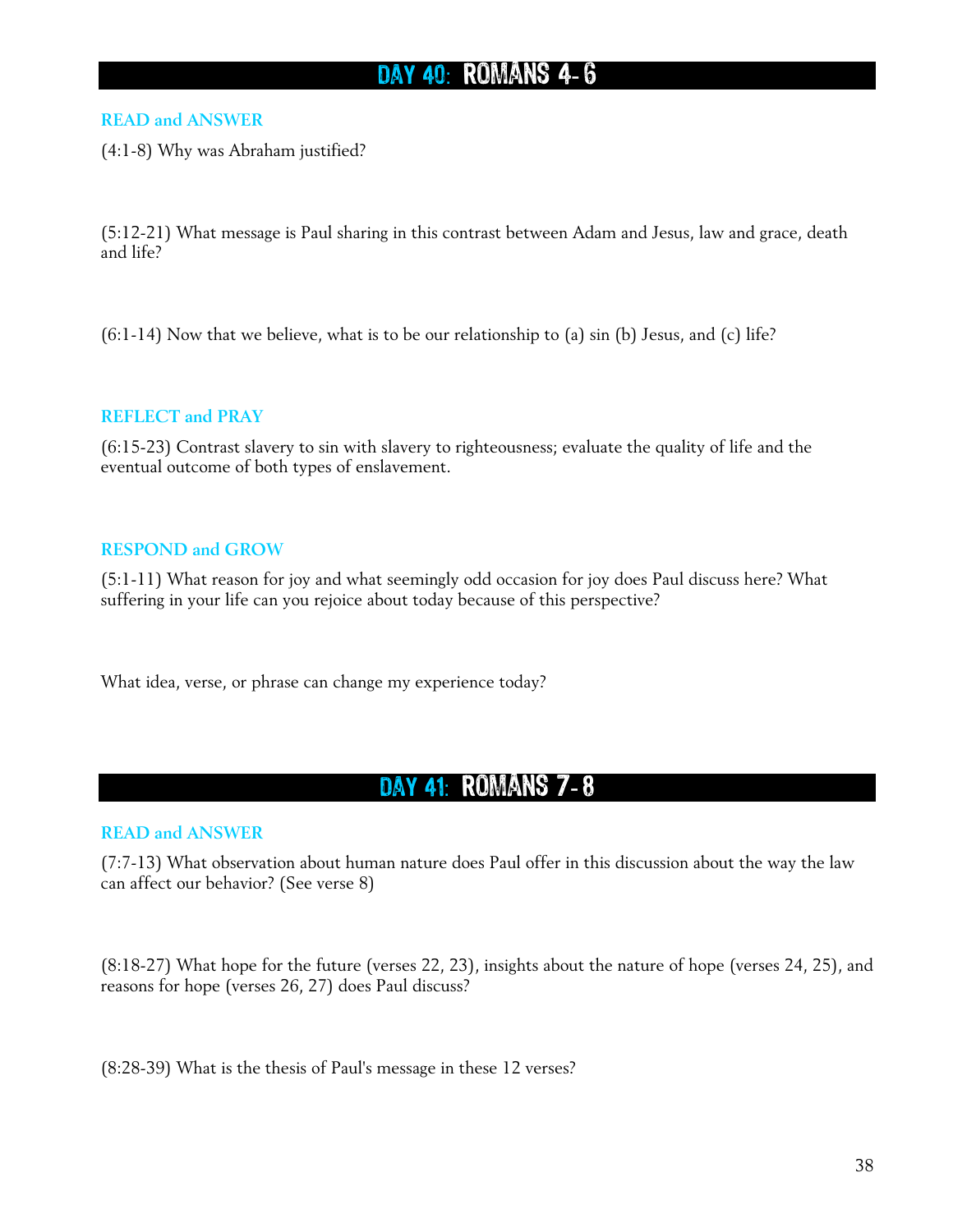#### **REFLECT and PRAY**

(8:1-17) Describe life in the Spirit, noticing especially the promise, responsibility, and privilege of verse 17. Ask God to fill your life with this Spirit.

#### **RESPOND and GROW**

(7:14-25) Describe Paul's frustration--and comment on whether you ever experience these feelings. Claim God's help as you face this new day.

What idea, verse, or phrase can change my experience today?

## Day 42 : Romans 9- 11

#### **READ and ANSWER**

(9:1-29) Who are the children of Abraham and how have they responded to God?

(10:5-21) What is the relationship between confession and belief, and why, therefore, is it important to share the news of Jesus?

(11:1-10) What does Paul explain about God's attitude toward the remnant of Israel and about the gift of God's grace?

### **REFLECT and PRAY**

(11:11-24) What does the vine illustration teach about (a) believers' attitudes and (b) the nature of God?

#### **RESPOND and GROW**

(11:25-36) What thoughts about God prompt Paul's song of praise? Write a few sentences of your own praise to Him.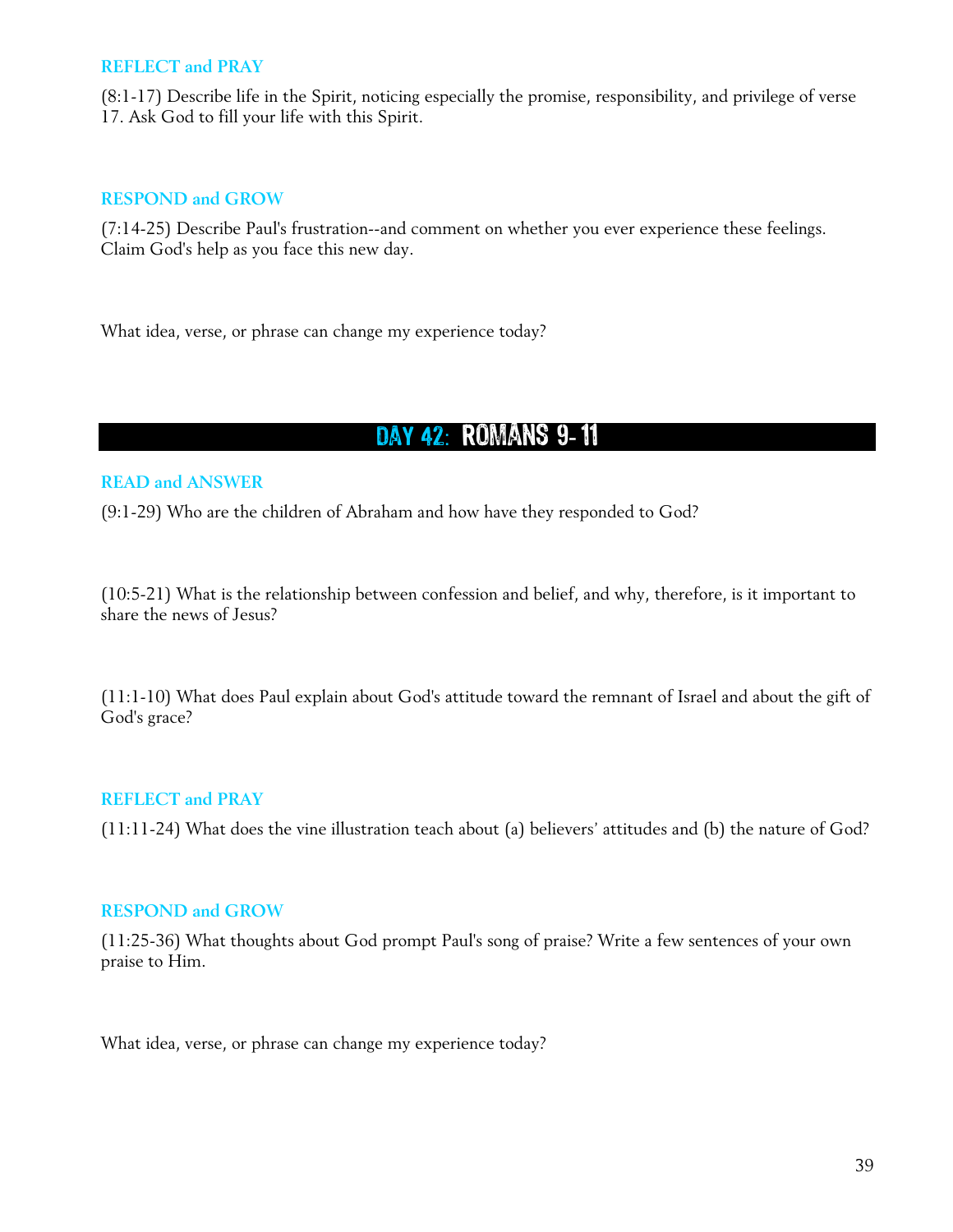## DAY 43: ROMANS 12-13

#### **READ and ANSWER**

(12:1, 2) What kind of conduct does Paul call believers to, and what is the basis for this change?

(13:8-10) Explain how loving one another is the fulfillment of the law.

#### **REFLECT and PRAY**

(12:3-8) Evaluate your self-image in light of verse 3, and consider how well you are using one of your spiritual gifts for the body of Christ.

(13:11-14) How is your "armor of light" obvious in your daily living?

### **RESPOND and GROW**

(12:9-21) Choose one of these exhortations and plan specifically how you will act on it during the day.

What idea, verse, or phrase can change my experience today?

## Day 44 : Romans 14- 16

#### **READ and ANSWER**

(14:1-8) What does Paul instruct the Romans--and you--about different religious practices?

(15:1-13) How is Jesus an example of obedience to verses 1 and 2?

(16:1-27) What warnings and blessings does Paul leave with his readers?

#### **REFLECT and PRAY**

(14:9-18) In today's world, what do you feel are "stumbling blocks" and "obstacles" that you might put in the way of a fellow believer, that could hinder another's faith?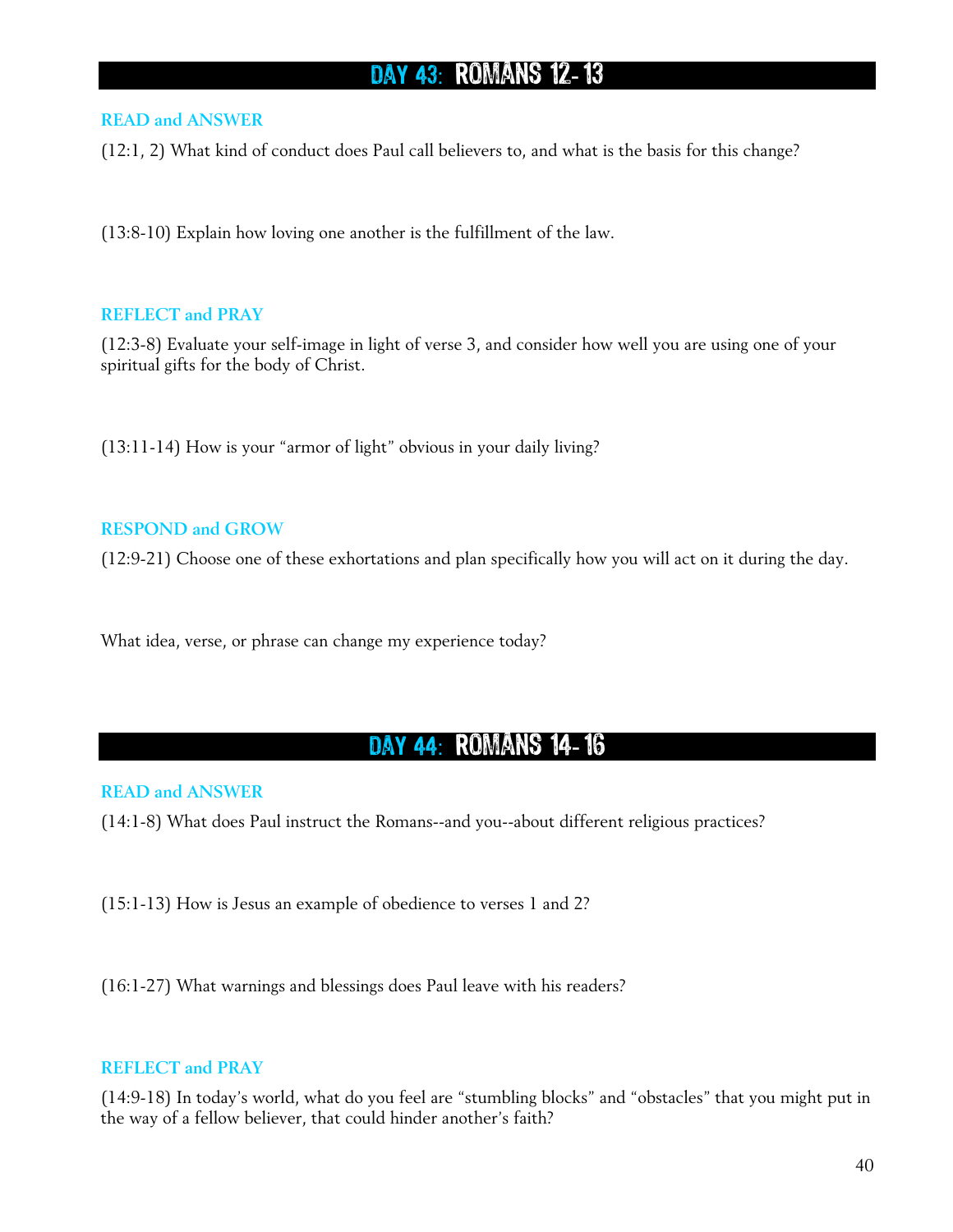(14:19-23) What general guidelines does Paul offer here? How will you live out the charge in verse 19 today? Be specific.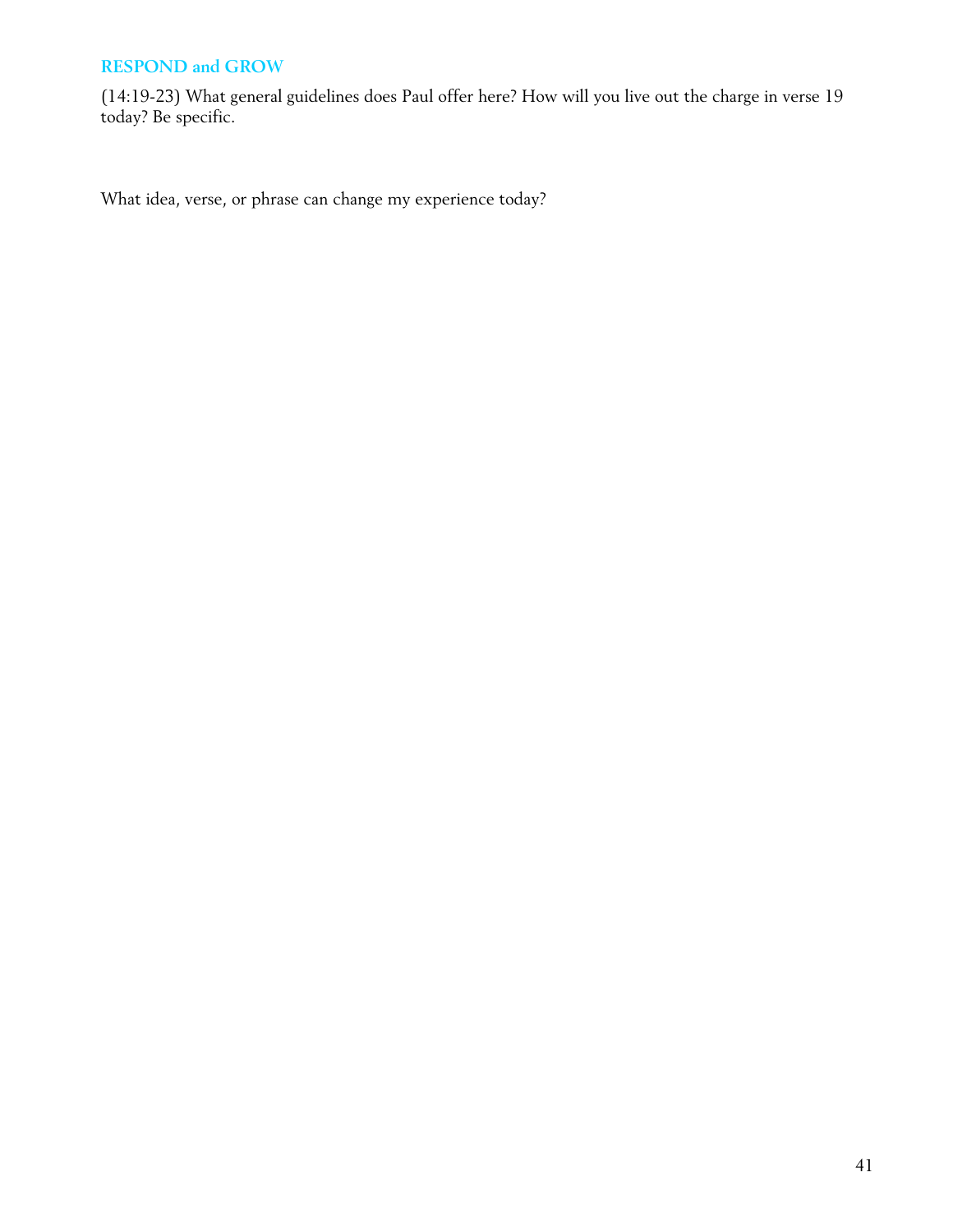*To the church of God in Corinth, to those sanctified in Christ Jesus and called to be holy, together with all those everywhere who call on the name of our Lord Jesus Christ-their Lord and ours...* (1 Corinthians 1:2).

## **PAUL'S FIRST LETTER TO THE CHURCH AT CORINTH**

- How can a believer stand strong in a world filled with all kinds of craziness?
- Messengers are greater than the message they proclaim, and rivalry within the church results.
- When human wisdom is valued over God's wisdom; philosophy or science becomes a god.
- Society is characterized by open immorality and values are threatened by the pressure of materialism.

Paul's first letter to the people of Corinth could easily be addressed to believers today who are wrestling with questions about their faith--especially, "How do we live by God's principles in today's world?" How should Christian love reveal itself in our daily lives? What role should spiritual gifts play in a worship service? How is the resurrection of Jesus the foundation of our faith?

As if these issues weren't enough for a young church, the Corinthians were also struggling against the influences of a pagan and immoral society. Paul was confronting believers about sexual immorality, lawsuits against one another, marriage and divorce, and a variety of behaviors which could cause other believers to stumble.

To this city notorious for its immoral ways (the term "corinthianize" had come to mean "to live an immoral life"), Paul offers this letter of rebuke with some intensely practical advice about living a life of faith. He writes strong words, of correction, encouraging words of the power that God supplies when we are tempted, and inspiring words about love being the greatest of all spiritual gifts. As you read these sixteen chapters, be looking for how the world of Corinth and your own world might appear similar.

## DAY 45: 1 CORINTHIANS 1-4

## **READ and ANSWER**

(1:10-17) What had caused the divisions in the Corinthian church?

(1:18-2:5) In explaining the terms "foolishness of' God" and "man's wisdom," summarize the content of Paul's message here--what is he teaching?

(2:6-16) What is the source of "God's secret wisdom"?

### **REFLECT and PRAY**

(4:8-13) What does Paul reveal about his personal circumstances? Imagine the Corinthians' feelings upon hearing these details and consider how you handle difficult times in your life.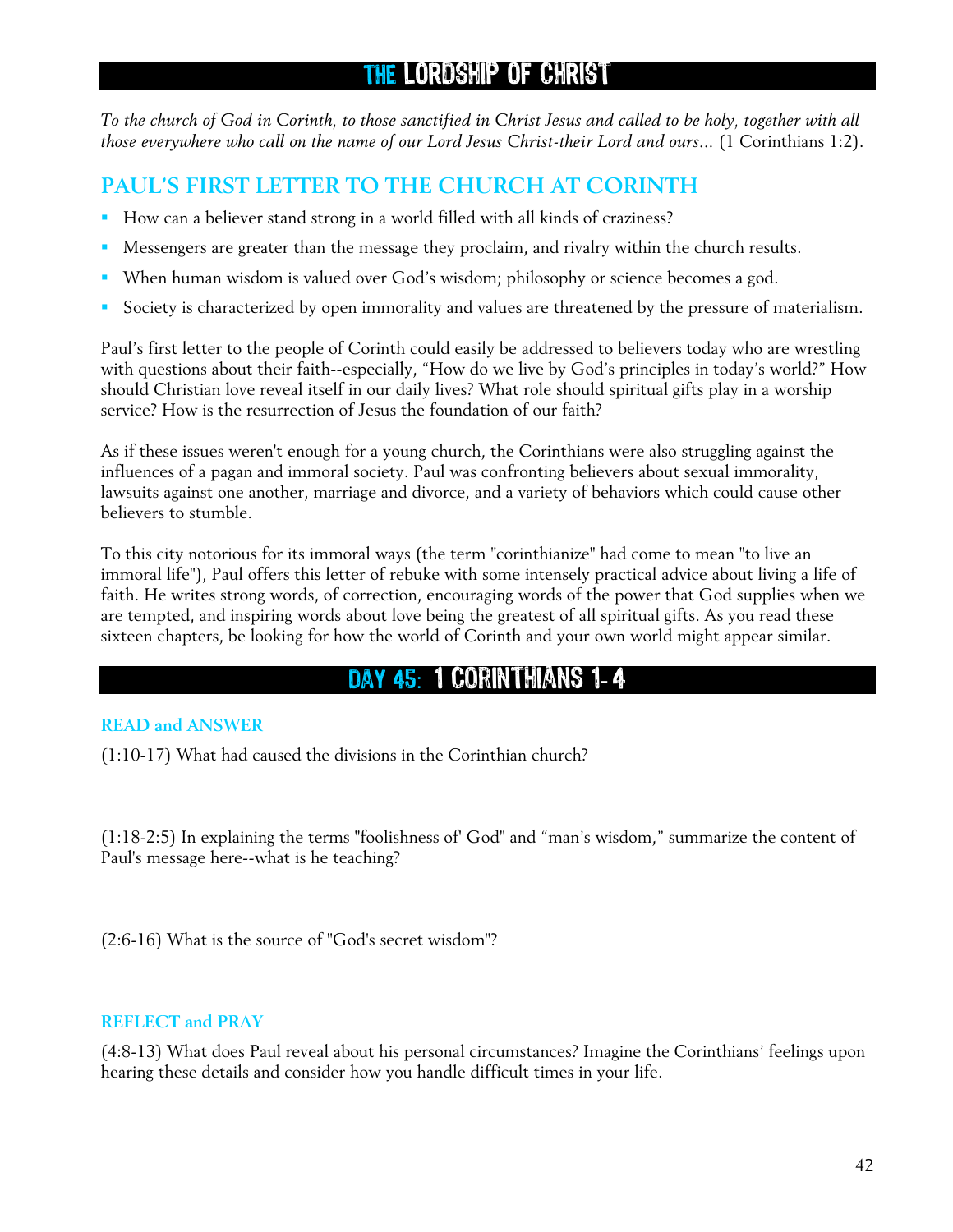(3:1-23) What figures of speech does Paul use to illustrate unity in the church? What one thing can you do this week to promote unity in your church or fellowship group?

What idea, verse, or phrase can change my experience today?

# DAY 46: 1 CORINTHIANS 5-7

## **READ and ANSWER**

(6:12-20) According to Paul, why is sexual immorality such a serious sin for a believer?

(7:1-40) Summarize Paul's main points about marriage, singleness, relationships with unbelievers, and self-control.

## **REFLECT and PRAY**

(6:1-11) What instruction does Paul offer regarding lawsuits among believers? What is your opinion of his viewpoint?

(7:32-35) In contrast to these verses, outline some ways that a husband and wife can encourage each other's relationship to God and enhance their devotion and service to Him.

### **RESPOND and GROW**

(5:1-8) List one of the examples of moral failure which Paul outlines here. Identify the "yeast" in your life which might be interfering with your relationship to God. What could you do today to work on eliminating it (be it worries, impatience, fear, frustration) from your life?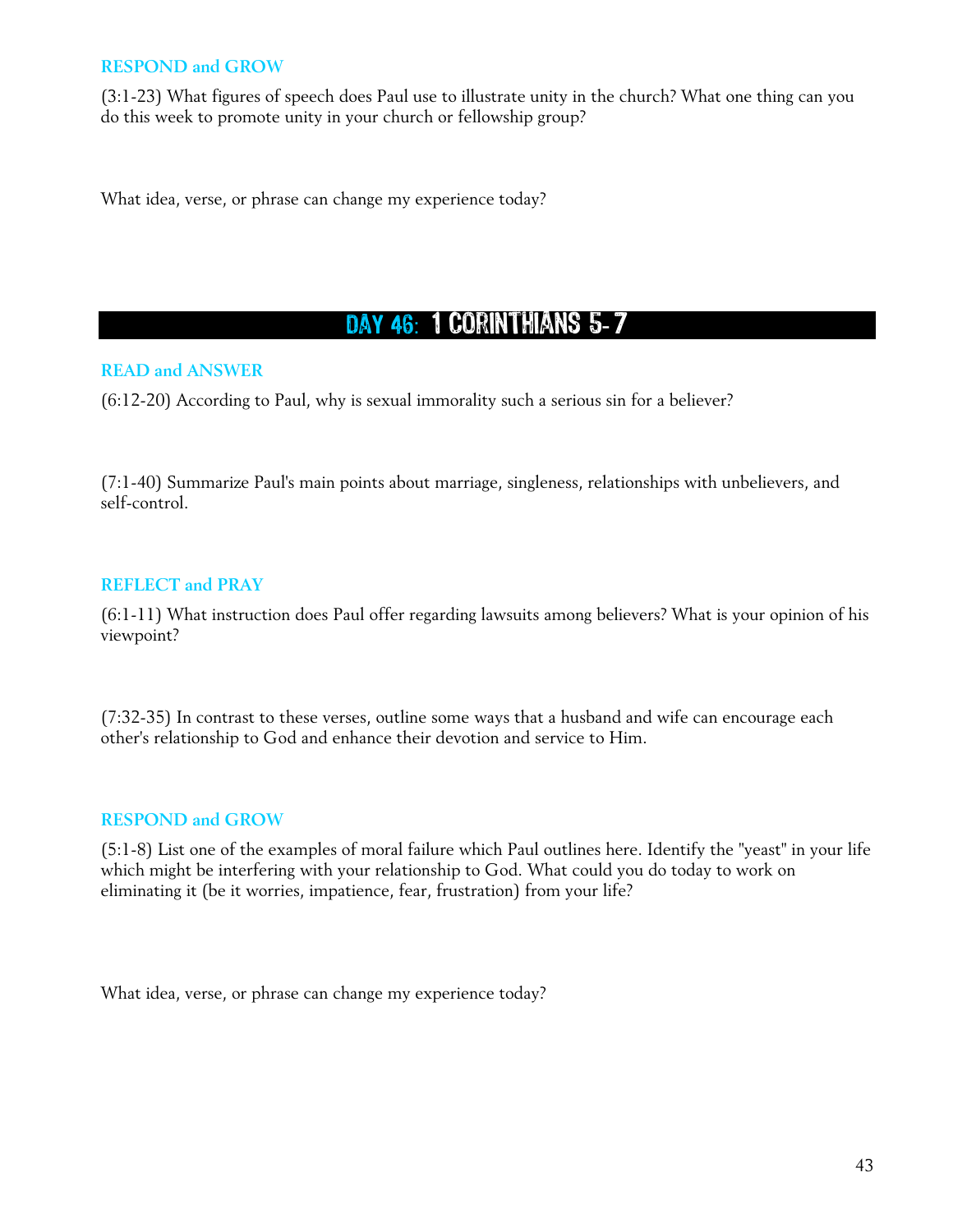# DAY 47: 1 CORINTHIANS 8-11

## **READ and ANSWER**

(9:15-27) What is Paul's attitude toward and strategy for preaching the gospel?

(10:23-11:1) What are the limitations to our Christian freedom?

### **REFLECT and PRAY**

(8:1-13) Why does Paul introduce the discussion of eating foods sacrificed to idols with these verses?

(11:17-34) What does communion mean to Paul? What does it mean to you?

### **RESPOND and GROW**

(10:1-13) What lesson(s) can we learn from Israel's experiences? What situation in your life can verse 13 help you face? Carry that verse with you today!

What idea, verse, or phrase can change my experience today?

## DAY 48: 1 CORINTHIANS 12-14

**READ and ANSWER** 

(12:1-11) What is the source and what is the purpose of the spiritual gifts Paul discusses here?

(12:12-31) What does the reference to the human body teach about the unity and diversity of' the various spiritual gifts?

(14:26-40) What are a few basic guidelines for sharing these gifts?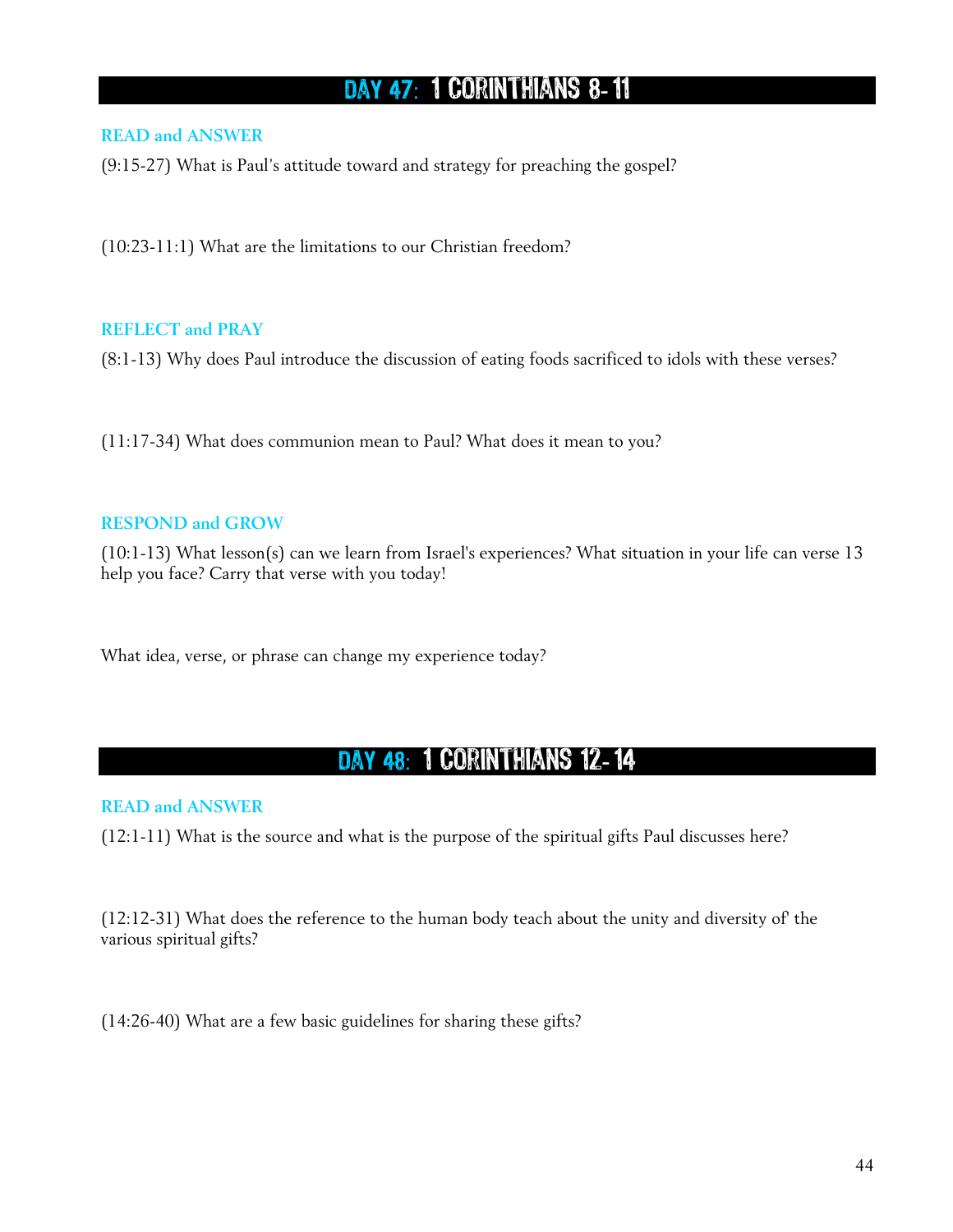#### **REFLECT and PRAY**

(13:13) What is your understanding of the relationship between faith, hope, and love? Why does Paul assert that "the greatest of these is love"?

#### **RESPOND and GROW**

(12:31-13:7) What is the "most excellent" gift? (Note the context of this discussion of love as it follows the lessons of chapter 12.) Choose one attribute of love to reflect on today. Ask God to teach you how to love in this way.

What idea, verse, or phrase can change my experience today?

DAY 49: 1 CORINTHIANS 15-16

#### **READ and ANSWER**

(15:1-11) List the details of the gospel message which Paul outlines, noting, also how he substantiates his claims.

(15:35-58) What ideas about our resurrection bodies did you learn from Paul's discussion of a seed, stars, and Adam?

### **REFLECT and PRAY**

(15:12-19) Why is the fact of Jesus' resurrection essential to our Christian faith?

### **RESPOND and GROW**

(15:58; 16:13,14) Choose a phrase that will be your encouragement through the day. Use it to encourage yourself and someone else.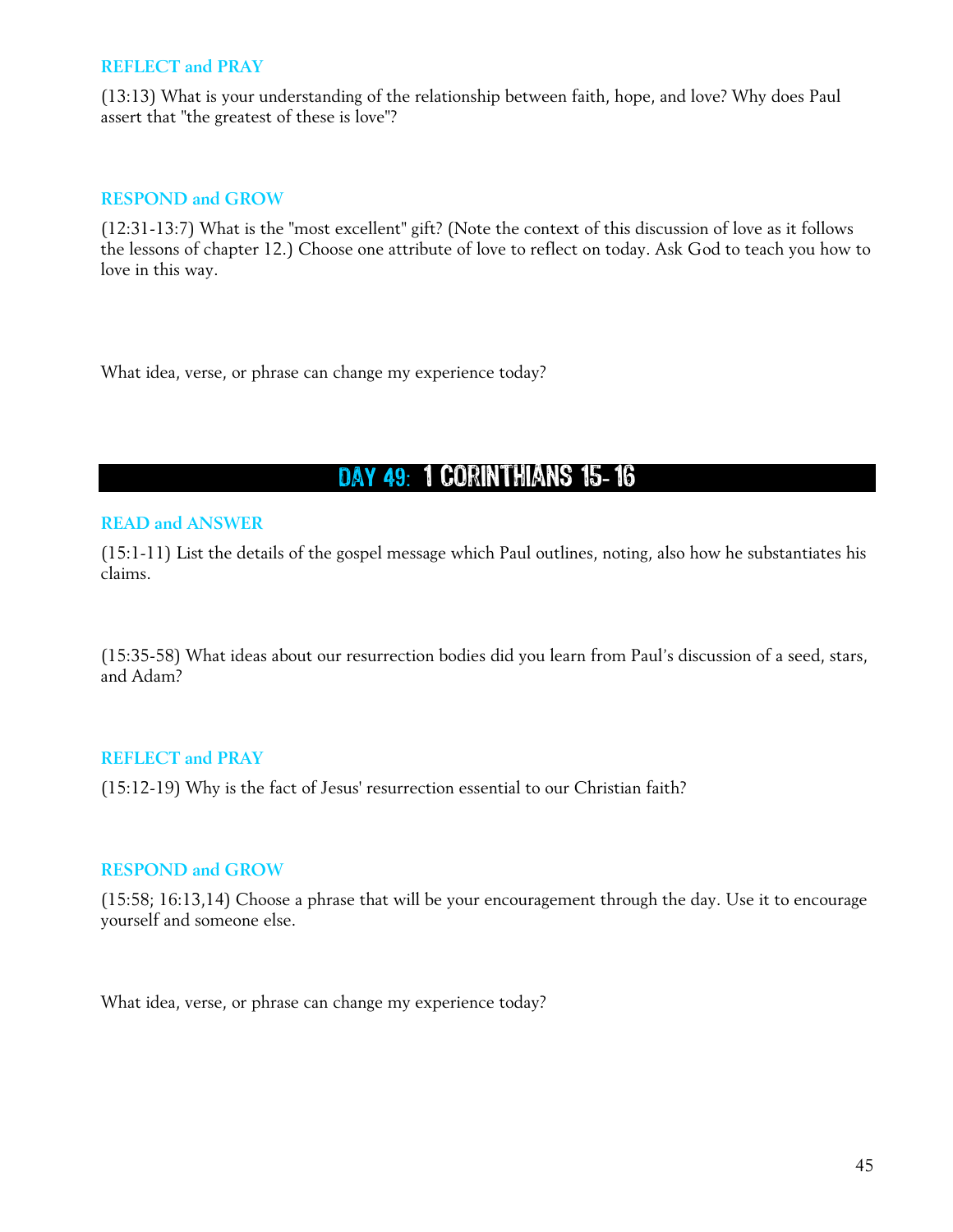# COMFORT AND MINISTRY

*Praise be to the God and Father of our Lord Jesus Christ, the Father of compassion and the God of all comfort, who comforts us in all our troubles, so that we can comfort those in any trouble with the comfort we ourselves have received from God.* (2 Corinthians 1:3, 4).

## **PAUL'S SECOND LETTER TO THE CHURCH AT CORINTH**

- What does God's grace mean in my life?
- How will trusting Jesus with my life change me?
- How am I to be a steward of my money?

Scholars still puzzle over the number of letters Paul wrote to the church at Corinth and the number of times he visited. Some people feel that Paul wrote a second and more severe letter after 1 Corinthians failed to bring people to repentance. The book we refer to as 2 Corinthians, then, would be the third in the sequence. Whether it is second or third, though, the thirteen chapters reflect Paul's joy and relief at the changes in the Corinthian church. The letter stands as one of the most emotional and personal of Paul's writings.

Paul shares both words of great despair and ecstatic joy as he writes of his love and concern for the Corinthian believers. Paul, too, tells of his own sufferings--the danger and disappointment, the hardship and humiliation--which he experiences as he carries out his commission to spread the news of Jesus Christ. Chapters 10-13 contain sharp words in defense of his ministry--a response to hostile Corinthians who have challenged his authority. (This section may be the remaining part of Paul's missing second letter to the church.)

Still, joy and tenderness characterize chapters 1-9. Note the frequent occurrence of the words "comfort" and "ministry". Besides being a spirited defense of his ministry, 2 Corinthians emerges as a Paul's loving attempt to guide the church in Corinth to a life of unity and love for one another. Three dominant themes emerge: (1) God's grace is sufficient for all things; (2) people are new creatures in Christ; and (3) Christian giving should be a joyful act of love.

## Day 50 : 2 Corinthians 1- 3

### **READ and ANSWER**

(1:12-2:4) List several qualities of Paul that are revealed in these verses. What strikes you about Paul's personality?

(2:5-11) Why is forgiveness important?

### **REFLECT and PRAY**

(1:3-7) How can suffering bring us closer to God and others?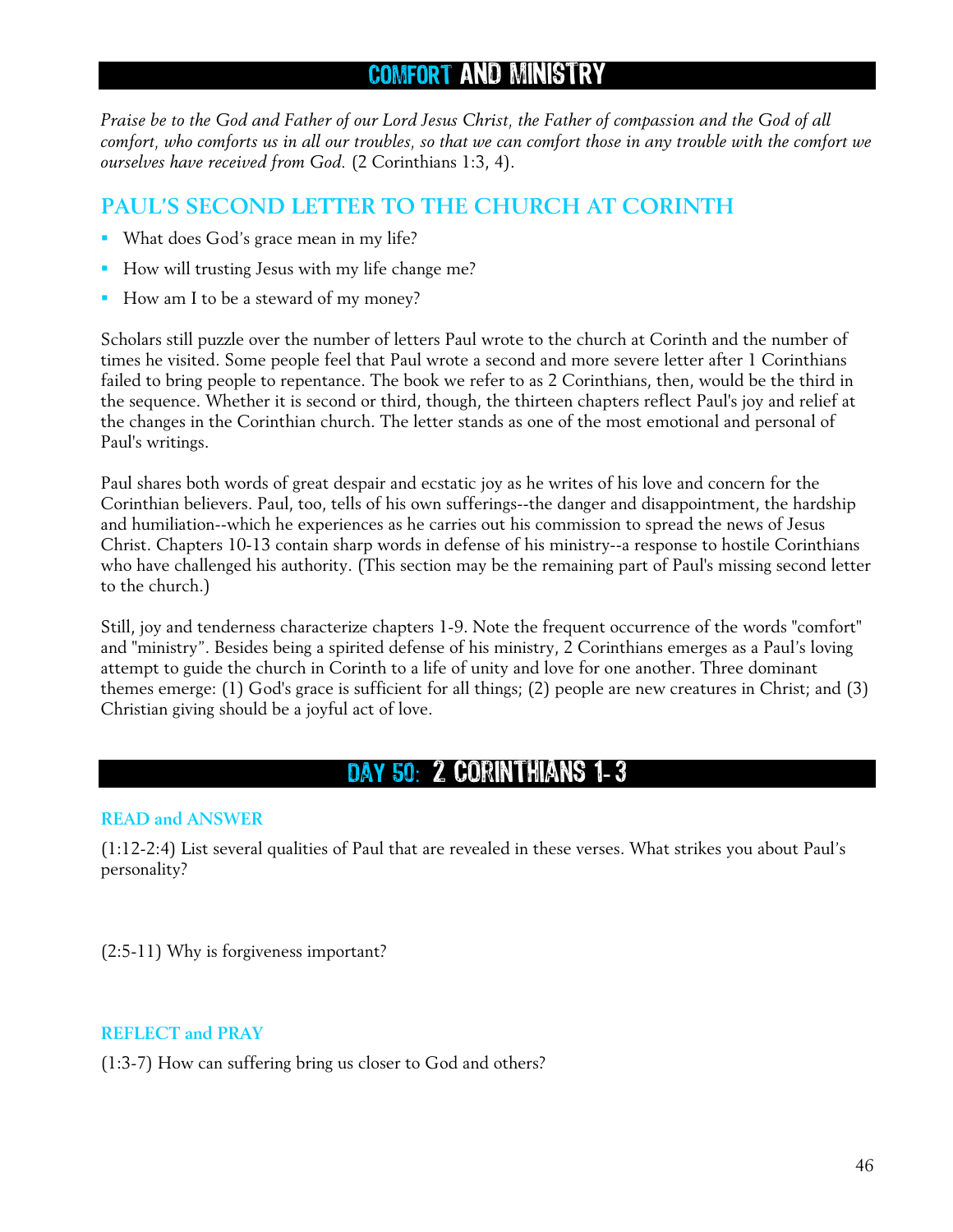(3:18) How is God working in your life to transform you into His likeness? At the end of the day, note one way He specifically touched your life today.

What idea, verse, or phrase can change my experience today?

# DAY 51: 2 CORINTHIANS 4-6

## **READ and ANSWER**

(5:1-10) What is Paul's attitude toward earthly things? Toward heaven?

(6:3-13) What qualities has Paul exhibited in the midst of the trials he has suffered?

(6:14-18) Why should believers remain separated from nonbelievers?

### **REFLECT and PRAY**

(4:4) What do you think is blinding nonbelievers today (consider the messages connected to advertising/media)?

What does Paul's command "do not be yoked together with unbelievers" look like for you in today's world In what ways do you wrestle with retaining your identity as a Christian in a world dominated by unbelievers?

### **RESPOND and GROW**

(5:17) List three specific attitudes or actions which reflect your newness since you have come to know Jesus.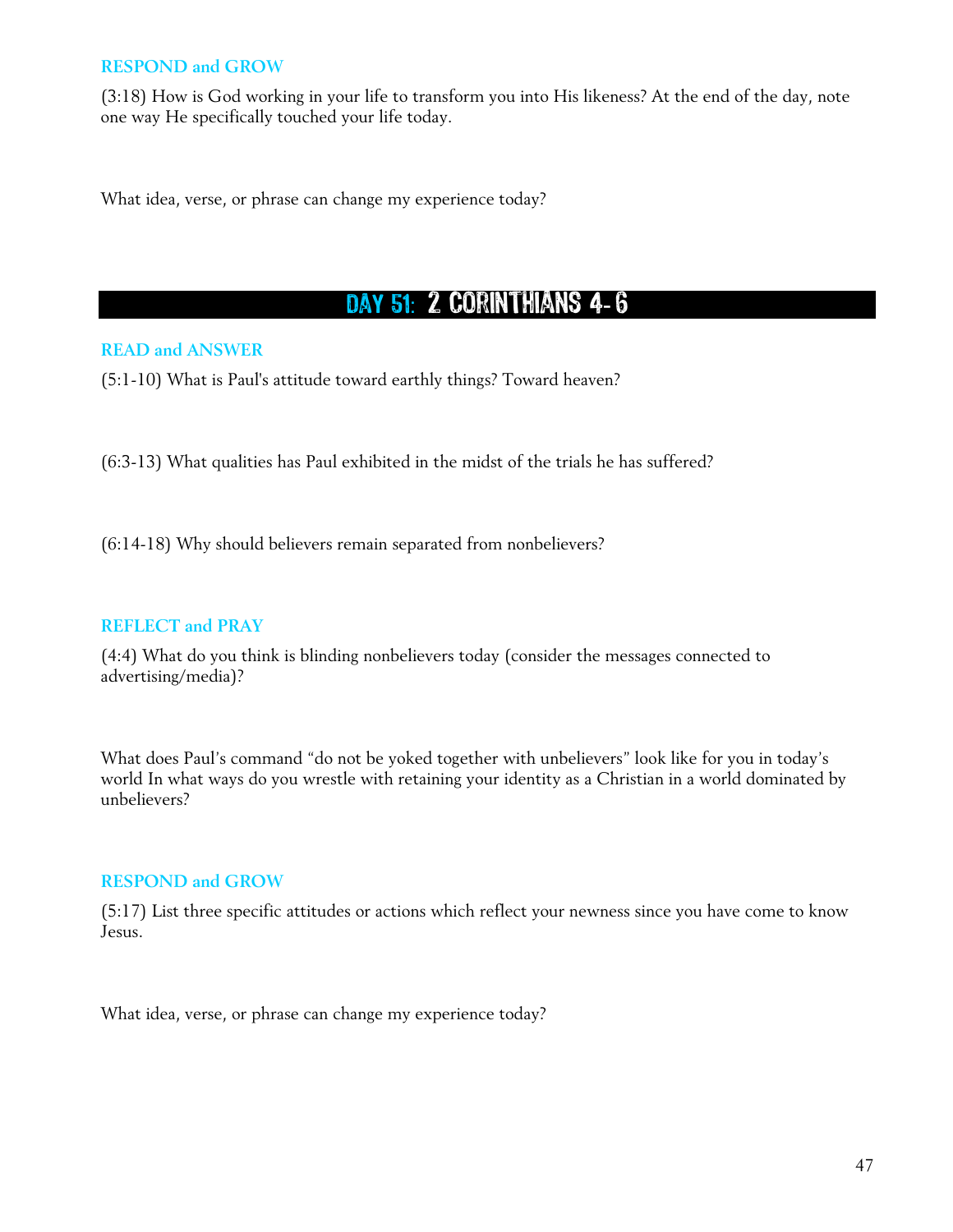# DAY 52: 2 CORINTHIANS 7-9

#### **READ and ANSWER**

(7:8-11) What is the relationship between sorrow and repentance, and what results from genuine repentance?

(8:10-12) What attitude should accompany giving?

(9:12-15) What results of giving does Paul outline?

#### **REFLECT and PRAY**

(8:9) Define the richness and poverty of Christ and your resulting richness which Paul mentions here.

### **RESPOND and GROW**

(9:1) What promises are made for people who "sow generously" for God's kingdom? Identify one specific thing you can do to "sow generously" today--and then consider doing it!

What idea, verse, or phrase can change my experience today?

# DAY 53: 2 CORINTHIANS 10-13

### **READ and ANSWER**

(10:7-18) On what basis does Paul boast of his ministry? (Note verse 18)

(11:23-28) List the experiences which Paul views as having made him a better servant to God and to the people he pastors. Comment on the list; consider why these experiences were effective "teachers."

## **REFLECT and PRAY**

(11:13-15) How does Satan disguise himself today?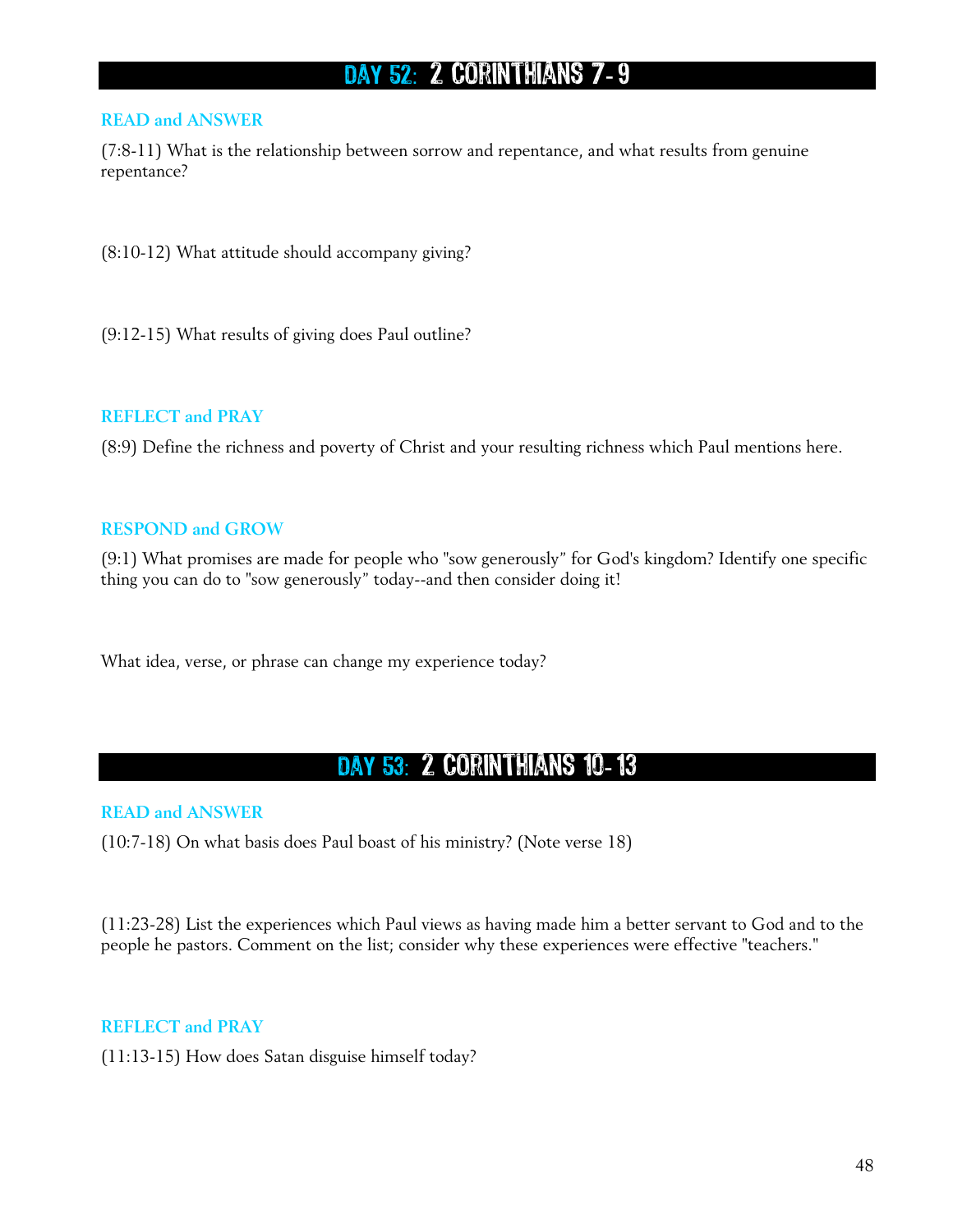(12:7-10) Describe Paul's attitude toward his "thorn," and contrast it with your attitude toward your own trials.

## **RESPOND and GROW**

(13:5, 6) What self-examination does Paul challenge the Corinthians--and you--to make? How would you rate yourself?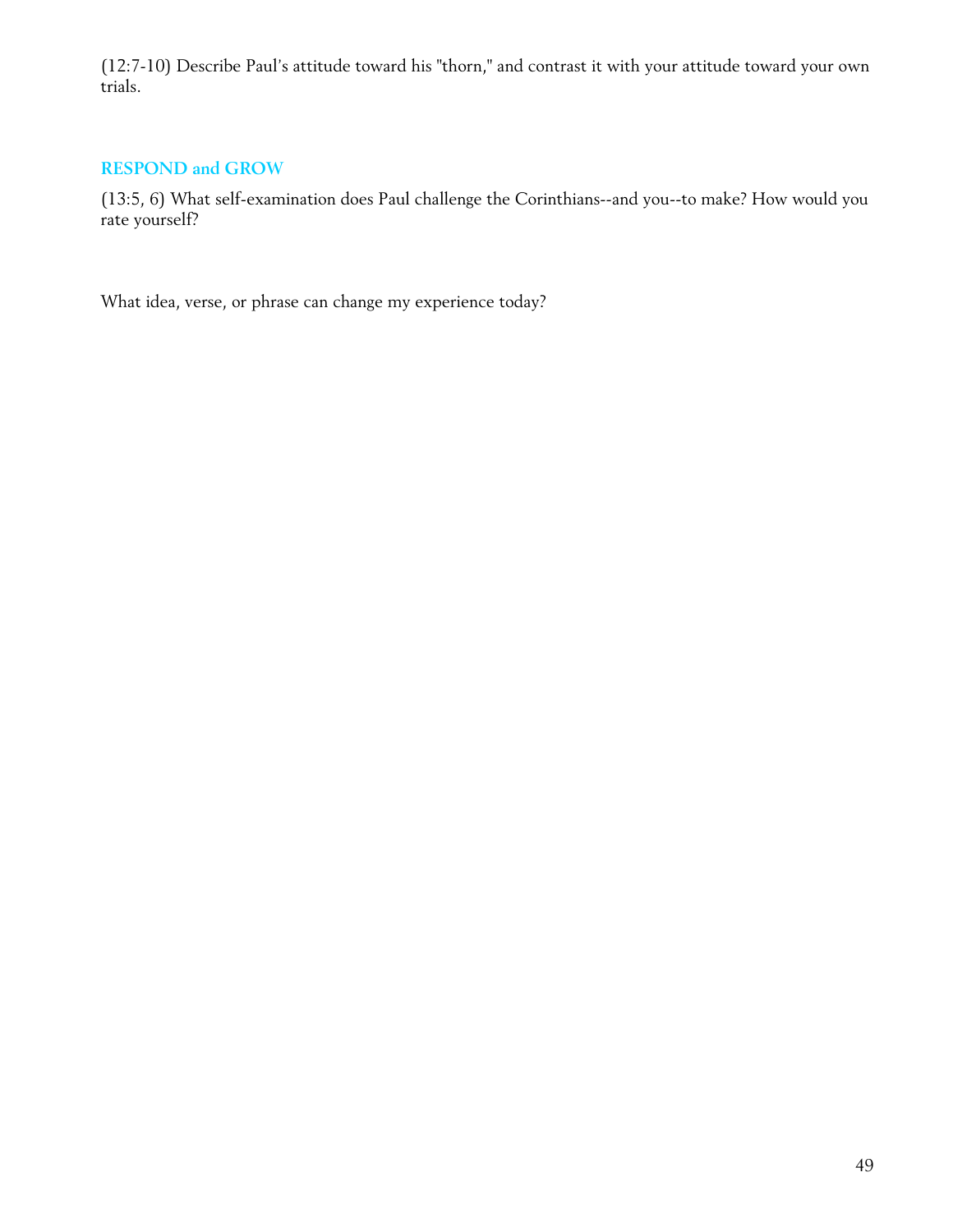## Freedom in Christ

*I do not set aside the grace of God, for if righteousness could be gained through the law, Christ died for nothing!* (Galatians 2:21)

## **THE LETTER OF PAUL TO THE GALATIANS**

- What is the doctrine of justification?
- How can I know when I am dealing with a cultic or heretical movement?
- What freedom does a believer find in Christ Jesus?

Likely written some ten years before the book of Romans, Paul's letter to the Galatians speaks strongly to the same great theme of Christian freedom. This short letter has been called the Magna Carta of Christian liberty; Galatians stands as Paul's criticism of Jewish Christians who attempt to minimize that freedom with the bonds of Jewish legalism (specifically the laws of circumcision and diet). Paul writes about the doctrine of justification by faith. He emphasizes that the inward, spiritual nature of Christianity is quite different from the mere external behaviors of other religious practices.

Martin Luther offered this description of the book of Galatians: "St. Paul goeth about to establish the doctrine of faith, grace, forgiveness of sins, or Christian righteousness, to the end that we may have a perfect knowledge and difference between Christian righteousness and all other kinds of righteousness." Paul explains that Jesus is sufficient for our salvation in opposition to cults and other religions that wrongly proclaim the message "Jesus plus…."

In developing his argument, Paul defines the gospel of salvation by grace alone and explains our faith as the proper response to God's grace toward us through the life, death, and resurrection of His Son, Jesus Christ. Paul also discusses the fruit of a life of grace and defends his own ministry. This book of Christian freedom is strongly worded and carefully argued as Paul offers believers, then and now, the call to be free in Christ.

# DAY 54: GALATIANS 1-2

## **READ and ANSWER**

(1:6-10) What is Paul's main point in these five verses?

(2:4-10) What does this passage reveal about Paul's ministry--a controversy he faced, the purpose of his work, and a task he eagerly does?

### **REFLECT and PRAY**

(2:17-21) Explain Paul's statement that "if righteousness could be gained through the law, Christ died for nothing."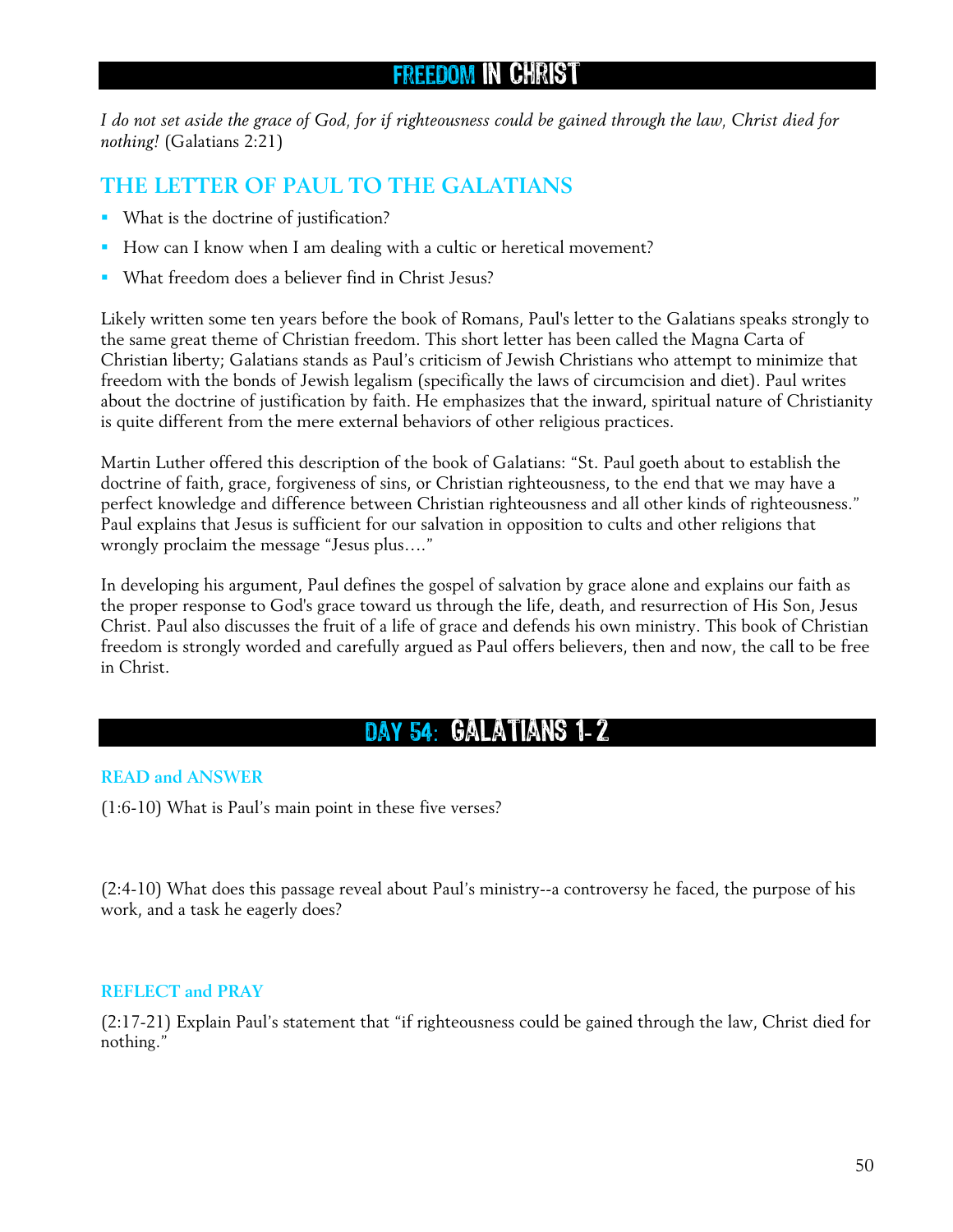(2:20) How does Christ live in you? What will people see of Christ in you today?

What idea, verse, or phrase can change my experience today?

## DAY 55: GALATIANS 3-4

### **READ and ANSWER**

(3:19-25) What is the purpose of the law, and how is it related to the promises of God?

(3:26-28) What does Paul teach about the unity of believers and the basis for that unity?

(3:29-4:7) Contrast slavery to sin and the law with being a child of God. What freedom and privileges do children of God enjoy?

#### **REFLECT and PRAY**

(3:6-9, 15-18) Who are the children of Abraham--and would you consider yourself among this number? Why or why not?

## **RESPOND and GROW**

(4:18a) What good purpose are you zealous for? How does you life reflect that zealousness?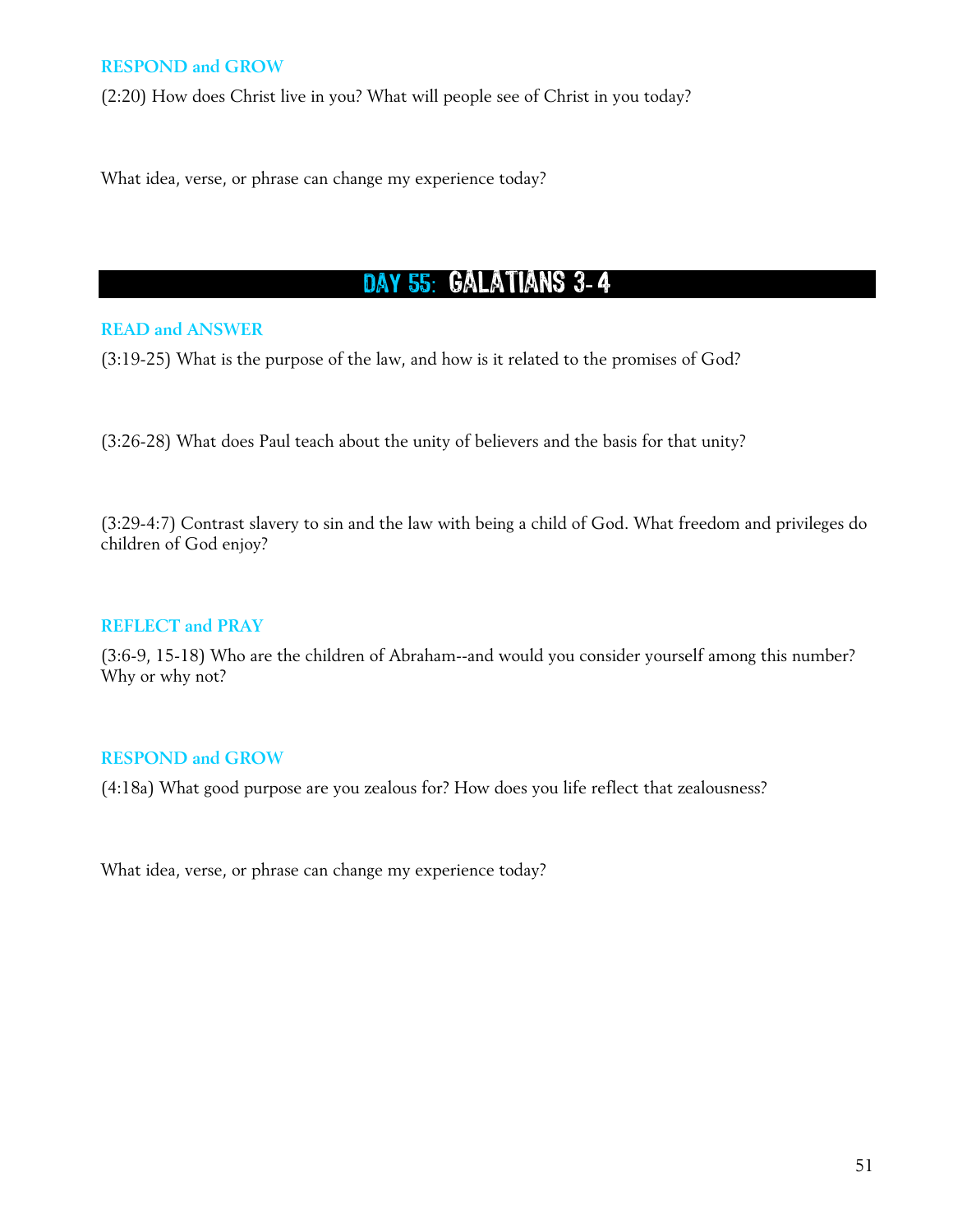# DAY 56: GALATIANS 4-6

### **READ and ANSWER**

(5:2-6) Explain the relationship between circumcision, faith, and love, noting especially the strong statement that closes this paragraph.

(5:13-26) What practical limitations does Paul now outline for the Christian freedom he has described?

(6:1-5) What challenges to the fellowship and to individual believers does Paul offer here?

## **REFLECT and PRAY**

(6:7-10) What is the point of Paul's farming metaphor? What are you now sowing--and what therefore can you expect to reap?

## **RESPOND and GROW**

(5:22,23) Consider your life in light of this picture of a believer's life. Choose one characteristic to strive for today, and ask for God's help.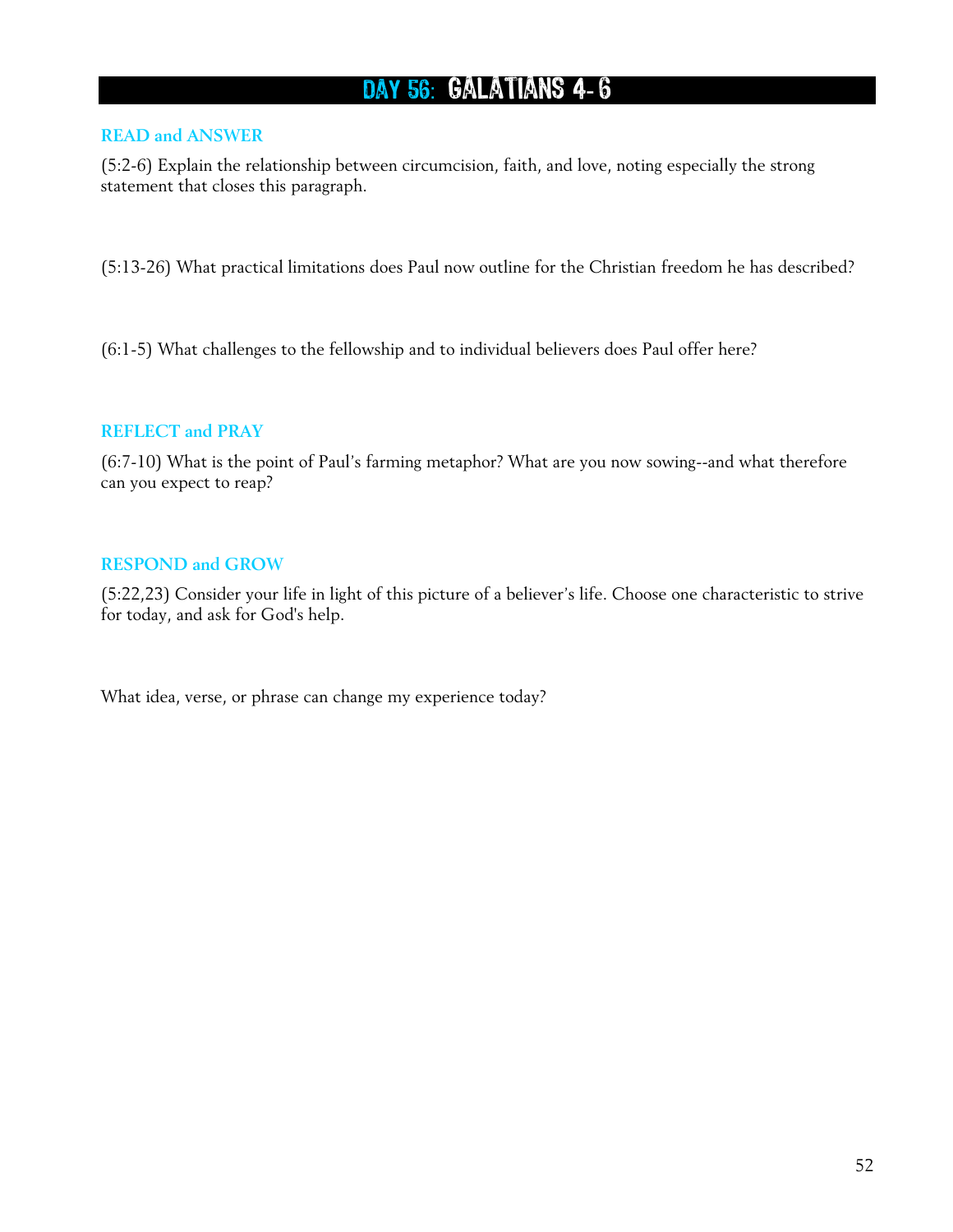## THE CHURCH: THE BODY OF CHRIST

*And God placed all things under his [Jesus'] feet and appointed him to be head over everything for the church, which is his body, the fullness of him who fills everything in every way (Ephesians 1:22,23).* 

## **THE LETTER OF PAUL TO THE EPHESIANS**

- Why should I be a member of a church?
- How am I to act as a member of the church--as a member of he body of Christ?

Although modern scholarship has cast doubts on whether the apostle Paul is the author of this letter, conservative scholars give Paul the credit for this letter. In doing so, they credit Paul with writing a definitive statement about the church being the body of Christ and believers being members of that body. Paul uses three figures of speech to describe this mystical community of believers--the temple (2:21, 22), the human body (1:22, 23; 4:15,), and a bride (5:25-32)--but the image of the human body is most strongly emphasized.

Paul opens this letter with words of praise for God's plan to "bring all things in heaven and on earth together under one head, even Christ" (1:10). Despite various backgrounds, races, cultures, or social standings, we are all equal when we accept Jesus Christ. Some critics feel that the wording of this message reads more like a sermon that a pastoral letter. Whatever the original purpose of Ephesians, Paul's wonder at the mystical unity of people in Christ is unmistakable. It is on this theological basis that Paul offers practical instruction about life as a member of Christ's body as well as life in relation to the world. He also addresses the privileges and responsibilities involved in the relationships between husbands and wives, parents and children, masters and slaves: We are to express our oneness in Christ by our everyday relationships with others.

## DAY 57: EPHESIANS 1-3

## **READ and ANSWER**

(2:1-10) What does this passage say about the nature of God, the role of Jesus, and the nature of people before and after they know Jesus?

(2:11-18) How have the Jews and Gentiles been reconciled?

### **REFLECT and PRAY**

(1:15-23; 3:14-21) List Paul's prayers for the Ephesians, and model your prayers for your faith community after this example.

(3:7-13) What is the purpose of the church? How involved are you personally in the fulfillment of this purpose?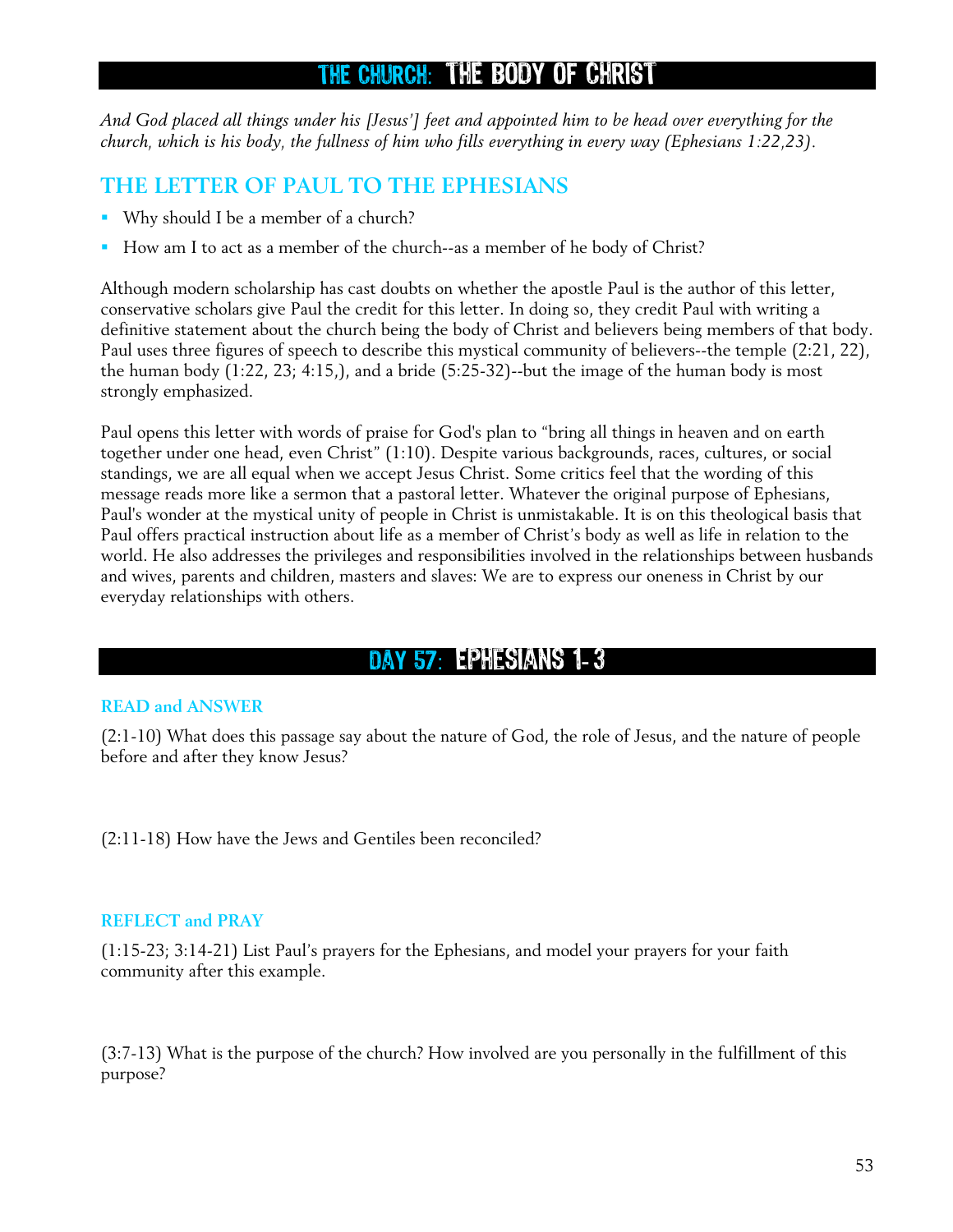(2:4,5,8,9) Spend some time thanking God for the grace by which He has saved you, and then carry that thankfulness through your day.

What idea, verse, or phrase can change my experience today?

## DAY 58: EPHESIANS 4-6

### **READ and ANSWER**

(5:21-33) How is Jesus Christ the model for how wives are to love their husbands? How is He a model for how husbands are to love their wives?

(4:22-5:7) Note the contrast between the old self and the new creation in Christ by listing the specific characteristics and behaviors of each.

(6:10-18) Describe the various pieces of armor and their specific purposes in a believer's battle against the world's darkness.

### **REFLECT and PRAY**

(5:8-20) How does Paul define light? How are you this kind of light in our world?

### **RESPOND and GROW**

(5:1, 2a) How can your life reflect love today? List two specific behaviors for situations you will face.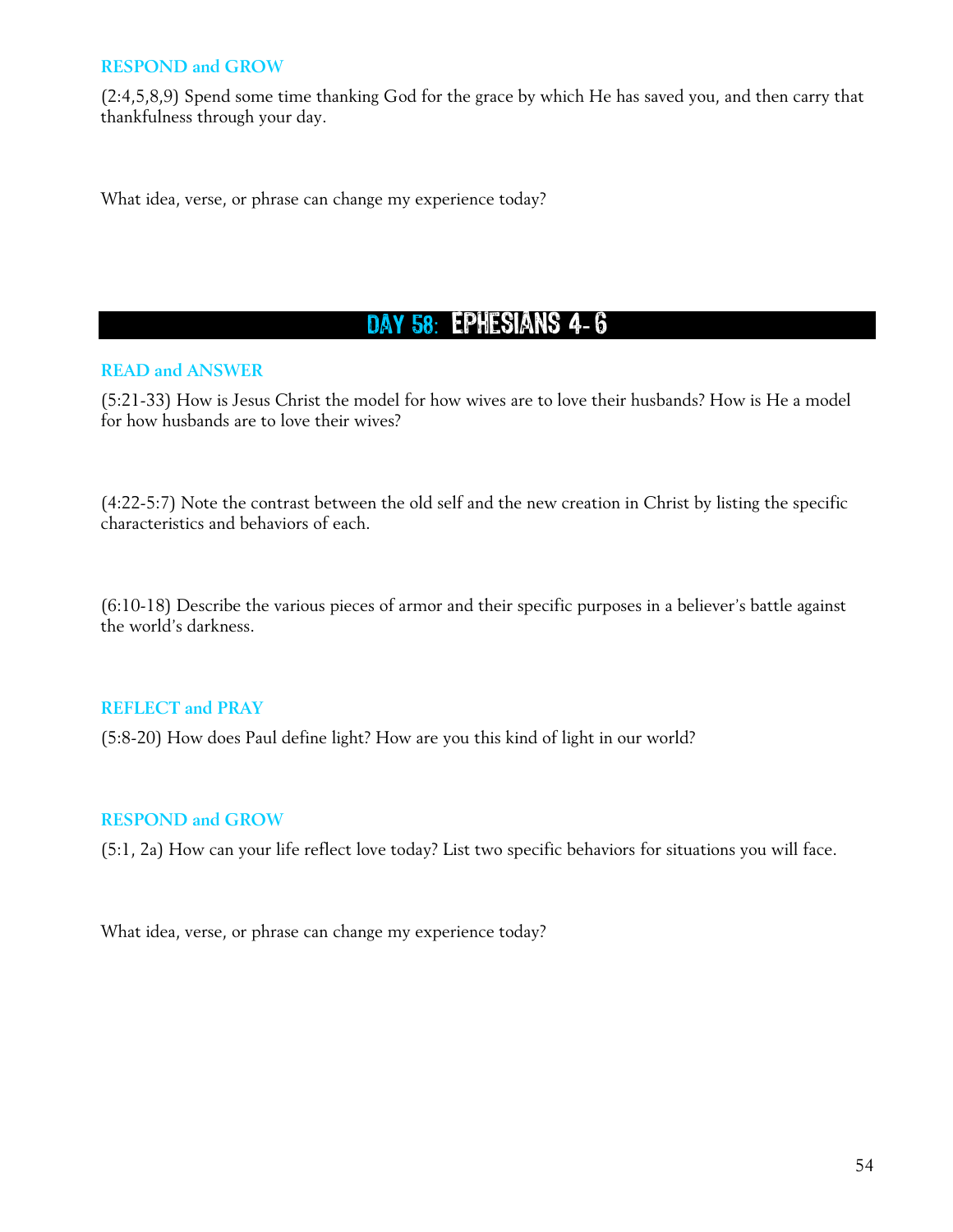## UNITY AT ALL COSTS

*Join with others in following my example…I plead with Euodia and I plead with Syntyche to agree with each other in the Lord…* (Philippians 3:17 and 4:2).

## **THE LETTER OF PAUL TO THE PHILIPPIANS**

- **How can people with different personalities and different opinions work together well in the body of** Christ?
- Why is unity so important?
- What can I learn from Jesus' example?

A simple statistic introduces the tone of Paul's letter to the church at Philippi: The word "joy" or "rejoice" occurs twelve times in the four short chapters. In what has been called a love letter to the Philippians, Paul thanks them for their gifts, tells them of his own situation in prison, explains why he is sending Epaphroditus (the bearer of the people's gift to Paul) back to them, and offers encouragement to these believers who are dear to him.

Paul also addresses the key issue of unity among believers. Having learned of division that threatens the peace and usefulness of the church, Paul exhorts the believers to live, act, and witness in the unity of the Holy Spirit. Paul fails to recognize two parties: He instead uses the word "all" again and again throughout the letter. He rejoices that the Philippians are partners with him in spreading the gospel and later urges the community not to he marred by selfishness, pride, or party spirit.

Finally, Paul reveals a glimpse of' himself as he writes of his commitment to Jesus Christ and his desire to know Him and make Him known to others. Consider, too, Paul's utter contentment in any circumstance as long as Christ is his strength (4:11-13). Still, the overarching theme is a call to unity. Whereas Ephesians speaks of the church as the body of Christ, Philippians shows how that unity can either be broken or preserved.

## Day 59 : Philippians 1- 2

## **READ and ANSWER**

(2:1-4) List Paul's specific instructions for leading a life of unity.

(2:5-11) Unity is fostered by the kind of attitude modeled by Jesus. Describe that attitude.

### **REFLECT and PRAY**

(1:12-18) What are two results of Paul's imprisonment? Do these same things result from your trials?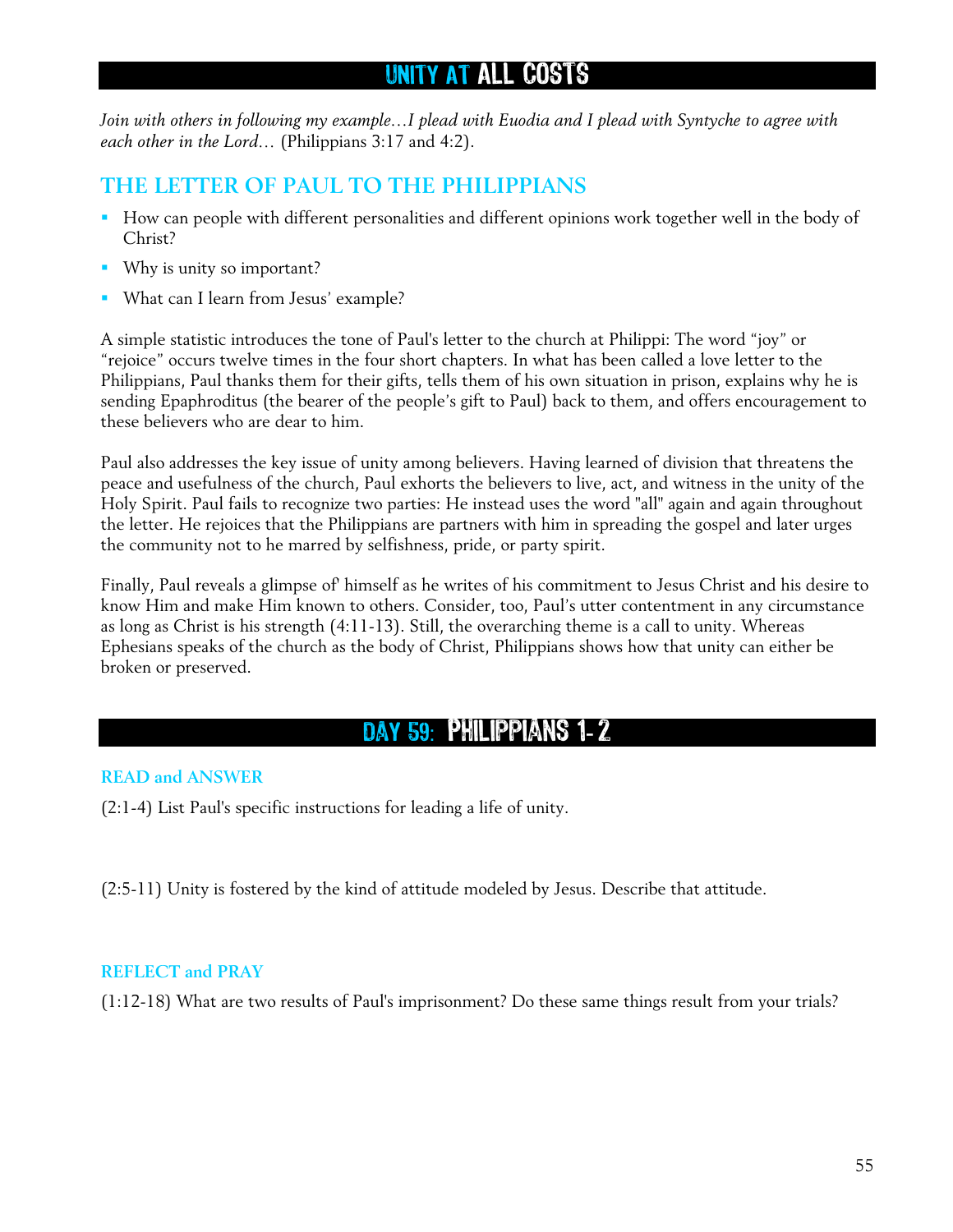(2:12-18) What behaviors will make believers "shine like stars"? How will you shine like a star today? Be specific.

What idea, verse, or phrase can change my experience today?

# DAY 60: PHILIPPIANS 3-4

### **READ and ANSWER**

(3:7-14) What seems to be most important to Paul? Why?

(3:18-21) Compare the (a) destiny, (b) god, and (c) glory of the "enemies of the cross" with those of the Philippian believers.

(4:10-13) What is the source of Paul's joy?

### **REFLECT and PRAY**

(4:4-9) Outline the exhortations Paul shares here and describe the tone of his writing.

### **RESPOND and GROW**

(4:6) Spend some time in prayer, placing before God those concerns which cause you to be anxious.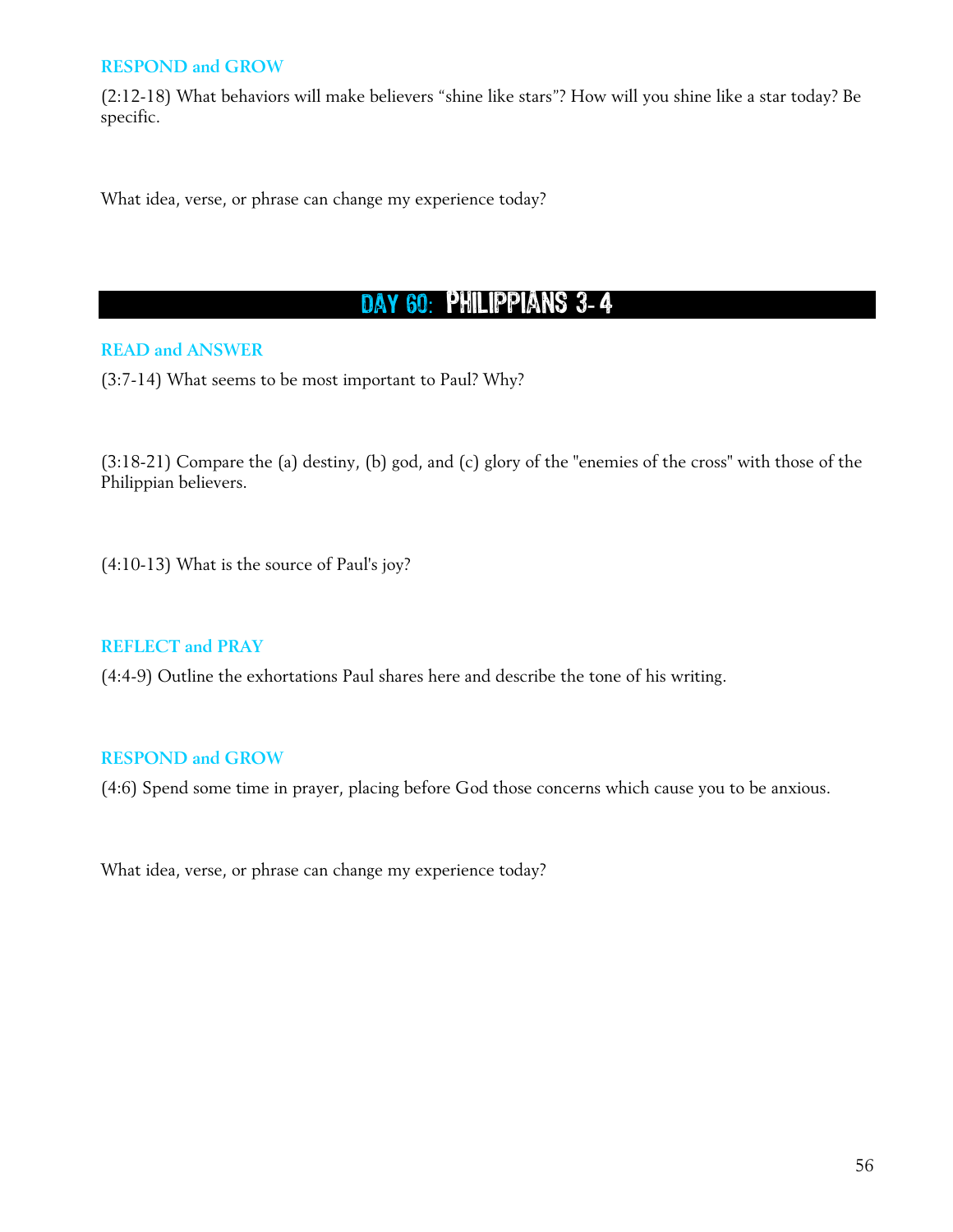## THE SUPREMACY OF CHRIST

*See to it that no one takes you captive through hollow and deceptive philosophy, which depends on human tradition and the basic principles of this world rather than on Christ (Colossians 2:8).* 

## **THE LETTER OF PAUL TO THE COLOSSIANS**

- Is Jesus simply an exceptional teacher and merely a gifted human being?
- How do the gospel teachings about Jesus compare with the teachings of the world?
- What is the Christian answer to false teachings about God and Jesus?

Having learned of a threat to the otherwise healthy church at Colossae, Paul writes to the Colossians and attests to the uniqueness and sufficiency of Jesus as the Savior of all. Apparently, the Colossians were trying to add several ideas that they believed were important to their faith: gnosticism, asceticism, angel worship, and the Jewish rites of circumcision, diet, and festivals.

The gnostic philosophy deprived Jesus of His unique status as the Son of God by reducing Him to one of a series of divine beings coming from God. This series of creatures was designed to bridge the gap between the essentially holy God and the essentially evil flesh of human beings. The teaching that Jesus was so emptied of His divinity (being God) that He could finally be a man (only human) was a dangerous heresy which Paul counters by various statements of who Jesus is. (See also the introduction to 1 John.)

As Paul outlines this portrait of Christ in all His dignity, deity, and glory, he focuses on the preeminence of Jesus as the image of God, the fullness of' God, the Creator, and the head of the church. Paul discusses Christ's word as well as Christ's Person: Jesus has freed us from darkness, redeemed us from sin, and reconciled us to God by His blood on the cross. Most importantly, Jesus has become the believer's life (3:4), and so Paul urges us to hold fast to Him.

# DAY 61: COLOSSIANS 1-2

## **READ and ANSWER**

(1:9-14) What are the specific requests, the purpose, and the attitude of Paul's prayer?

(1:15-23) What is Jesus Christ's relationship to God, to creation, and to you?

## **REFLECT and PRAY**

(2:9-15, 20-23) What impact has the cross had on "the powers and authorities" of the world? What impact does the cross have on your eternal future? How can this effect on you be evident in you today?

(2:13) Thank God for this act of grace and love.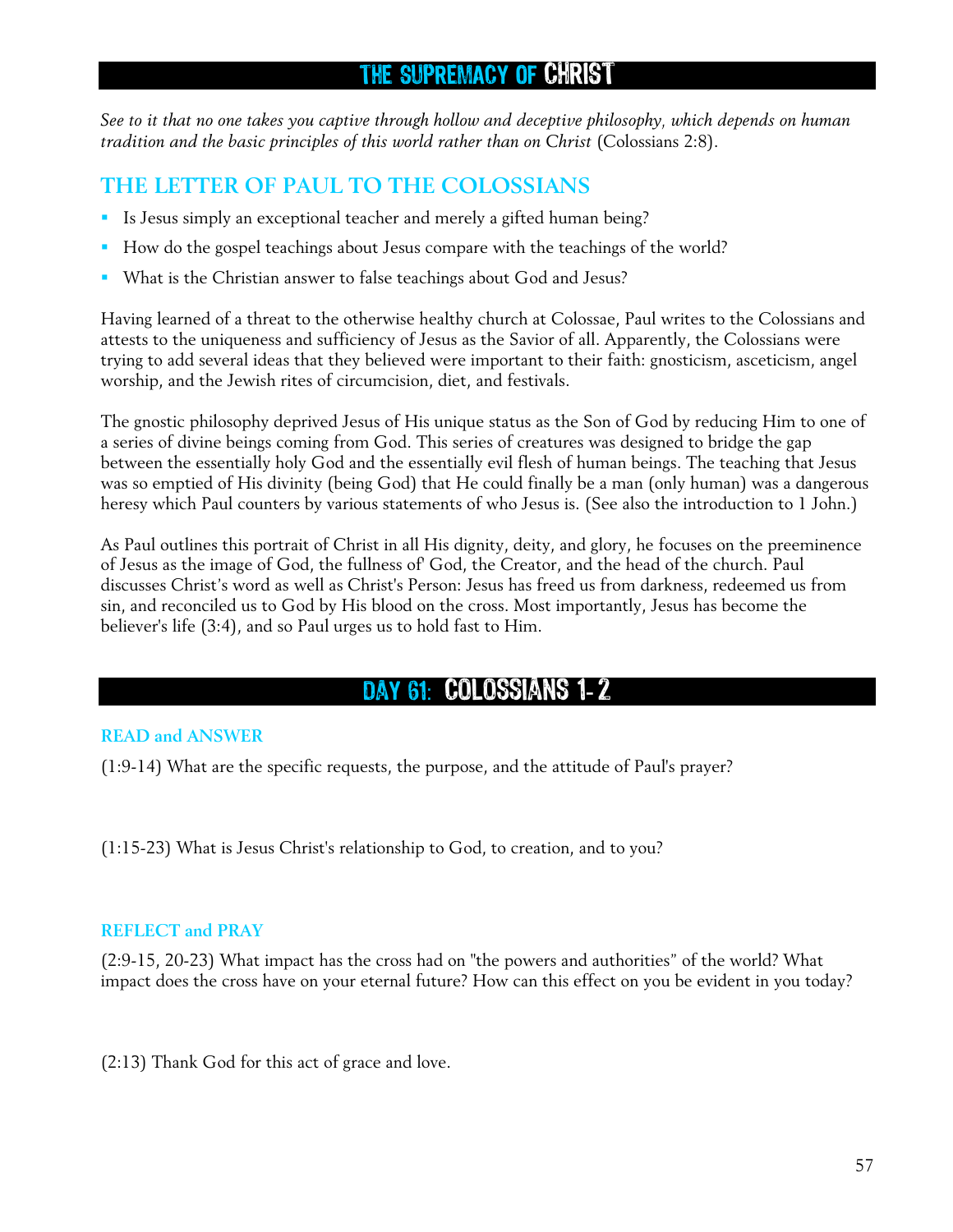(2:6,7) List some specific ways in which you can be "rooted and built up" in Jesus. What can you do today to "live in Him" and strengthen your faith?

What idea, verse, or phrase can change my experience today?

# DAY 62: COLOSSIANS 3-4

## **READ and ANSWER**

(3:12-17) List Paul's challenges for holy living.

(4:2-6) What are Paul's instructions for (a) your life and (b) your prayers for your church leaders?

### **REFLECT and PRAY**

(3:5-11) What is God's attitude toward these aspects of earthly nature that Paul outlines? What is your attitude? Spend a few minutes in silent confession to God.

(3:13) Ask God to help you see where you need to extend forgiveness to someone and ask Him to help you do it.

### **RESPOND and GROW**

(3:1-4) What are some "things above" which you can think about today? Be specific and commit your thought life to God.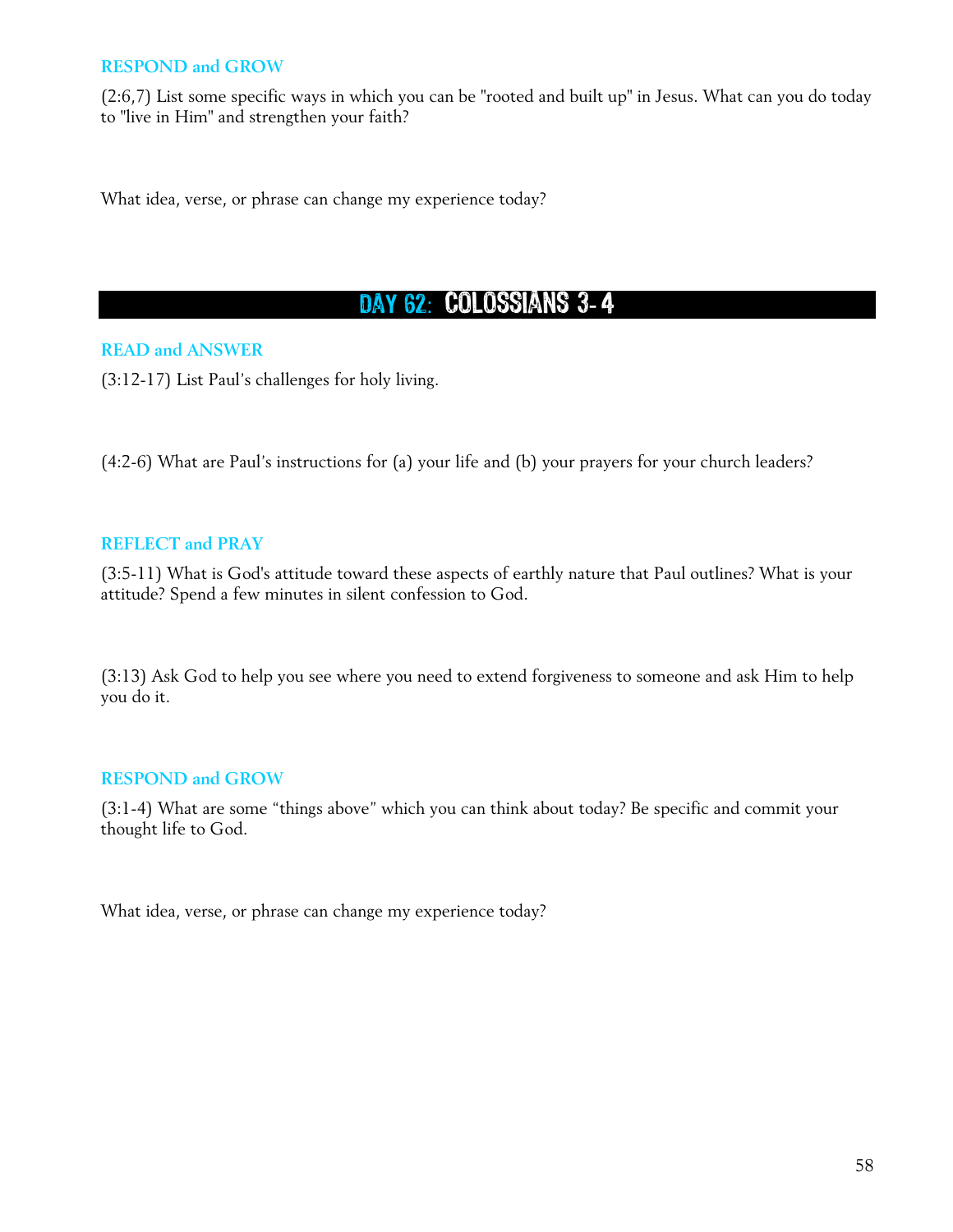## THE COMING OF THE LORD FOR HIS PEOPLE

*…and to wait for his Son from heaven, whom he raised from the dead--Jesus, who rescues us from the coming wrath* (1 Thessalonians 1:10).

## **PAUL'S FIRST LETTER TO THE THESSALONIANS**

- How long are we to wait for Jesus' return?
- How should we live in the meantime?
- What are some details about the Second Coming?

When persecution began following Paul's founding of the church at Thessalonica (Acts 17:1-9), the people sent their beloved missionary away. Upon leaving, Paul remained extremely concerned about the new believers and their existence in the face of heated persecution. When Timothy joined him in Corinth with the good news of the Thessalonian church, Paul writes a letter full of joy and relief--and a letter which answers certain questions that had arisen.

First, Paul praises the church for its courage and steadfastness in the face of persecution. He addresses problems--a distrust of the apostle himself, sexual immorality, internal division--and answers questions which were confusing the church: what happens to the person who dies before Christ returns? Why should we work if Christ will be coming back soon? As Paul deals with these specific issues, he writes with the heart of a pastor: He rejoices in the church yet he is concerned about their welfare; he simultaneously thanks God for these people and prays for their needs; he challenges them to live in a manner worthy of Christ's followers.

## DAY 63: 1 THESSALONIANS 1-3

### **READ and ANSWER**

(1:2-10) How did the people of Thessalonica change when they received the gospel message? Also, how did their faith have an impact on other people?

(2:1-6) What accusations against Paul are implied in his defense?

(2:7-12) What motives and behaviors characterize Paul, Silas, and Timothy?

### **REFLECT and PRAY**

(3:7) When have you been encouraged by another person's faith? Be specific--and be thankful!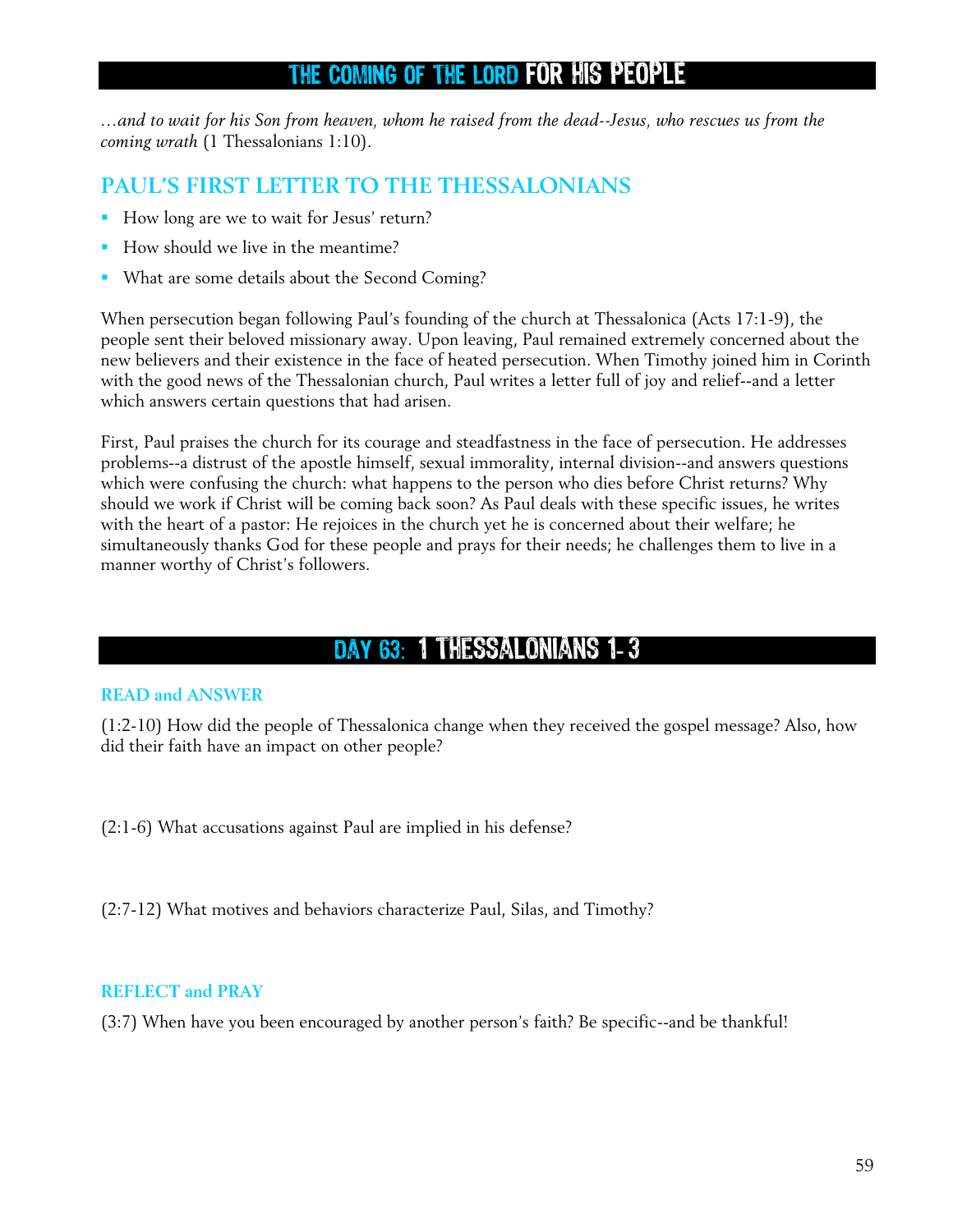(2:4) Can this verse describe you and the way you share your faith? Who can you talk to today about Jesus?

What idea, verse, or phrase can change my experience today?

# DAY 64: 1 THESSALONIANS 4-5

## **READ and ANSWER**

(4:3-12) What praises and challenges does Paul write to the Thessalonians? In other words, what are they doing right and where can they improve?

(4:13-18) What question about the resurrection of believers has arisen and how does Paul answer it?

(5:23,24) How does a believer become holy?

## **REFLECT and PRAY**

(5:1-11) Summarize Paul's warning to the Thessalonians and to us.

## **RESPOND and GROW**

(5:16-18) Let these verses guide your prayer time now and your behavior throughout the day.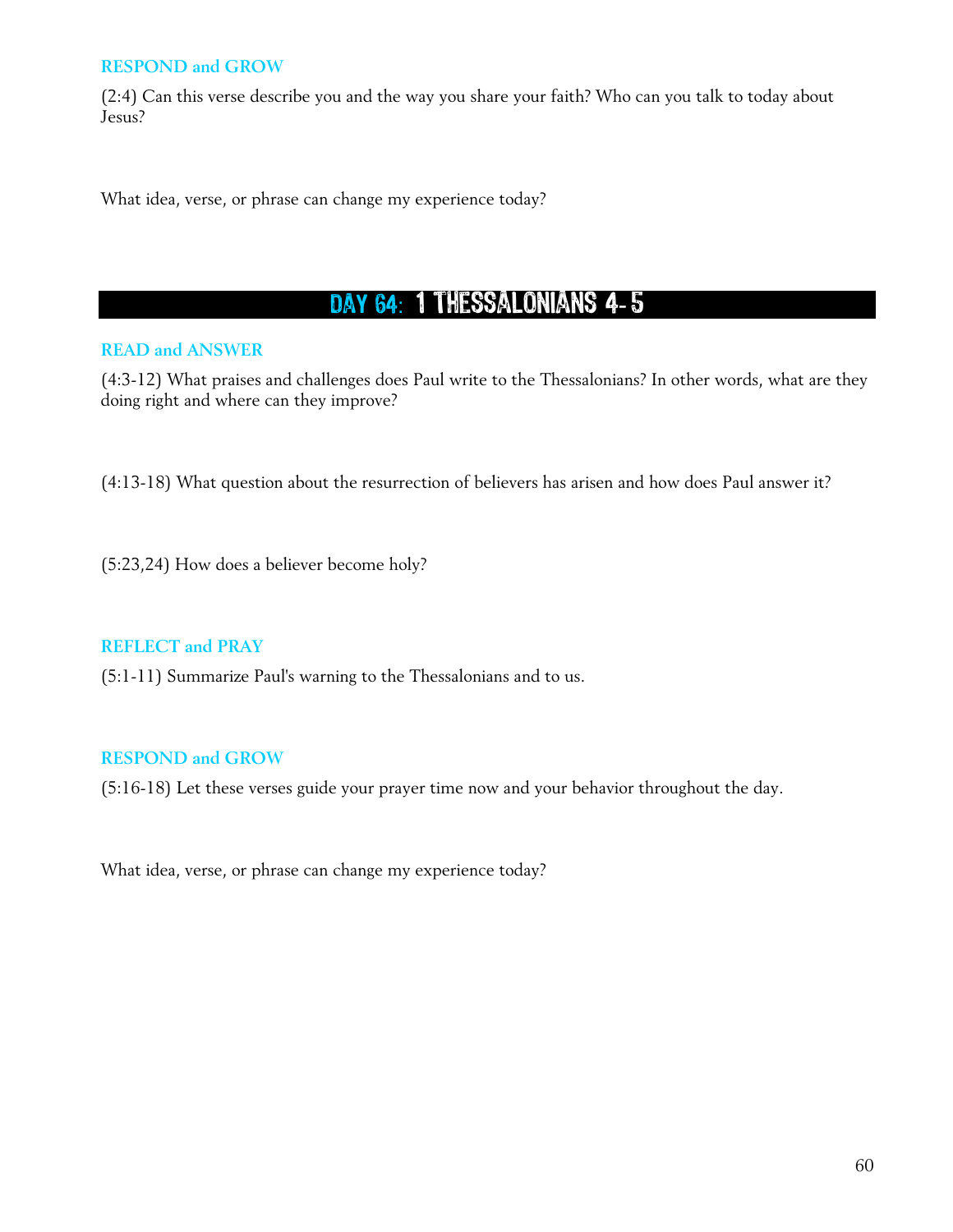## THE COMING OF THE LORD

*…This will happen when the Lord Jesus is revealed from heaven in blazing fire with his powerful angels. He will punish those who do not know God and do not obey the gospel of our Lord Jesus* (2 Thessalonians 1:7, 8).

## **PAUL'S SECOND LETTER TO THE THESSALONIANS**

- What events will precede the Second Coming of Jesus?
- Which is more important--doing my work or watching for signs of the end?

Although the verdict of scholars is not unanimous, it appears that 2 Thessalonians was written shortly after 1 Thessalonians. This second letter was likely written to reinforce certain teachings and to clarify some misunderstandings that had arisen. These points are prominent in this brief letter: (1) Paul describes specific events which will precede Christ's Second Coming; (2) He reprimands those who have abandoned their work under the premise that Christians have special privileges; and (3) he warns of undue emphasis on "times and seasons."

Paul again commends the people of Thessalonica for their courage in the face of growing persecution. At the same time, though, he is steadfast in his teaching regarding Christ's return--"sudden" does not mean "immediate"--and he exhorts the believers to lead holy and productive lives in the meantime.

## DAY 65: 2 THESSALONIANS 1-3

## **READ and ANSWER**

(1:3-12) What does this passage reveal about the situation of the people at Thessalonica?

(2:1-4, 8-12) What is one sign that will precede the return of Jesus? Note specific details.

(3:6-13) What problem does Paul address here, and how does it relate to misunderstandings about Christ's return?

### **REFLECT and PRAY**

(3:6,14,15) How should believers act toward these people? What is your opinion of Paul's instruction?

### **RESPOND and GROW**

(1:3) Write down the words to chapter 1, verse 3. Does this description apply to your life? How can you make it fit with your life today?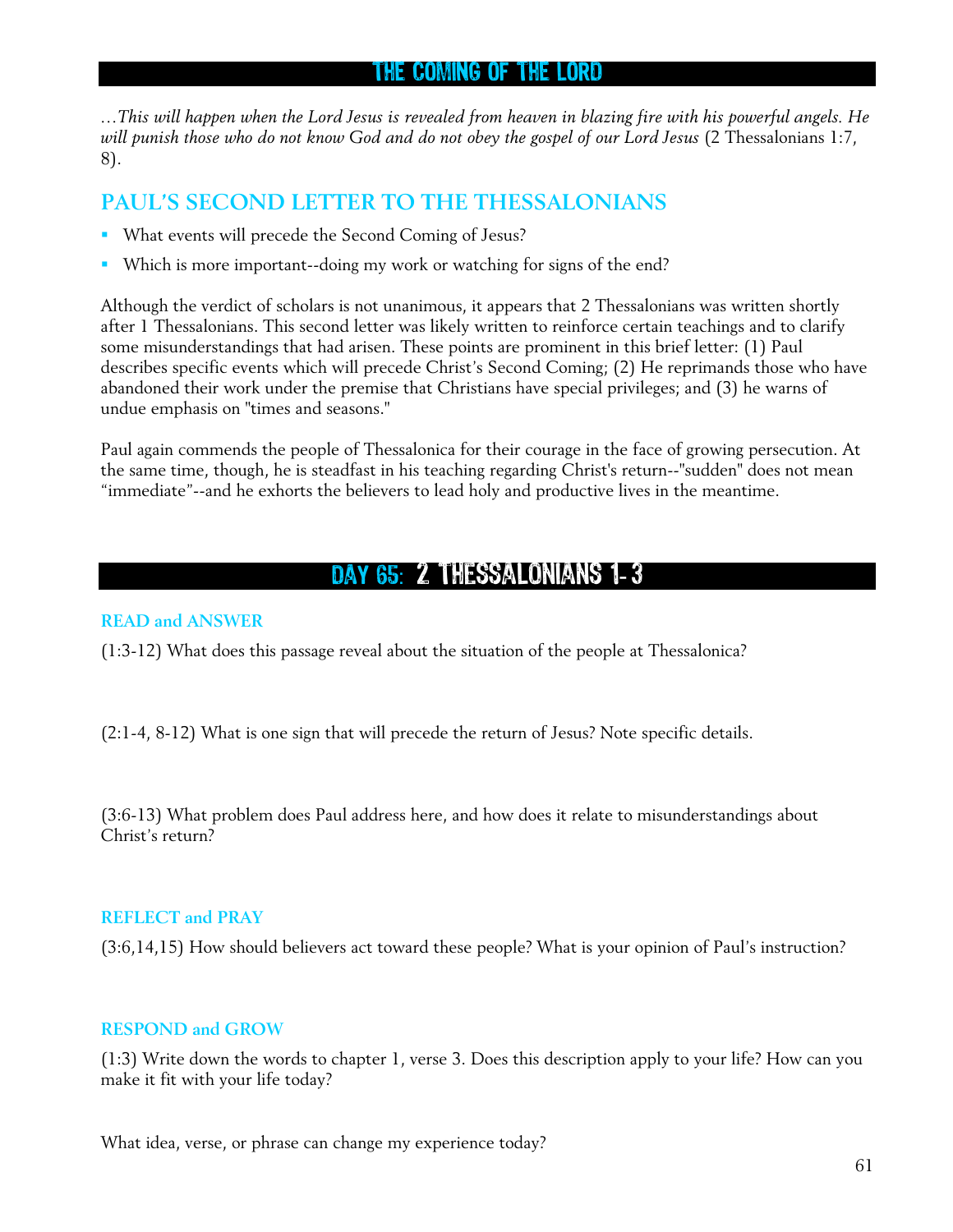## THE PASTORAL EPISTLES

The letters of 1 Timothy, 2 Timothy, and Titus compromise the trio known as the "pastoral epistles." Written to individuals rather than to churches, these three letters outline the qualifications and responsibilities of church leaders. The focus is on each person--on one's integrity, on actions that demonstrate belief, and on conscientious and faithful service to God and His people. These letters also address the question of how to deal with heretical or rebellious people, thereby emphasizing the importance of doctrinal purity.

The question of authorship is an interesting historical, theological, and linguistic study. Scholars debate whether or not these letters were edited by a scribe who included fragments of his own work. But we can't say for sure that Paul didn't write the letters; therefore, for convenience we will refer to the writer as Paul.

## CONDUCT IN GOD'S HOUSEHOLD

*…you will know how people ought to conduct themselves in God's household, which is the church of the living God, the pillar and foundation of the truth* (1 Timothy 3:15).

## **THE FIRST LETTER TO TIMOTHY**

- How are we to deal with false teachers?
- Who is qualified to serve in a leadership position in the church?
- What is the role of good works in my life as a follower of Jesus?

First and Second Timothy were written to the evangelist Timothy while he was working on the important and difficult assignment of discipling men to become pastors (or congregational leaders). Paul's main advice to Timothy is "avoid"--avoid false teachers and heretical doctrine and preach the gospel of Jesus Christ. Note the instruction for a life of discipleship and the teachings about good works which are still quite relevant today.

## Day 66 : 1 Timothy 1- 3

### **READ and ANSWER**

(2:1-6) What types of prayer does Paul urge and for whom should Timothy and other believers be praying?

(2:8-15) What do these instructions reveal about Paul's attitude toward worship, its role, and how it should he conducted?

(3:15) How is conduct in church related to the very purpose of the church?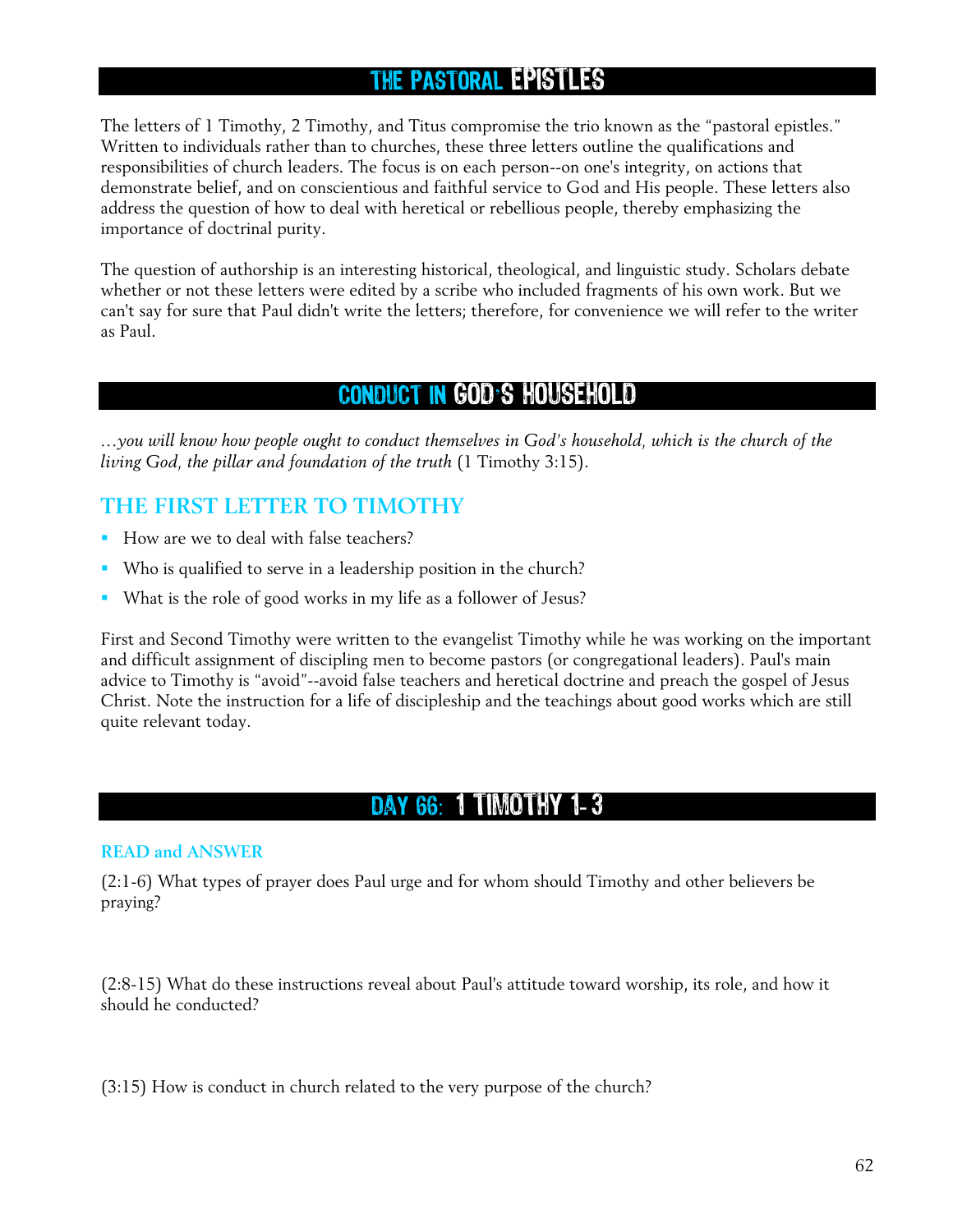#### **REFLECT and PRAY**

(1:16) How is Paul's life an example of Jesus' "unlimited patience" with us? When has He been especially patient with you?

#### **RESPOND and GROW**

(3:1-13) List the qualifications for overseers (bishops) and deacons. What should you cultivate and eliminate in your life? Choose one character quality to focus on today.

What idea, verse, or phrase can change my experience today?

## DAY 67: 1 TIMOTHY 4-6

#### **READ and ANSWER**

(5:3-8) Summarize Paul's teaching on family responsibility.

(6:6-10,17-19) What are Paul's main points about material possessions, money, and right attitudes toward them?

#### **REFLECT and PRAY**

(4:16) Why is it important that a person's life mirrors his or her doctrine?

(6:1,2) Consider your attitude toward your employer and/or those who have authority over you in light of these verses. What is Paul's caution to people who work for a fellow believer?

## **RESPOND and GROW**

(4:8) Are you working as hard to be spiritually fit as you are to be physically fit? What's your current plan for spiritual fitness?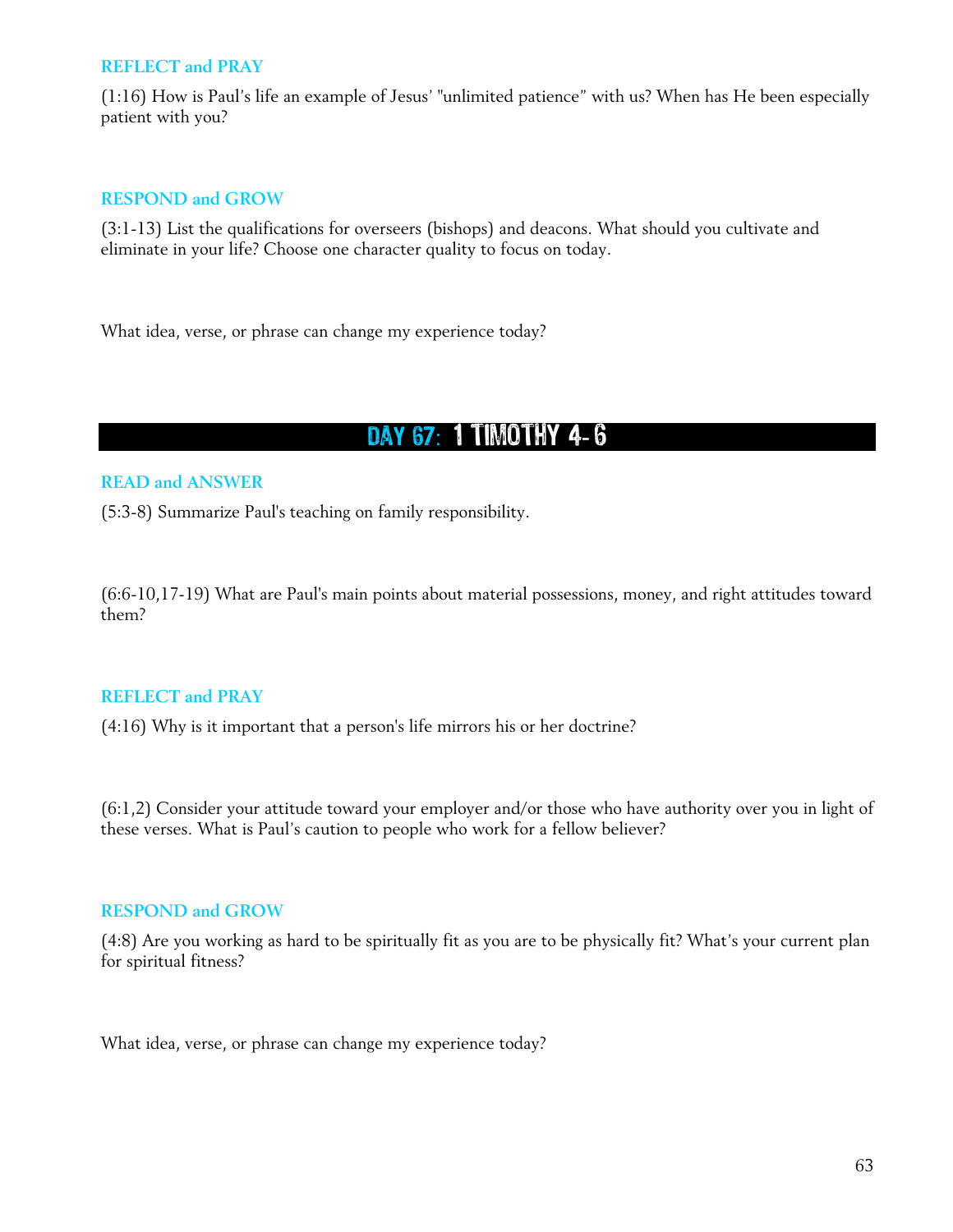## VICTORIOUS FAITH

*Do your best to present yourself to God as one approved, a workman who does not need to be ashamed and who correctly handles the word of truth* (2 Timothy 2:15).

## **THE SECOND LETTER TO TIMOTHY**

- **Can faith survive in the midst of persecution?**
- Are we to keep preaching even when we suffer for doing so?

This intensely personal letter seems to be written by an imprisoned and lonely Paul. Finding himself deserted by friends and desperately longing for Christian companionship, Paul shares with Timothy these final and strikingly emotional words. These words are Paul's triumphant statements of faith--which are strong despite his persecution and suffering. He also encourages believers to endure suffering and to entrust the gospel message to faithful teachers.

# DAY 68: 2 TIMOTHY 1-4

## **READ and ANSWER**

(2:3-6) How do the references to the soldier, the athlete, and the farmer relate to a worker for the kingdom of God?

(2:22-26; 4:2-5) What qualities are important in a true and godly teacher?

(3:14-17) What does Paul teach about the importance of Scripture, its purpose, its usefulness, and a believer's responsibility?

### **REFLECT and PRAY**

(3:1-9) What evidence of godlessness (as outlined here) do you see in the world today?

### **RESPOND and GROW**

(2:15) How are you sharpening your skills with the tool of God's Word of truth? What will you do today to sharpen your skills?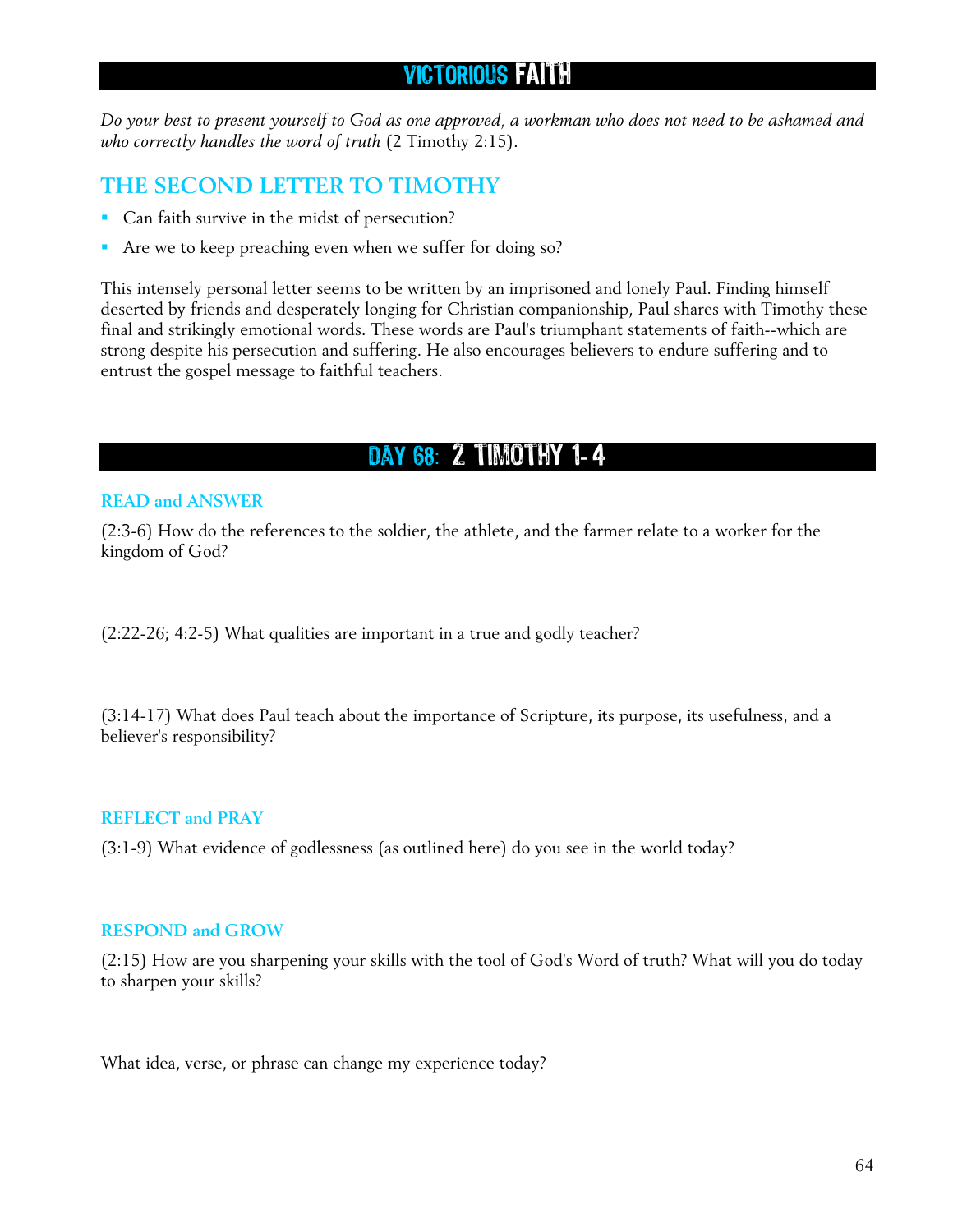## CHRISTIAN TRUTH

*…he saved us, not because of righteous things we had done, but because of his mercy* (Titus 3:5).

## **THE LETTER TO TITUS**

- What are the basics of Christian truth?
- Who can serve as elder or bishop?
- What kind of life should a Christian worker lead?

Like the pastoral epistles to Timothy, the letter to Titus addresses church organization, false teaching, and immoral conduct. Paul offers Titus instruction about the post of elder or bishop. He exhorts Titus and the people he leads to take a stand against false teaching and to live a life that reinforces their Christian belief.

# Day 69 : Titus 1- 3

### **READ and ANSWER**

(2:2-8) List the four groups Paul mentions here. What should be taught to each group?

(2:1,11,12) What general guidelines does Paul offer for good teaching?

(2:11-14) How does this doctrinal statement relate to the specific instructions of verses 1-10?

### **REFLECT and PRAY**

(3:4-8) Review Paul's summary of the gospel. How do the three persons of the Trinity work together?

### **RESPOND and GROW**

(3:4, 5) What are some specific details about spiritual rebirth and renewal you've experienced because of God's mercy and the work of the Holy Spirit?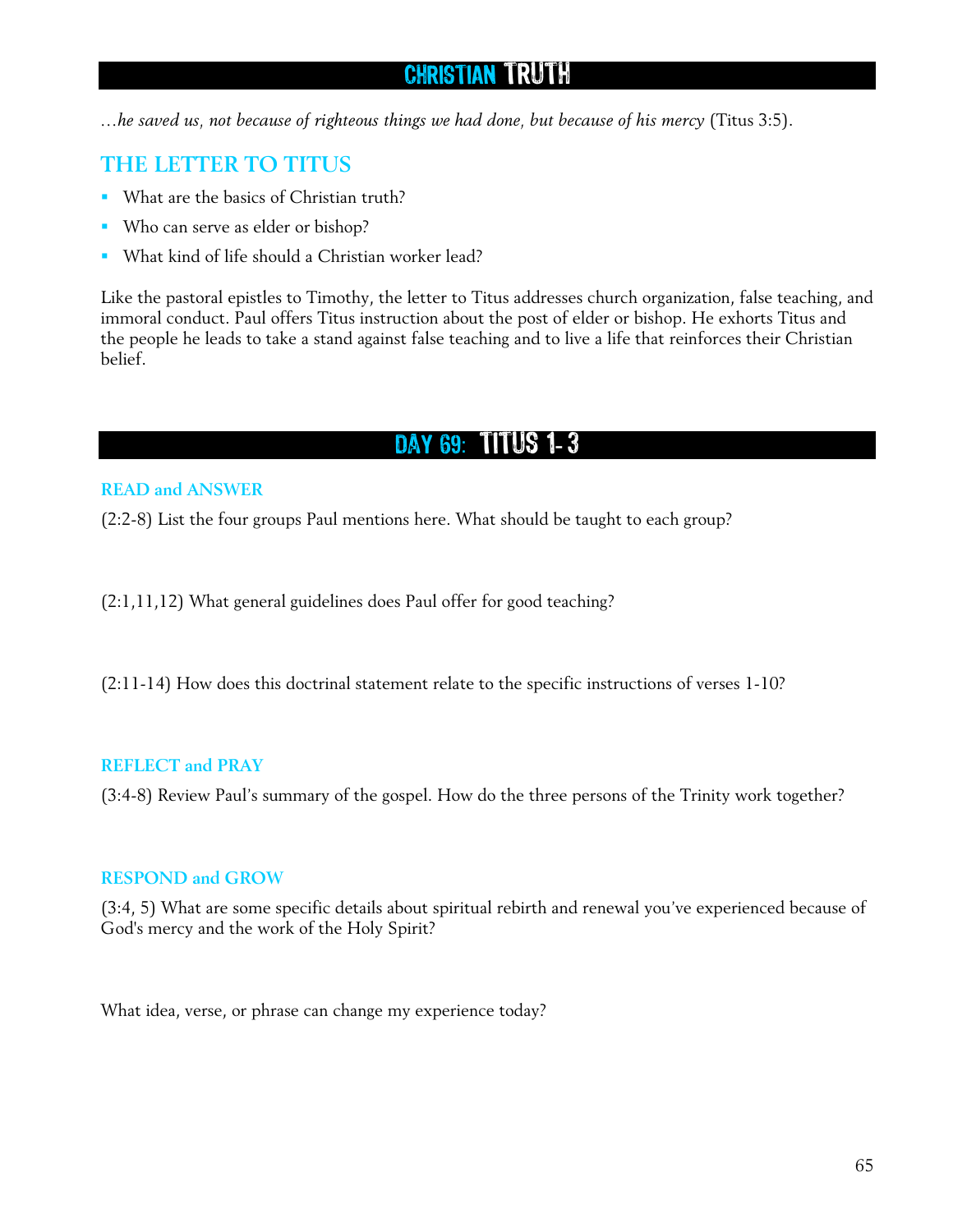## PRACTICE OF CHRISTIAN FORGIVENESS

*So if you consider me a partner, welcome him as you would welcome me* (Philemon 17).

## **PAUL'S LETTER TO PHILEMON**

- What actions correspond to words of forgiveness?
- What words can encourage forgiveness?

The only example of Paul's private correspondence that has been preserved, this letter to Philemon reveals not only the character of its author but is also an illustration of Christian forgiveness. While in prison, Paul had befriended Onesimus, Philemon's run-away slave. Although Paul had come to love this young man and had influenced his conversion to Christianity, he knew that Onesimus was Philemon's lawful slave.

In writing to Philemon, Paul asks for compassion in Philemon's dealings with Onesimus--a man who is returning a different person than the one who had fled (apparently with the aid of his master's money). Onesimus is now a brother in Christ, and Paul urges Philemon to accept him (Paul doesn't plead for Philemon to free Onesimus, but verses 16 and 17 more than hint at this). Note what is revealed of Paul's character in his plea for Onesimus and the tact and wisdom with which he states his case.

## DAY 70 PHILEMON

### **READ and ANSWER**

(verses 8,9) Consider how Paul deals with this situation. What option did he forgo and what option did he choose?

(verses 15,16) How does Paul work within the system of' slavery and yet undermine it at the same time?

(verses 8-22) Which of Paul's personality traits are highlighted in his management of the situation?

#### **REFLECT and PRAY**

(verse 17) What does this verse teach about degrees of forgiveness? In other words, how does true forgiveness reveal itself in the wronged person's life?

### **RESPOND and GROW**

(verse 6) How has actively sharing your faith helped you have a better understanding "of every good thing we have in Christ"?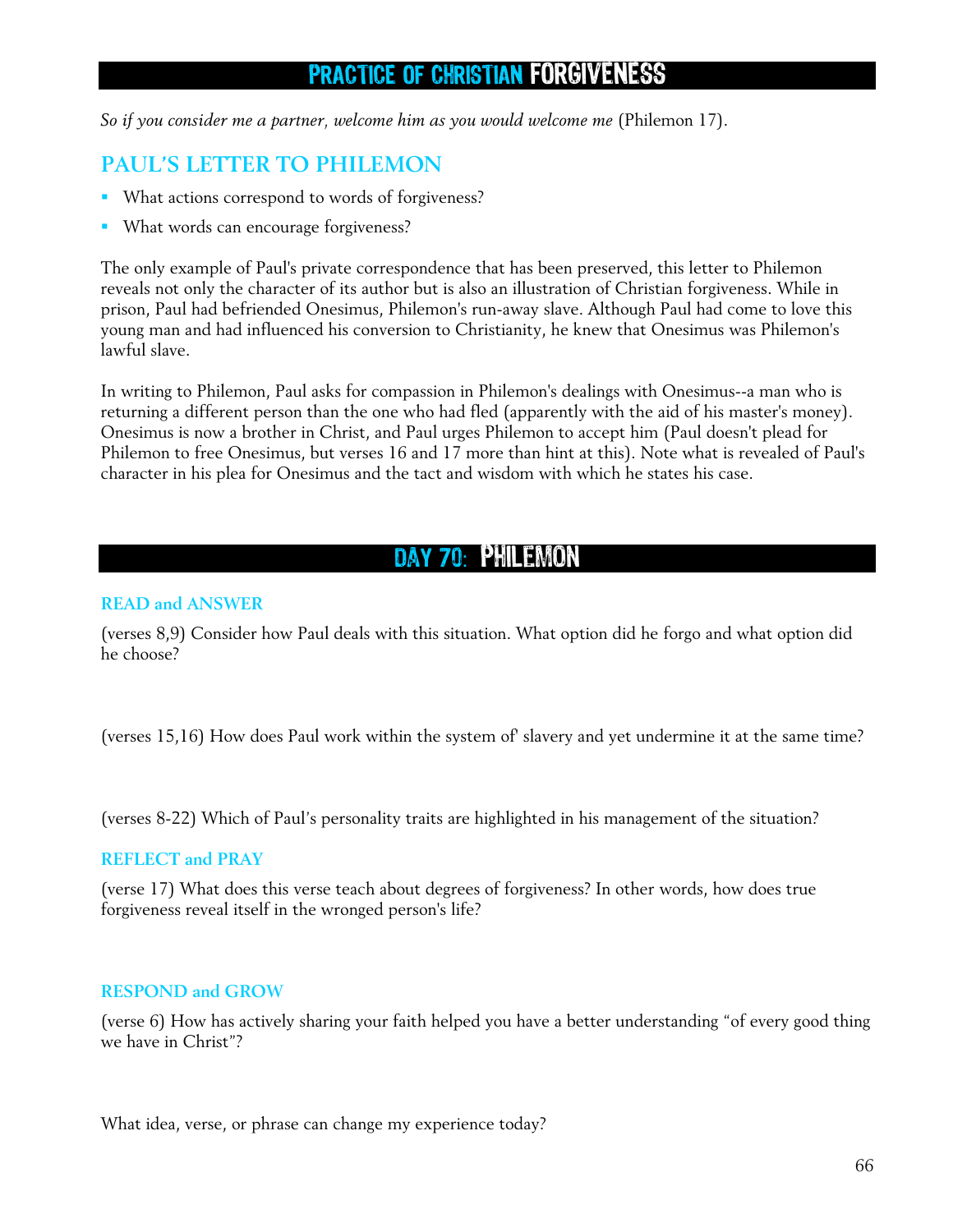## CHRIST'S WORK FOR OUR SALVATION

*But the ministry Jesus has received is as superior to theirs [the Old Testament priests] as the covenant of which he is mediator is superior to the old one, and it is founded on better promises* (Hebrews 8:6).

## **THE LETTER TO THE HEBREWS**

- What do the Old Testament teachings of the Hebrew nation say about Jesus, the One who claims to be the Messiah?
- Since the events of Jesus' life, death, and resurrection, what is the significance of the Old Testament laws, sacrifices, and priests?
- How am I to serve Jesus, the superior priest?

Although questions surround the origin of this letter--neither author, intended recipient, date, or place of origin can be identified with certainty--it stands as an eloquent defense of the Christian faith, especially its superiority to Judaism. Apparently addressed to a group of Christian Jews wavering between their Jewish heritage and their newfound Christianity, Hebrews states the case for Christianity by showing it to be the fulfillment of the Judaism.

The writer of' Hebrews compares and contrasts Jesus and His achievements with the priesthood and sacrificial system of the Old Testament. The writer concludes that Jesus Christ is superior to prophets and angels, to Moses and Joshua, and to the Aaronic priesthood. Jesus Christ is the perfect priest who offers the perfect sacrifice--Himself on the cross. Jesus removed once and for all the barrier of sin that stood between God and man and so enables people to enjoy fellowship with God.

As you read Hebrews, notice the great roll call of heroes of the Christian faith, the writer's emphasis on the humanity of Jesus, and the exhortations and warnings regarding Christian living (which are spread out between sections of exposition and teaching). Note, too, the persistent tone as the writer urges his readers to commit themselves to Christ: Turning back to the inferior substitute of Judaism would cost them their very lives.

## Day 71 : Hebrews 1- 2

### **READ and ANSWER**

(1:1-9, 13) Summarize the reasons and evidence for Jesus' superiority over the angels. Consider His relationship to God, His power, and His eternal life.

(2:1-4) What does the writer warn about here?

(2:9,14-17) Why did Jesus have to become human, suffer, and die?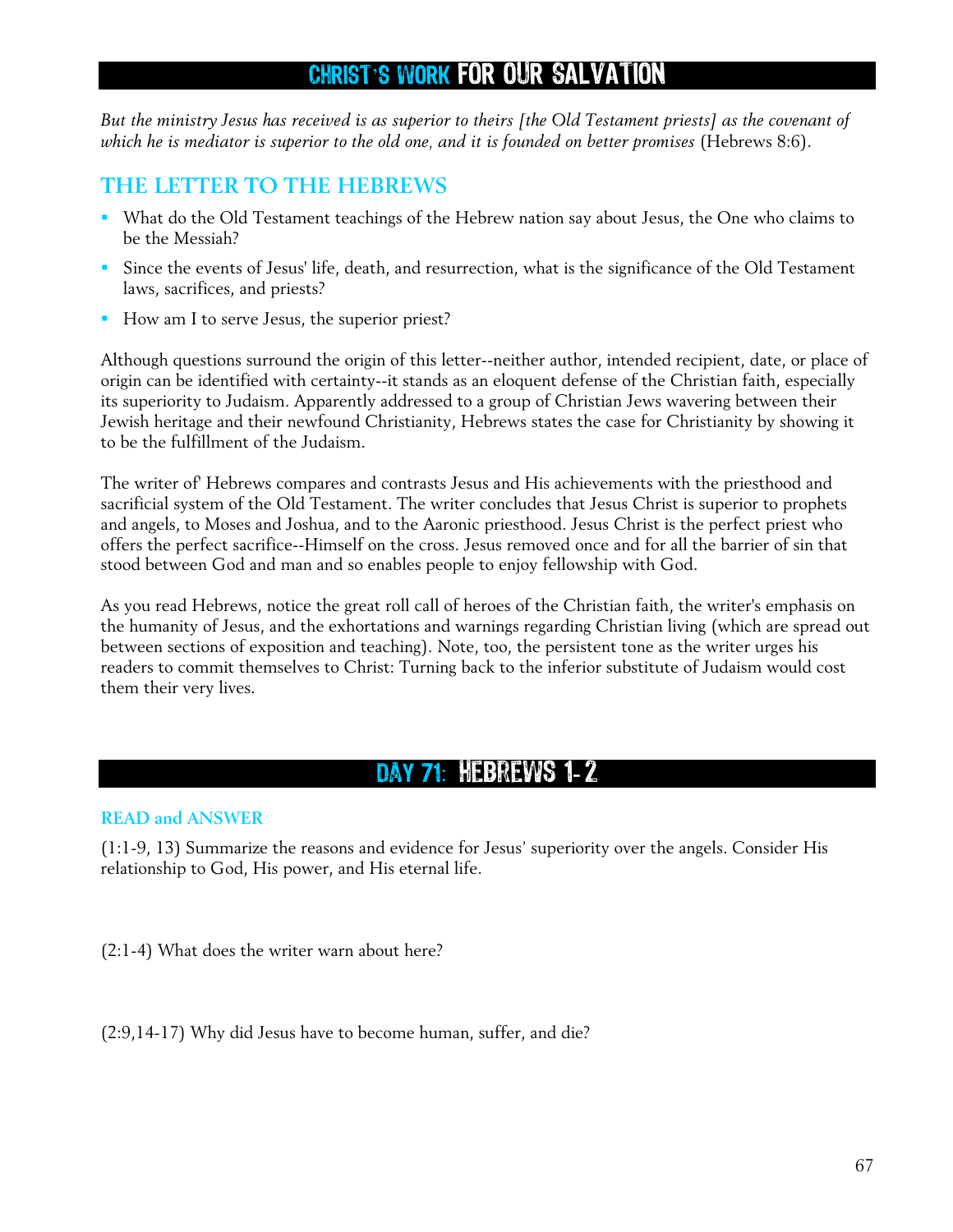#### **REFLECT and PRAY**

(2:10-13) What was accomplished by Jesus sharing our humanity? Be sure to describe your new relationship to Him.

## **RESPOND and GROW**

(2:18) Spend some time in prayer asking for Jesus' help as you face various temptations or trials.

What idea, verse, or phrase can change my experience today?

## DAY 72: HEBREWS 3-4:13

## **READ and ANSWER**

(3:1-6) What is the point of the house? In answering this question, identify the discussion of the house.

(4:1, 2) Hearing the message of Jesus needs to be combined with another action if it is to provide the way to salvation. What is that other action?

### **REFLECT and PRAY**

(3:12, 13) Why does sin harden a person's heart?

(4:12 ,13) What do these verses reveal about (a) God's nature and (b) His knowledge and evaluation of us?

### **RESPOND and GROW**

(4:12) Ask your loving God to show you those thoughts and attitudes which you need to purge from your heart. Ask His assistance in this cleansing.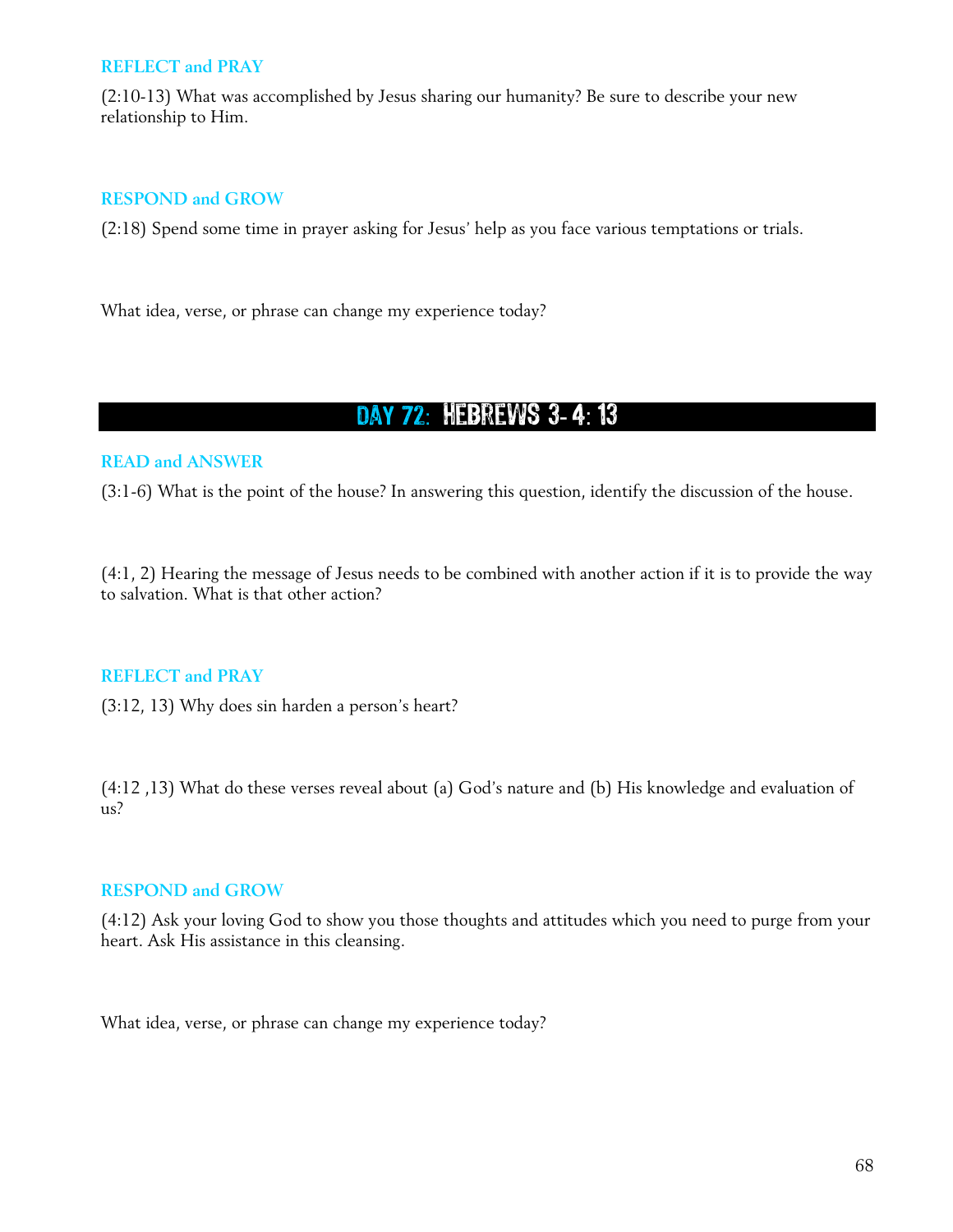# DAY 73: HEBREWS 4: 14-7: 28

### **READ and ANSWER**

(4:14-5:10) What makes Jesus (1) an especially compassionate priest, and (2) a totally effective priest?

(5:11-6:3) What problem does the writer address here? Where do the Hebrews seem to be in error?

(7:13-28) List Jesus' qualifications for the priesthood and some unique aspects of His priesthood.

#### **REFLECT and PRAY**

(7:11-28) Summarize how Jesus is superior to Aaron, Melchizedek, and all other priests. How is hope in Jesus superior to hope in the law that defined the priesthood?

### **RESPOND and GROW**

(4:16) Act according to this challenge. Seek God's grace and mercy as you confess your sins and share your needs.

What idea, verse, or phrase can change my experience today?

# DAY 74: HEBREWS 8-10

#### **READ and ANSWER**

(8:6, 7) Based on these verses, what is the main point of this section of Hebrews?

(9:11-15, 24-28) How is Jesus' sacrifice of Himself superior to the first covenant?

(10:26-31, 35-39) Why doesn't Christ's perfect sacrifice allow us complete freedom to sin?

### **REFLECT and PRAY**

(10:1-3, 11-14) Compare the effectiveness of the priests' sacrifices and Jesus' offering of Himself.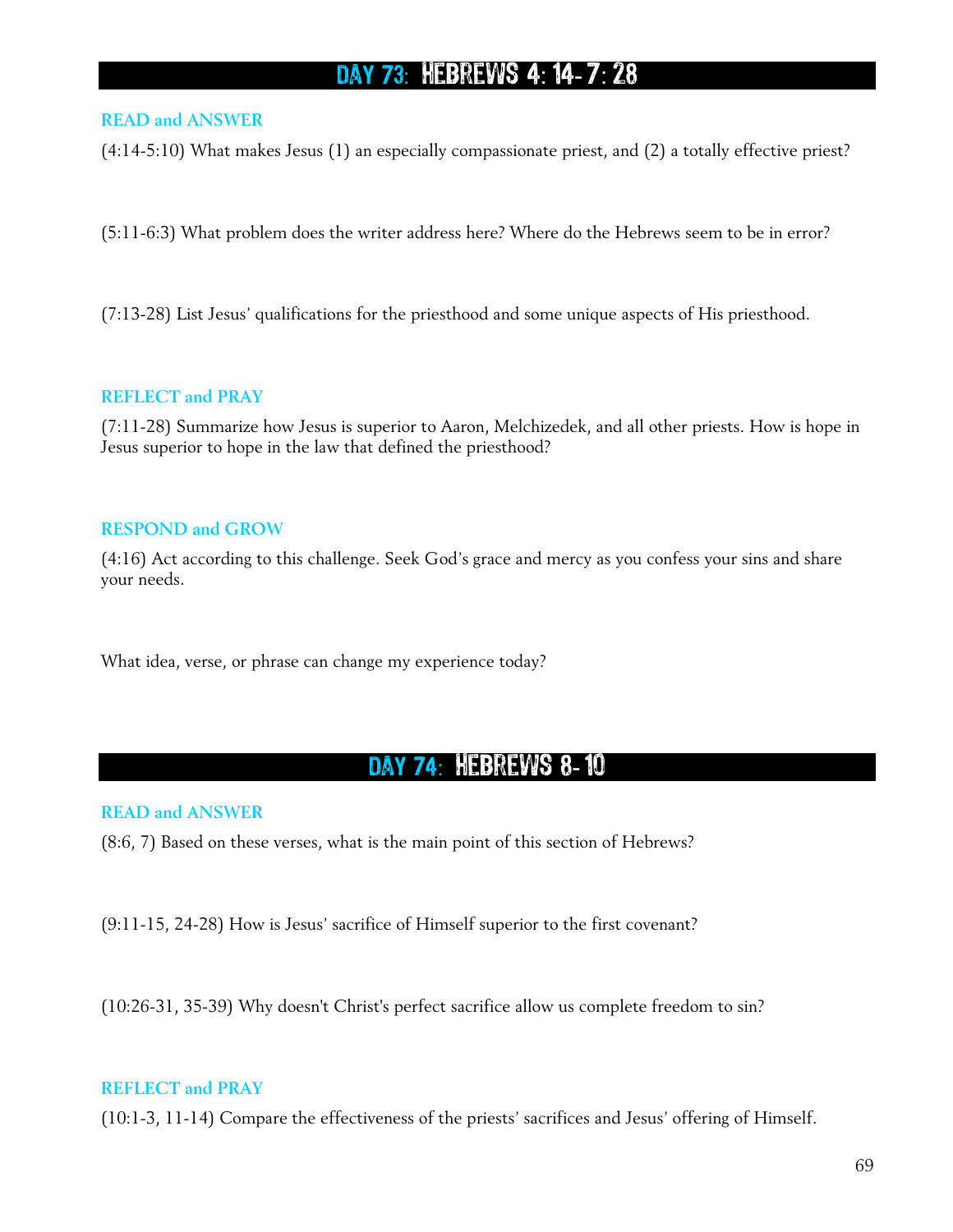(8:3a) Thank Jesus, the superior priest, for the sacrifice He made of Himself on your behalf and for the gifts of salvation and eternal life He has given you.

What idea, verse, or phrase can change my experience today?

# DAY 75: HEBREWS 11-13

## **READ and ANSWER**

(11:1-12, 17-40) What is the relationship between faith and action? In your opinion, which example of faith listed here is most striking? Why?

(12:14-17; 13:1-10) What is the purpose of these instructions for daily living?

## **REFLECT and PRAY**

(12:1-3) Which sin "easily entangles" you? What encouragement does the author of Hebrews offer?

(12:4-13) How do you benefit from God's discipline?

### **RESPOND and GROW**

Where is your faith being tested right now? Share your dreams and doubts with God.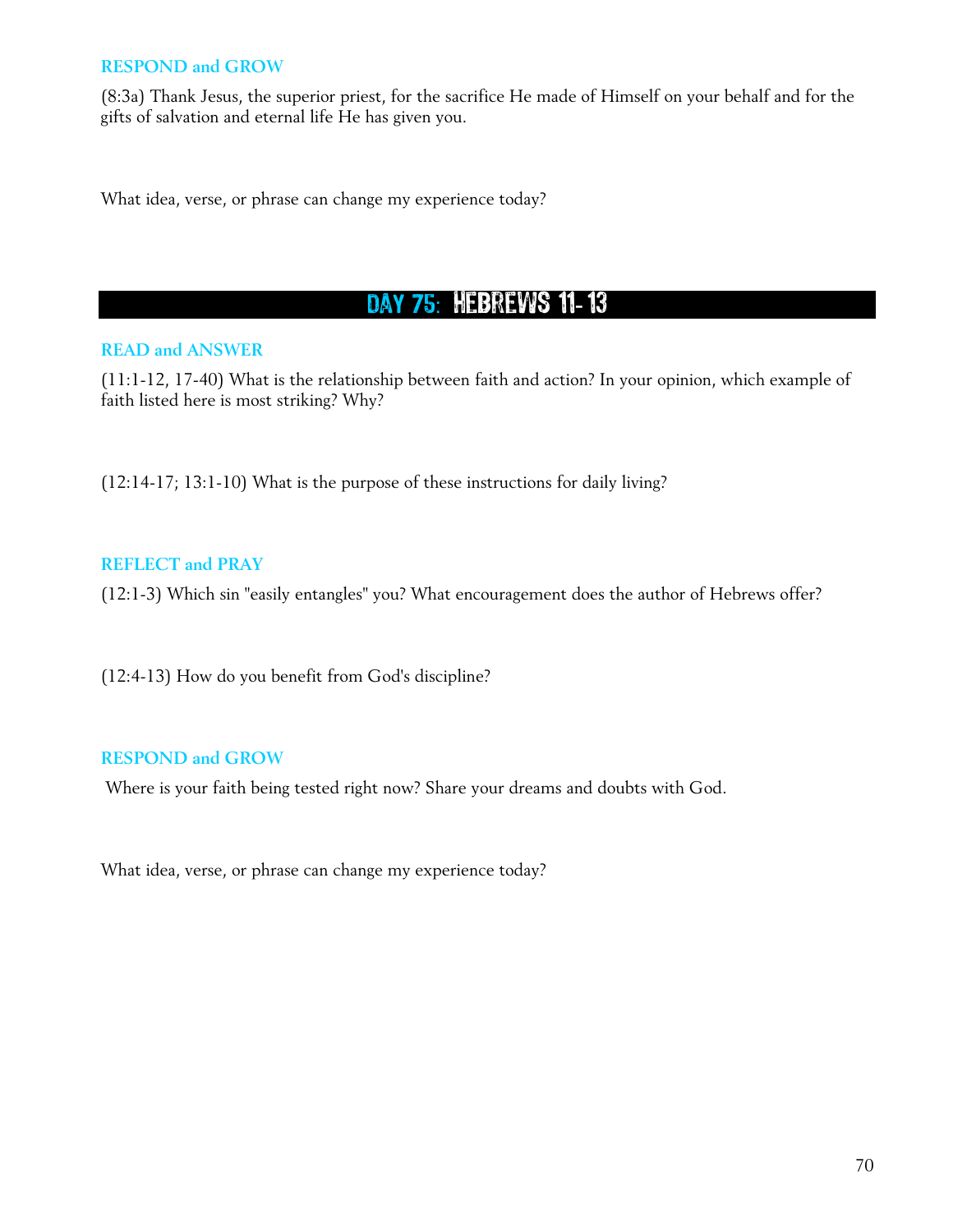# FAITH AND WORKS

*As the body without the spirit is dead, so faith without deeds is dead* (James 2:26).

## **THE LETTER TO JAMES**

- Isn't it enough that I believe in Jesus?
- How can I stand strong against the influences of the world?
- Why do I say things that are hurtful--things that I don't really mean?

As soon as we receive the Christian message, we are to live the Christian life--such is the basis of James' letter. True faith in Christ always spills over into the rest of life: James call to us to be doers of the Word will be obeyed as a natural result of our faith in Jesus and our relationship with Him. Furthermore, the assertion that faith is alive only when it is evident in works complements rather than contradicts Paul's teaching. While Paul teaches that works of the law cannot bring salvation--only faith can--James teaches that this saving faith must necessarily reveal itself in good works--without good works there is no faith.

On this foundation that faith without works is dead, James constructs a manual of faith. He instructs his readers on the issues of charity, chastity, curbing anger, taming the tongue, withholding judgment, managing material wealth, and swearing. When followed, these specific hints of practical advice can help a believer resist the devil and draw near to God: This is an letter about holy living.

## DAY 76: JAMES 1-3:12

#### **READ and ANSWER**

(1:1-4, 12-18) Outline James' teaching about trials (a proper attitude and some positive results) and temptations (their source and his warning).

(2:14-26) What is the relationship between faith and works? What image does James use to illustrate this point?

(3:1-6) List the three examples James lists here and explain the point they teach about the tongue.

#### **REFLECT and PRAY**

(1:5-8) Summarize James' teaching about prayer, and evaluate your prayers in light of his words.

#### **RESPOND and GROW**

(1:22-25) What is the meaning of the discussion of the mirror? What will be the result of your listening to the Word today?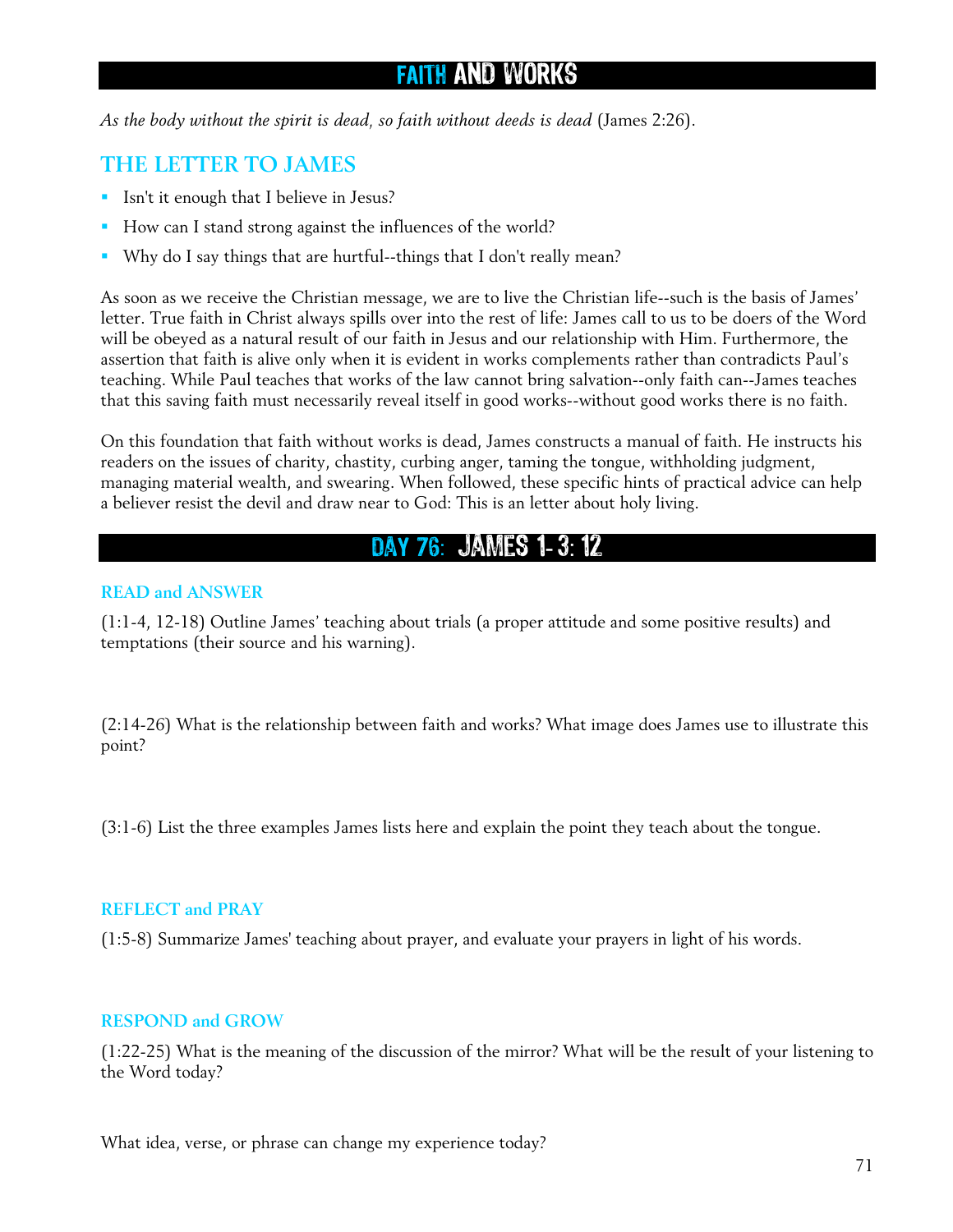# DAY 77: JAMES 3: 13-5: 20

## **READ and ANSWER**

(4:7-10) Why is humility an important trait for a believer to exhibit? How is Jesus the ultimate example of humility?

(4:13-17) How should believers qualify the plans they make? Why?

(5:7-12) What does James say about patience--the circumstances that call for it, and example we've been given, and encouragement for our own attempts to be patient?

### **REFLECT and PRAY**

(4:2, 3) What teaching about prayer does James reinforce here?

#### **RESPOND and GROW**

(4:4-6) How does friendship with the world contradict your Christian faith in your life?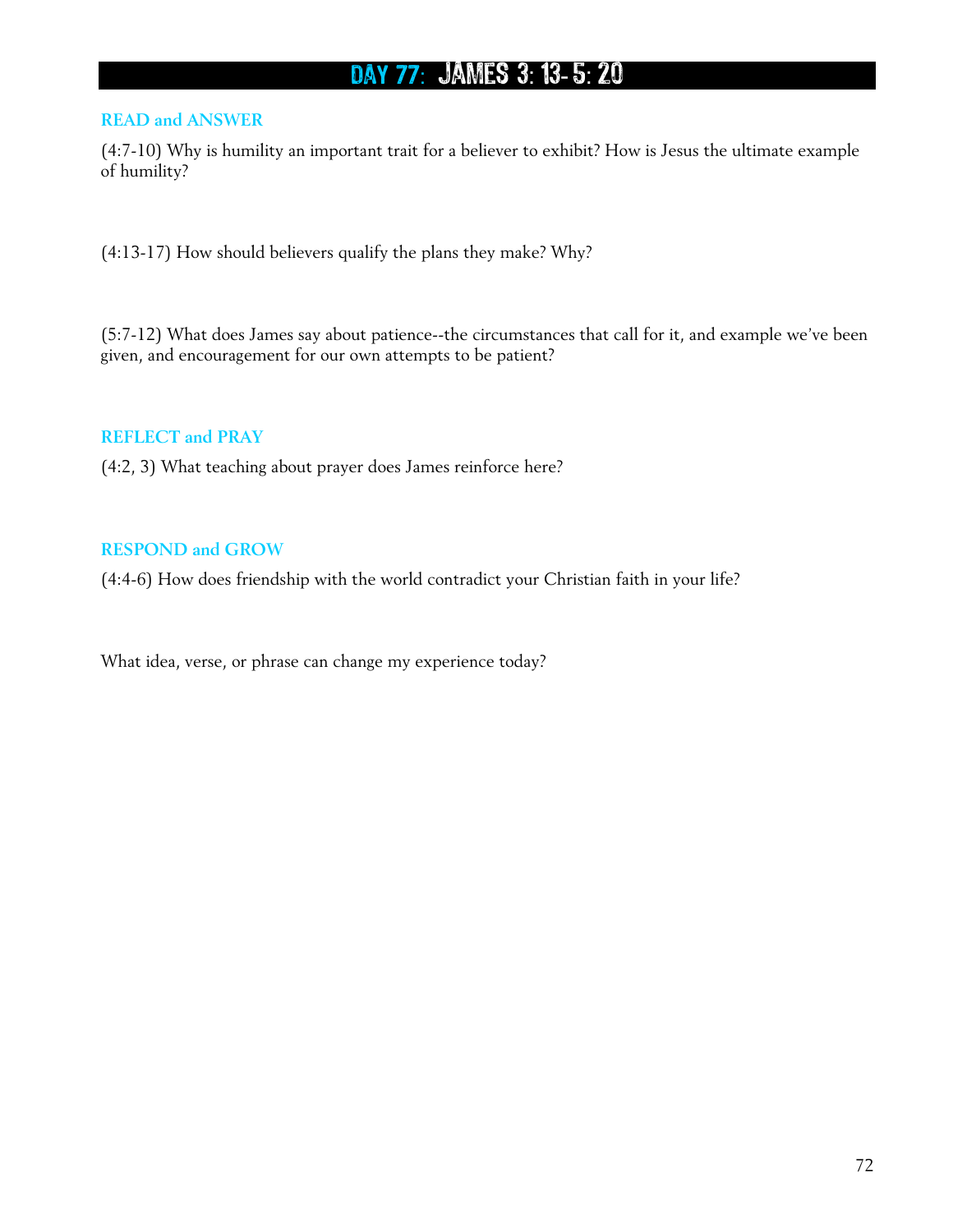# SUFFERING PATIENTLY AND JOYOUSLY TO THE GLORY OF GOD

*Therefore, since Christ suffered in his body, arm yourselves also with the same attitude, because he has suffered in his body is done with sin* (1 Peter 4:1).

### **THE FIRST LETTER TO PETER**

- How can faith in Jesus help me cope with trials?
- What examples does Jesus give me for dealing with difficult times?

In this letter, Peter is a practical theologian: his letter abounds in Christian doctrine that connects with real life. Written to Christians who are suffering under some kind of persecution (the "painful trial" of 4:12), Peter's message is one of comfort, hope, and encouragement to stand firm in their faith in Jesus. Peter also reminds his readers that Christ Himself is an example of how to face suffering and that God the Father is sovereign and therefore trustworthy even during difficult times. Peter adds that the unseen Christ is never far away, that believers will share the glory of His reappearance, and that the expectation of His return should motivate His people to holy living.

## DAY 78: 1 PETER 1-3: 7

#### **READ and ANSWER**

(1:1-12) Describe the attitudes toward the living hope available in Jesus. What are the attitudes of the prophets and angels and what should your attitude be?

(1:3-16; 1:22-2:2) What evidence of faith does Peter expect to find in a believer's life?

(2:13-25) How did Jesus model submission and endurance under unjust suffering? What can believers accomplish by their respectful submission to civil authorities? What blessings do believers receive because of Christ's submission and suffering?

### **REFLECT and PRAY**

(2:9-12) Note the description of believers as a "chosen people." What is your personal message and your example to the world?

### **RESPOND and GROW**

(2:17) Plan specific ways to obey this four-part command today.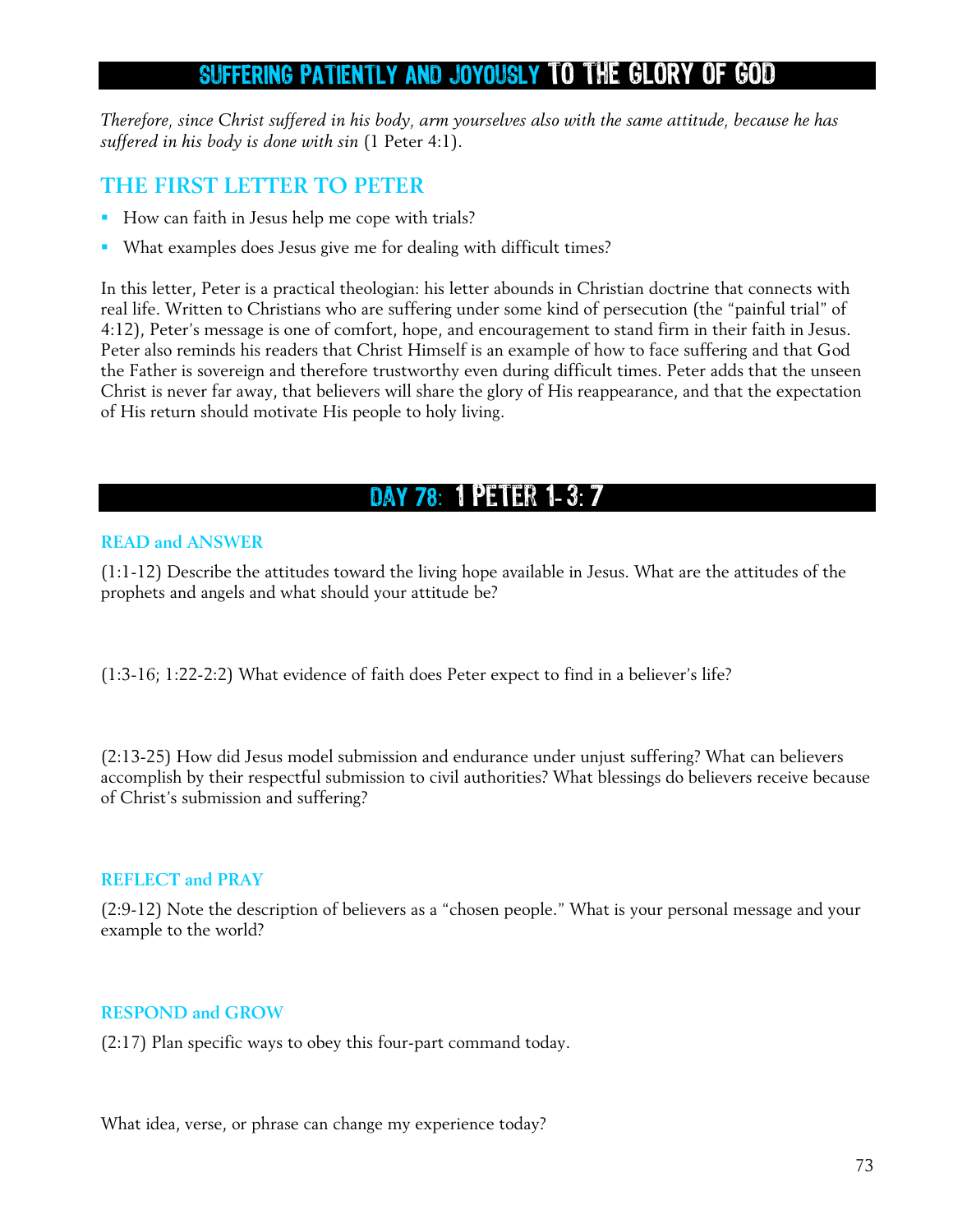# DAY 79: 1 PETER 3: 8-5: 14

### **READ and ANSWER**

(4:7-11) Outline Peter's instructions regarding the appropriate attitude for prayer and hospitality, the purpose of love, the use of gifts, and the godly way to speak and serve.

(4:12-17) What attitude and outlook characterize godly suffering? What results when a person suffers for being a believer?

(5:8-11) What promise for faithful believers closes Peter's letter?

#### **REFLECT and PRAY**

(3:8-9) To what have believers been called? To what end?

#### **RESPOND and GROW**

(3:15) Can you explain "the reason for the hope that you have"? If not, what can you do to gain the necessary knowledge?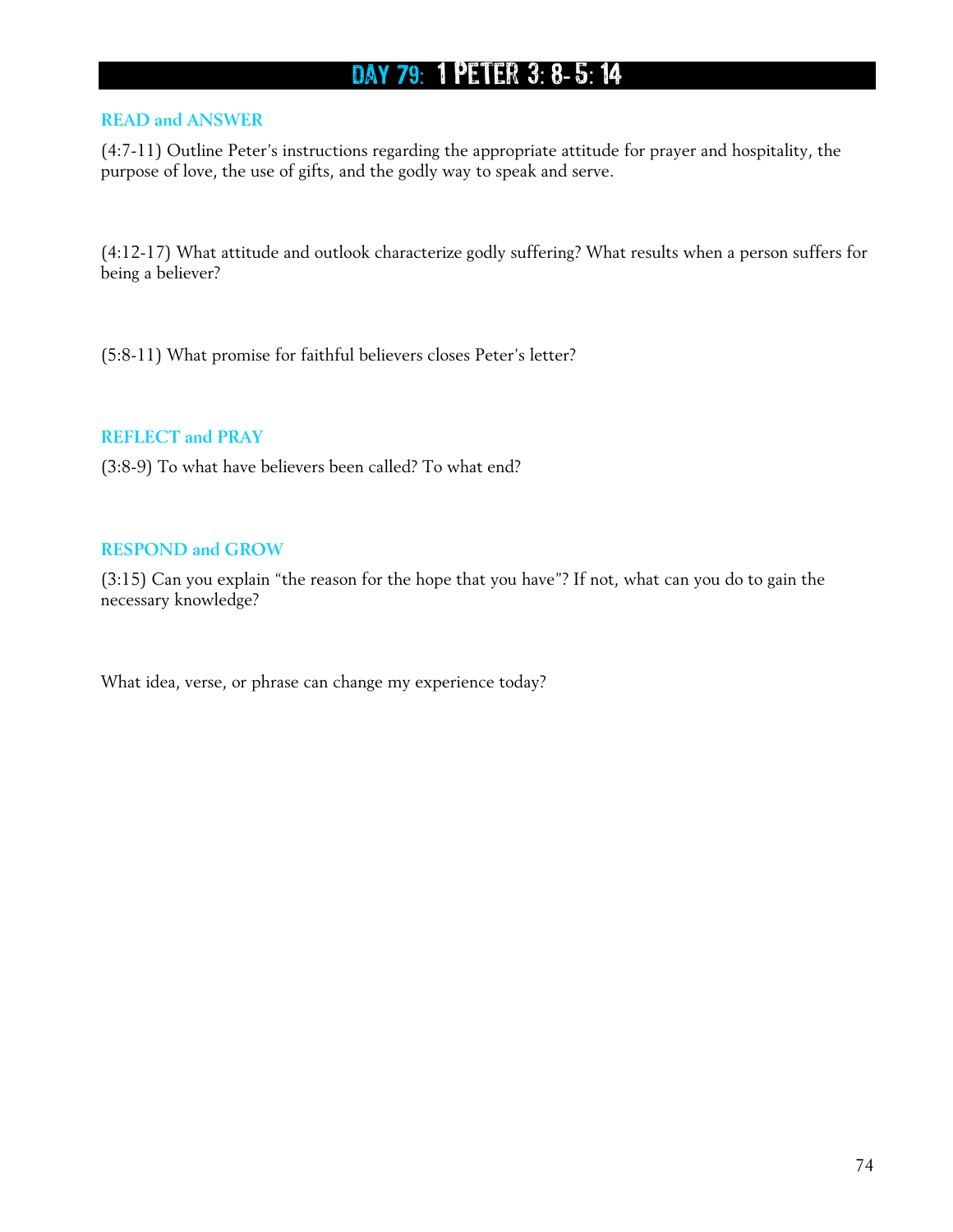# FAITHFUL REMEMBRANCE

*… he has given us his very great and precious promises, so that through them you may participate in the divine nature and escape the corruption in the world caused by evil desires* (2 Peter 1:4).

### **THE SECOND LETTER TO PETER**

- How can I arm myself against false teachings?
- What is the nature of true knowledge?
- **Why has Jesus not yet returned?**

Although authorship of this brief letter has been widely debated, the value of its message is undeniable. Peter warns Christians of false teachers and their corrupting doctrines. The theme, therefore, is true knowledge of the Lord and faithful remembrance of God, His nature, and His promises. As in 1 Peter, readers are called to practical holiness and to live with the awareness that the Day of the Lord is coming.

In light of these points, the writer of 2 Peter asserts that believers must stand strong against false doctrine and the destruction that it can cause. While 1 Peter addresses the issue of persecution by enemies and offers consolation in the face of suffering, 2 Peter warns believers to beware of the darkness of false teachings that can lead to sinful living. The writer of 2 Peter, therefore, reminds his readers of the truth of the gospel.

# DAY 80: 2 PETER 1-3

### **READ and ANSWER**

(1:3-9) For what reason should believers strive for the qualities listed here? List the qualities. Comment on the ordering of these attributes and on their value to the person possessing them.

### **REFLECT and PRAY**

(2:20,21) Why would Peter make this statement? Do you agree or disagree with him?

(3:8-13) What does Peter explain about God's understanding of time? How does that idea explain something about the seeming delay of Jesus' return?

### **RESPOND and GROW**

(3:14) What efforts are you making? What will you do today?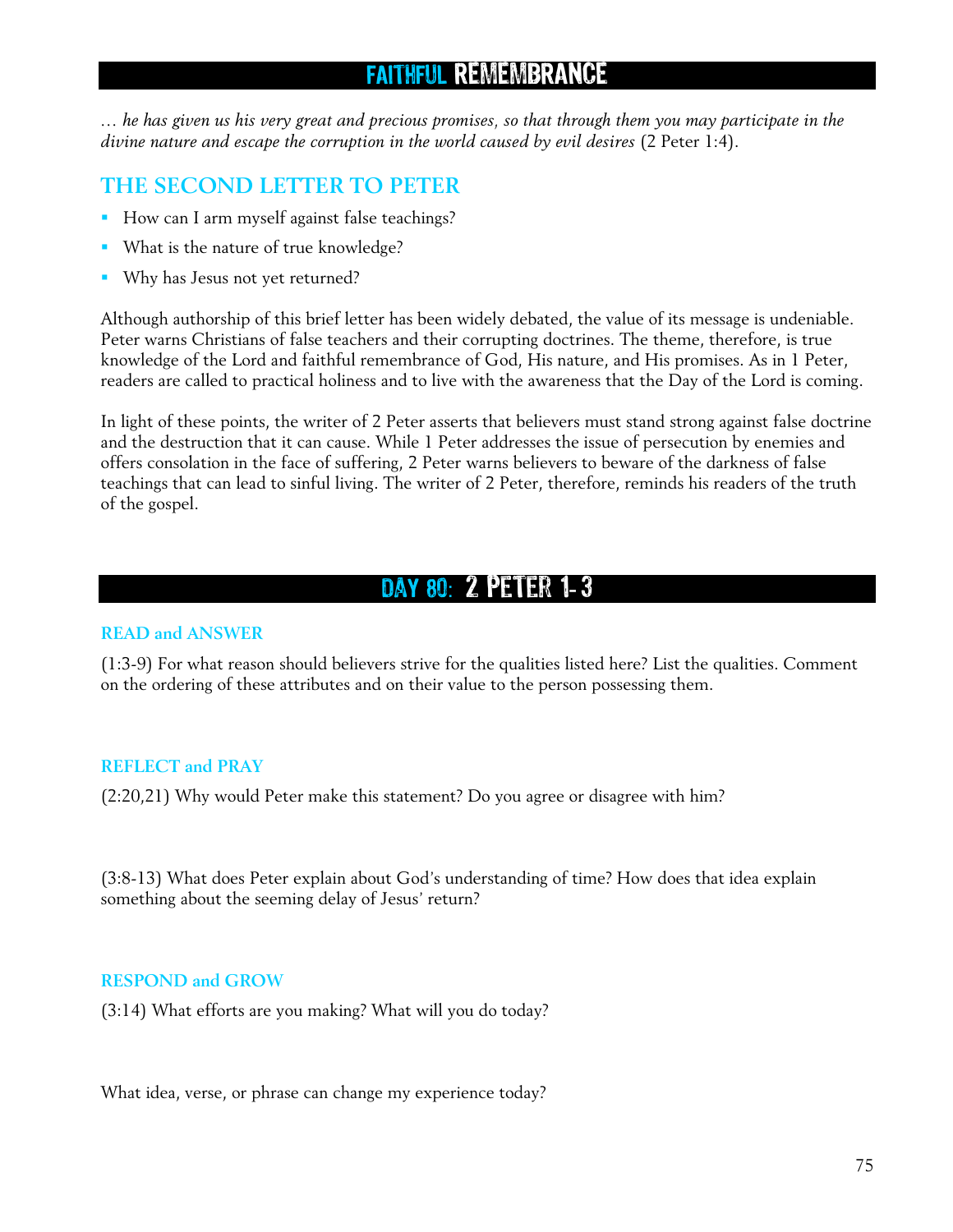# KNOW GOD AND ENJOY FELLOWSHIP WITH HIM

*We proclaim to you what we have seen and heard, so that you also may have fellowship with us. And our fellowship is with the Father and with his Son, Jesus Christ* (1 John 1:3).

### **THE FIRST LETTER OF JOHN**

- What kind of fellowship does God want us to experience with Him and with other believers?
- How can a believer walk in the light of God?

While John's gospel was written to bring people to faith (John 20:31), his first letter is intended to renew faith that has been shaken by false teaching. The heresy John is battling is gnosticism: this sect, claiming to have a superior knowledge of God, looked down on those who adhered to the gospel. The gnostic philosophy that spirit is pure and the physical is evil led to their denial of Christ's humanity. God being good could have nothing to do with evil matter; therefore, He could not have been human in Christ. In this letter, John clearly teaches that this viewpoint cuts out the very heart of the gospel: if Christ did not become man and die for human sin, there is no Christian faith. (See also the introduction to Colossians.)

As the apostle John counters this heresy, he also writes about what it means to live as a Christian: knowledge of God and fellowship with Him will be evident in righteousness of life, brotherly love, and faith in Jesus as God incarnate. The three topics of love, sin, and new birth are foundational to the letter. Note, too, the frequent occurrence of the words "know" or its equivalent and the writers use of various contrasts (light with darkness or love of the world versus love for God, for instance). Finally, John calls believers to walk in the light of God's commandments. We do this by loving one another, for God is love.

## DAY 81: 1 JOHN 1-3:10

### **READ and ANSWER**

(1:8-2:2) Summarize the important promise of these verses.

(3:1-3) What moves John to praise God here?

(2:5, 6; 3:7-10) What distinguishes a child of God from a person in Satan's bondage?

### **REFLECT and PRAY**

(2:15-17) What three aspects of the world does John outline here? How can these things interfere with or completely inhibit one's love for God?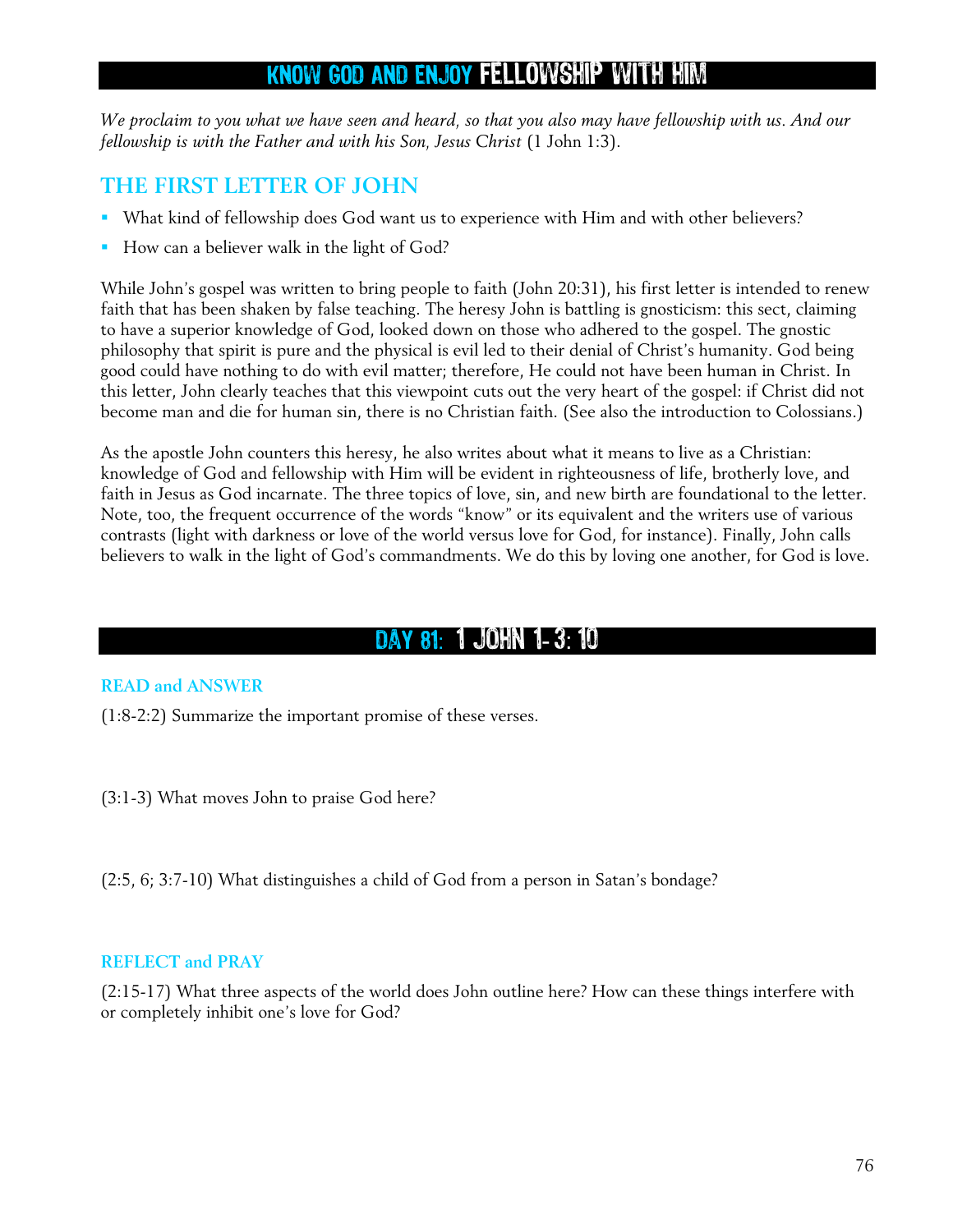### **RESPOND and GROW**

(1:5-7; 2:9-11) Explain John's use of the contrast between light and darkness. What behaviors and attitudes reveal which path a person is walking? How will you demonstrate that you're walking on the path of light today?

What idea, verse, or phrase can change my experience today?

# DAY 82: 1 JOHN 3: 11-5: 21

### **READ and ANSWER**

(4:7-12) How does God enable us to love and how did He show us His love?

- (4:15-21) The hymn to love continues:
	- (a) What is the relationship between fear, love, and punishment?
	- (b) Why are we even able to love?
	- (c) Who can rightly be called "liar"?
	- (d) What did Jesus command?

(5:6-12) How does God, Jesus, and the Holy Spirit bring a person to believe the gospel message?

### **REFLECT and PRAY**

(5:2-5) Explain the connection for us between the commandments of God and our love for God.

### **RESPOND and GROW**

(3:18) Plan two ways you can love "with actions" today.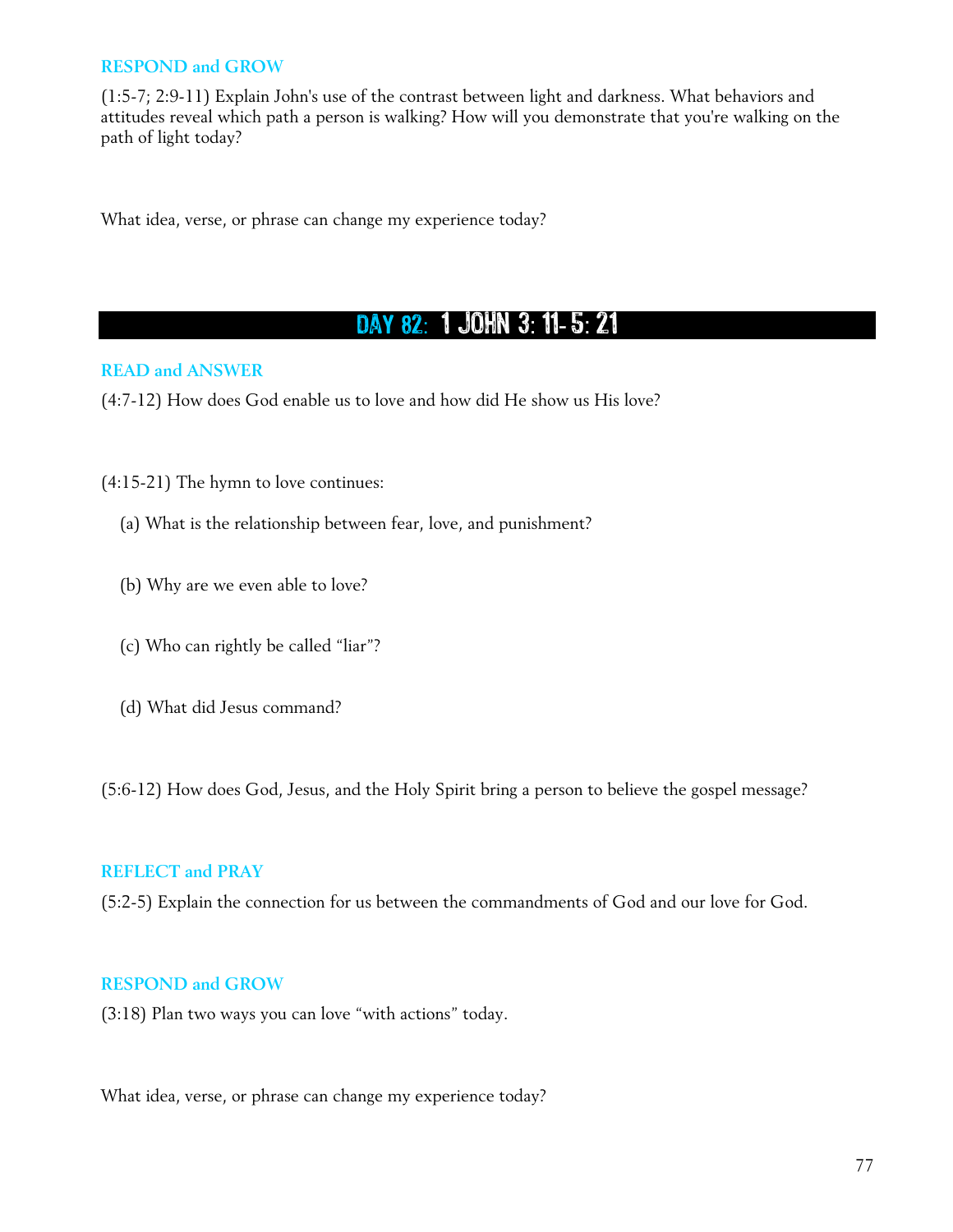# TRUTH : RECEIVE, OBEY AND CHERISH IT

*…because of the truth, which lives in us and will be with us forever* (2 John 2).

### **THE SECOND LETTER OF JOHN**

- What is the primary command Jesus gives us to live by?
- **What truth can help us stand against false teaching?**

Questions surround this little message on truth and love. The author may be the apostle John or an unknown John; the person addressed may be a particular woman, or the "chosen lady and her children" may be metaphorical for the church. Whatever the interpretation, the letter itself focuses on the essential Christian theme that Jesus commands His followers to love one another.

The letter also picks up the warning of 1 John: Beware of false teachers. The letter indicates the importance of excluding hospitality to anyone whose teaching contradicts the truth of Jesus. Only then could faith can survive. As he writes toward this important purpose, the author uses the word "love" four times and "truth" five times in the thirteen verses. He calls believers to stand strong in the truth of Jesus Christ which he defends here.

# HOSPITALITY AND LEADERSHIP

*We ought therefore to show hospitality to such men so that we may work together for the truth* (3 John 8).

### **THE THIRD LETTER OF JOHN**

In what practical ways can we love one another?

Like 2 John, this letter deals with the issue of visiting preachers who, as traveling evangelists, relied on the hospitality of Christians as they traveled. The situation which the writer (probably the author of 2 John) addresses in this letter involves two men: the kind and hospitable Gaius, and Diotrephes, the arrogant church official who attacked John's character and refused to receive the travelers John commended to him. Also mentioned is Demetrius, perhaps the writer's messenger, and a man praised by all for his life of truth. This two-part message of the church's duty to welcome fellow believers and the danger of petty dictators arising within the church is grounded in a discussion of truth. Truth is the basis of the writer's love and, according to his exhortation, is to be the foundation of our Christian service.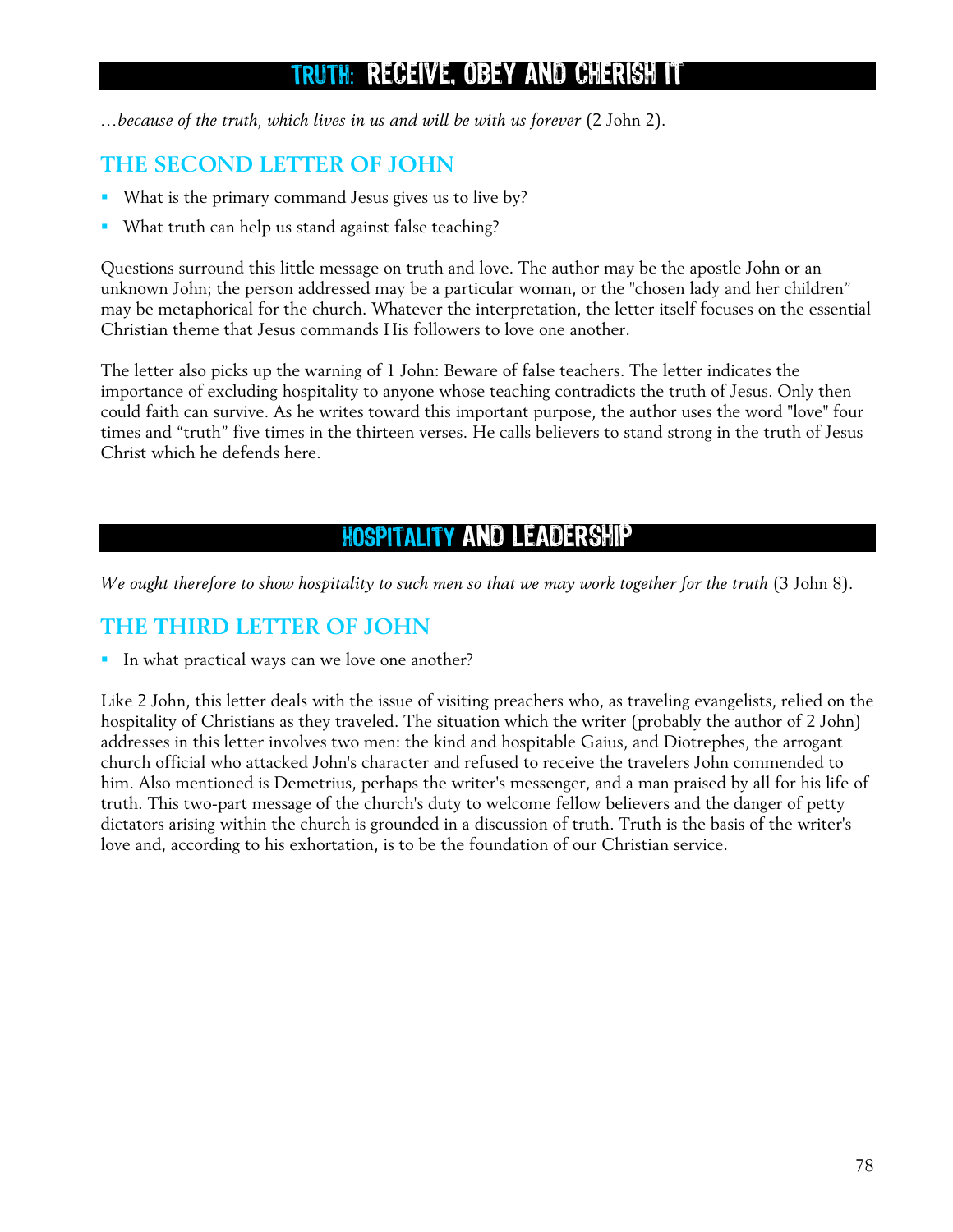# keep the faith

*Keep yourselves in God's love as you wait for the mercy of our Lord Jesus Christ to bring you to eternal life* (Jude 21).

### **THE LETTER OF JUDE**

- How can I be strong against false teachers?
- How can I identify false teachers?

This solemn letter by Jude, "a servant of Jesus Christ and a brother of James" (verse 1), is written to Christians who are threatened by traitors and by people who have rejected the faith but have remained in the church. The author condemns these false teachers for their arrogance and immorality and for their denial of the lordship of Jesus. In light of his situation, Jude expounds on the danger of apostasy by citing several Old Testament and apocryphal examples of God's judgment on faithless Israelites. Woven into this message that God judges corporate as well as individual wickedness are exhortations to believers to keep believing and to keep living as God has commanded. The closing note is one of praise for God who can keep His people standing fast.

### Day 83 : 2 John, 3 John, Jude

### **READ and ANSWER**

(2 John 4-6) What command is the reader reminded of? How does the writer define "love"?

(2 John 7-11) What criterion for hospitality is set forth here?

(3 John 11) What guideline for behavior does the writer offer here?

### **REFLECT and PRAY**

(Jude 20-23) How can belonging to a body of believers help a person stand strong against false teachers?

### **RESPOND and GROW**

(3 John 11) Who or what will you imitate today?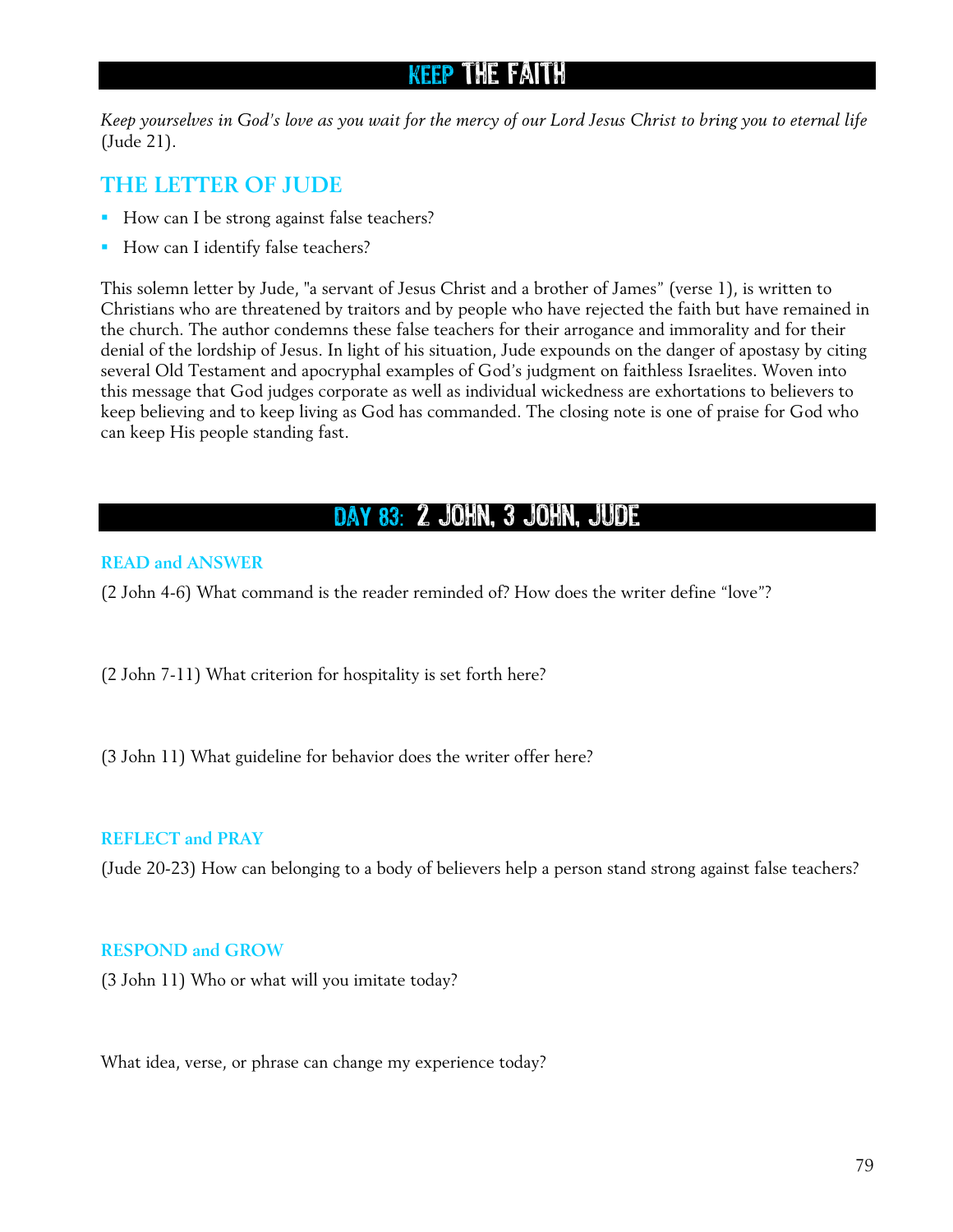# JESUS IN TRIUMPH AND GLORY

*Write, therefore, what you have seen, what is now and what will take place later* (Revelation 1:19).

### **THE BOOK OF THE REVELATION OF JOHN**

- Looking at the state of the world, how can I have hope?
- This fallen world seems locked in the bonds of Satan--what, therefore, will the "end of the age" mean?

When approaching and interpreting this difficult book of the New Testament, a reader must consider the audience for which Revelation was first written. John wrote to encourage early Christians who were facing a devastating persecution by Rome, and the words he shares are intended to convey a message for hope and victory.

John's message, though, is full of symbols that would mean much to believers and nothing to their persecutors. These symbols as well as other standard characteristics of this apocalyptic (end times) writing--references to supernatural events, unearthly creatures, metaphors, pseudonyms, and numbers- make Revelation a puzzle for most readers. Furthermore, as a poetic and visionary work written in picture-language, Revelation is not to be taken literally; it is not a logical treatise or a strict chronological account. While far from being the straightforward writing that we current day believers are familiar with, Revelation can still offer us the same hope and encouragement that it did its first-century readers.

As John writes in the opening line, this book focuses on "the revelation of Jesus Christ, which God gave him to show his servants what must soon take place (1:1). Having received this information from an angel Jesus sent him, John writes of "what is now and what will take place later" (1:19)--and what will take place is the return of Jesus Christ, the passing away of the earth, the final defeat of Satan, and the end of sorrow, pain, and tears.

Four main interpretive views have been used by people trying to understand this book and its message: (1) the preterist view--prophecies refer only to Jesus' day and have therefore already been fulfilled; (2) the historical view--the predictions are a preview of history and so are in the process of being fulfilled; (3) the futurist view--the visions are relevant to the end of the age rather than to the time of the prophet, and (4) the poetic or spiritual view--the writer is artistically describing the final triumph of God over evil, and therefore, literal or historical interpretation is illegitimate. Different end times schemes (premillenial, postmillenial, and amillenial) have also arisen as readers have considered the meaning of this book.

Whatever the choice of interpretive approaches and time frames, the book of Revelation continues to communicate the fact that God is in control of this world, and that Jesus is Lord of all history. The promise of Revelation is a glorious future for a believer who stands strong: The world is in the hands of a faithful and loving God.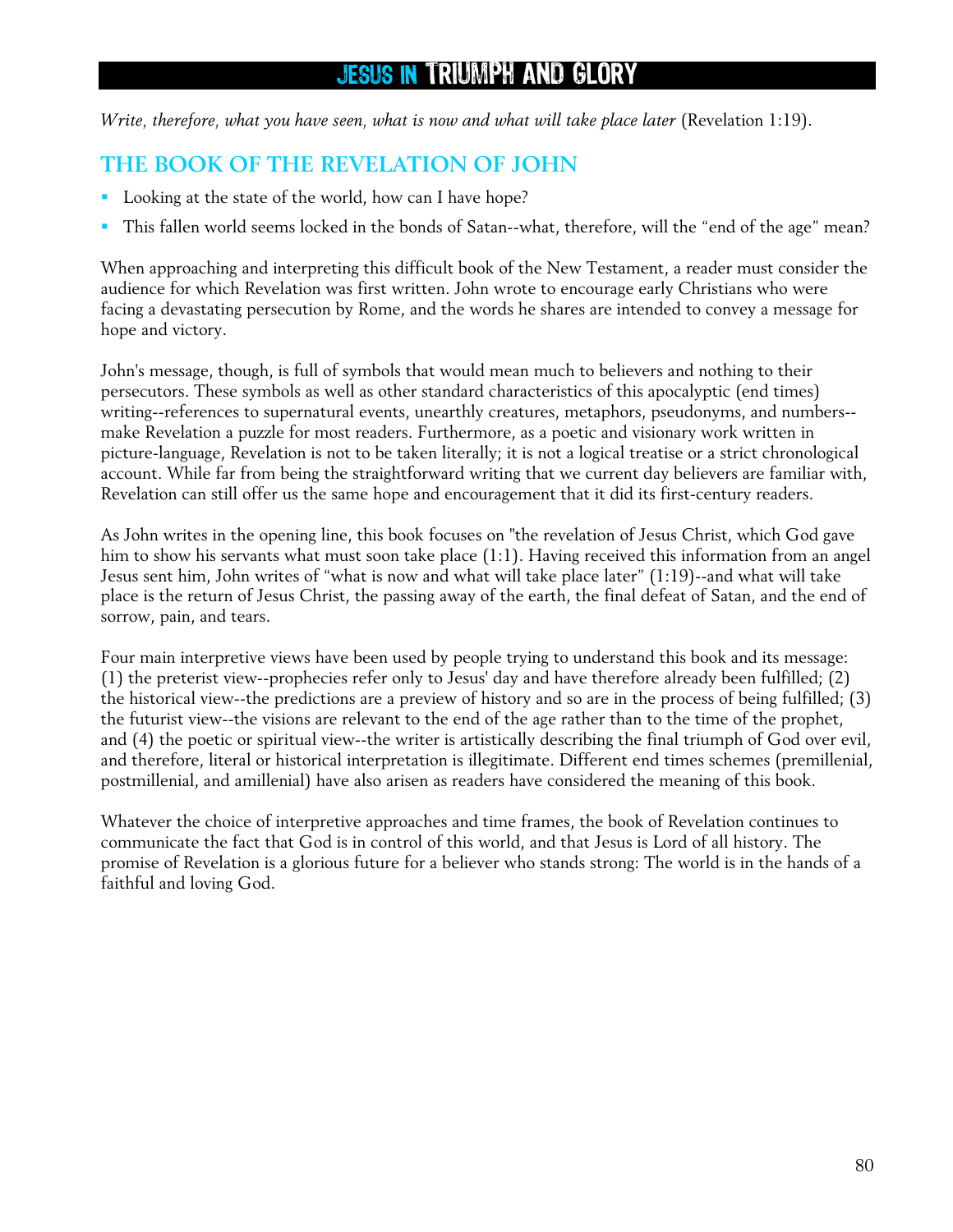# DAY 84: REVELATION 1-3

### **READ and ANSWER**

(2:1-7) For what is the church at Ephesus praised? Explain verse 4; what prompts the call to repentance?

(2:12-17) For what is the church in Pergamum (a) praised and (b) reprimanded?

### **REFLECT and PRAY**

(3:7-13) What commendation does the church in Philadelphia receive? Is your church worthy of a similar commendation?

(3:14-22) What is the main complaint against the church in Laodicea, and how does verse 19 temper that complaint? Could this complaint be made against your church?

### **RESPOND and GROW**

(1:8) What is the significance of Jesus' statement? What hope and encouragement do these words offer you?

What idea, verse, or phrase can change my experience today?

## Day 85 : Revelation 4- 6

#### **READ and ANSWER**

(4:1-11) Jot down your impressions of heaven. Comment on its colors, images, light, and intensity.

(5:4-6) Contrast the triumphant Lion of Judah, which John and the Jewish nation had long anticipated, with the Lamb that John describes.

#### **REFLECT and PRAY**

(4:1-11) What qualities of God does this passage reveal or suggest?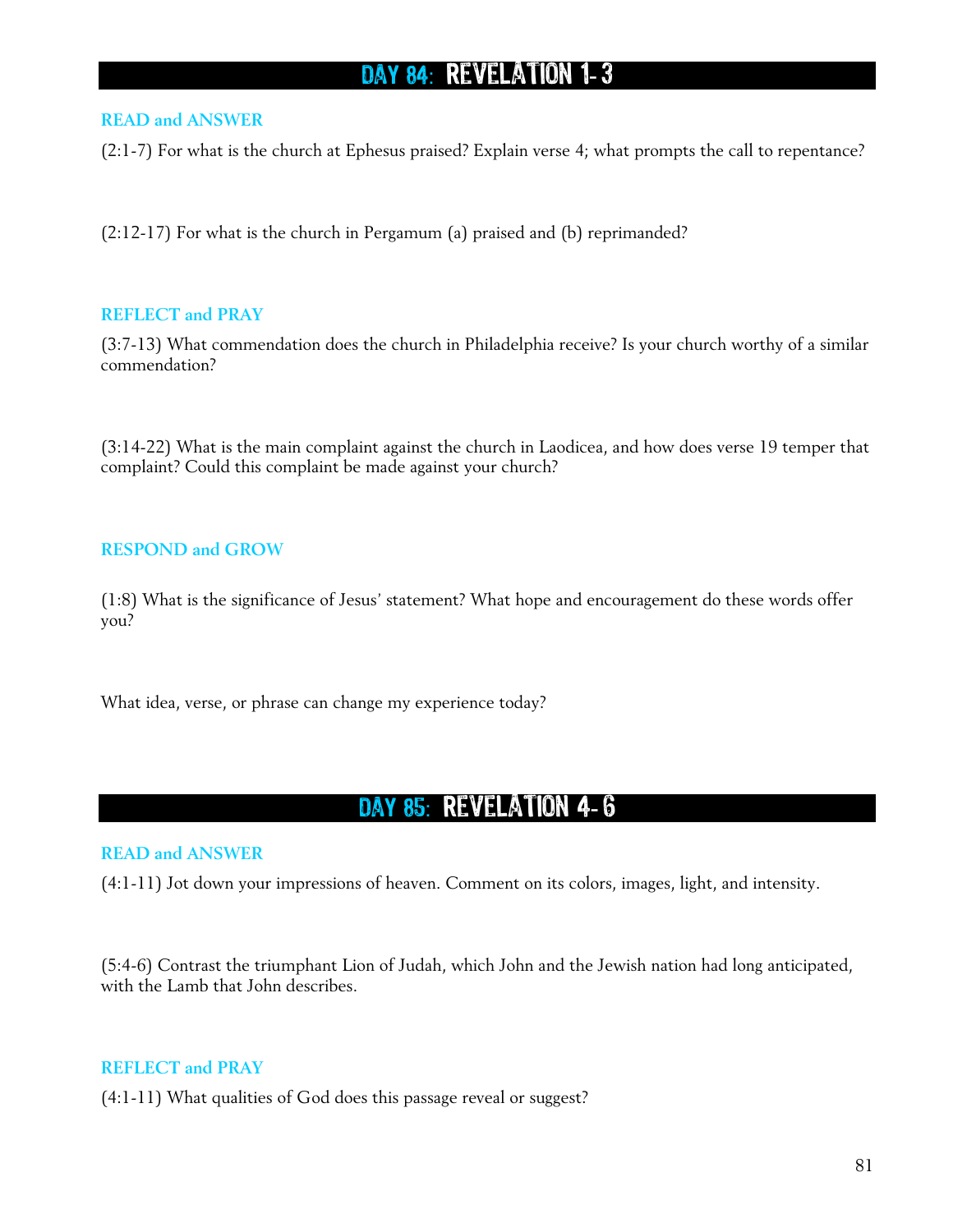(6:1-8) What patterns or forces in history do the events of the first four seals suggest? Which of these have you seen in your lifetime?

### **RESPOND and GROW**

(5:9-14) What do the three songs teach about God's worthiness? How relevant are these songs to your life? Sing one of them today!

What idea, verse, or phrase can change my experience today?

# DAY 86: REVELATION 7-9

### **READ and ANSWER**

(8:6-13) What is the purpose of the events triggered by the first four trumpets? What is destroyed?

(9:1-19) Who is affected by the fifth and sixth trumpets, and who is protected from these events of verse 4? (See also 7:1-8)

(9:20, 21) How does this destruction affect the people who survive?

### **REFLECT and PRAY**

(7:15-17) What promises are given to the elders? What aspect of this future is most appealing to you?

### **RESPOND and GROW**

(8:4) As you praise God, confess to Him, or ask His help or guidance, imagine your prayers rising to your powerful Father.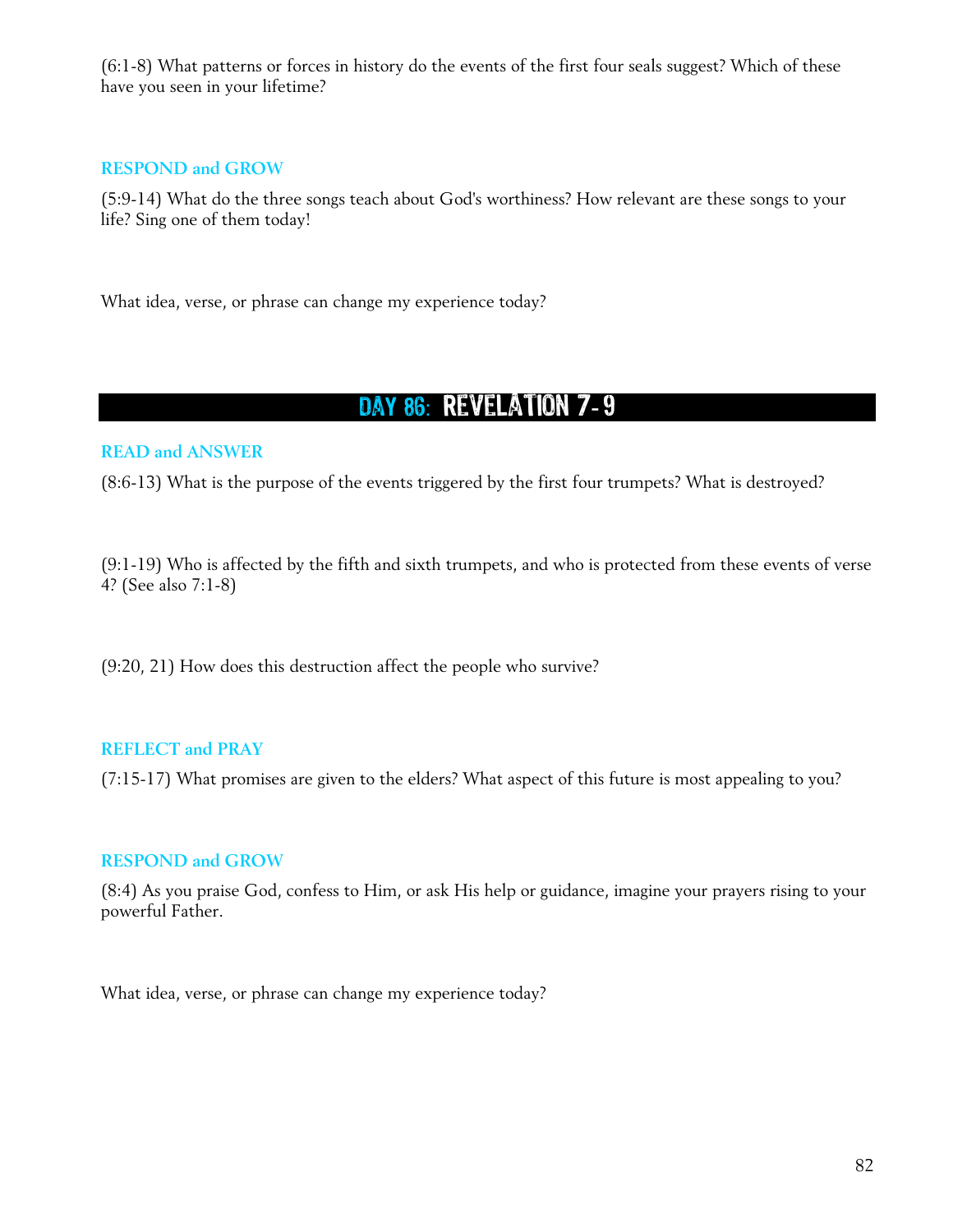# DAY 87: REVELATION 10-12

### **READ and ANSWER**

(10:9-11) Why would the revelation be both sweet and sour?

(10:6) Why had there been a delay?

(12:7-9, 12, 17) Despite its defeat, what does the dragon plan to do?

**REFLECT and PRAY** 

(12:10-12) What is the message of this section?

#### **RESPOND and GROW**

(11:17) Spend some time thanking God for His power in the world and in your life.

What idea, verse, or phrase can change my experience today?

### DAY 88: REVELATION 13-15

#### **READ and ANSWER**

(13:5-8) Describe the activities and nature of this beast of the sea. Note from whom it gets its power and authority and how people respond to it.

(13:11-17) How is the work of this second beast related to that of the first, and how do people respond to it?

(14:6-12) Summarize the angels' messages.

### **REFLECT and PRAY**

(15:1-8) What aspects of God does this vision emphasize?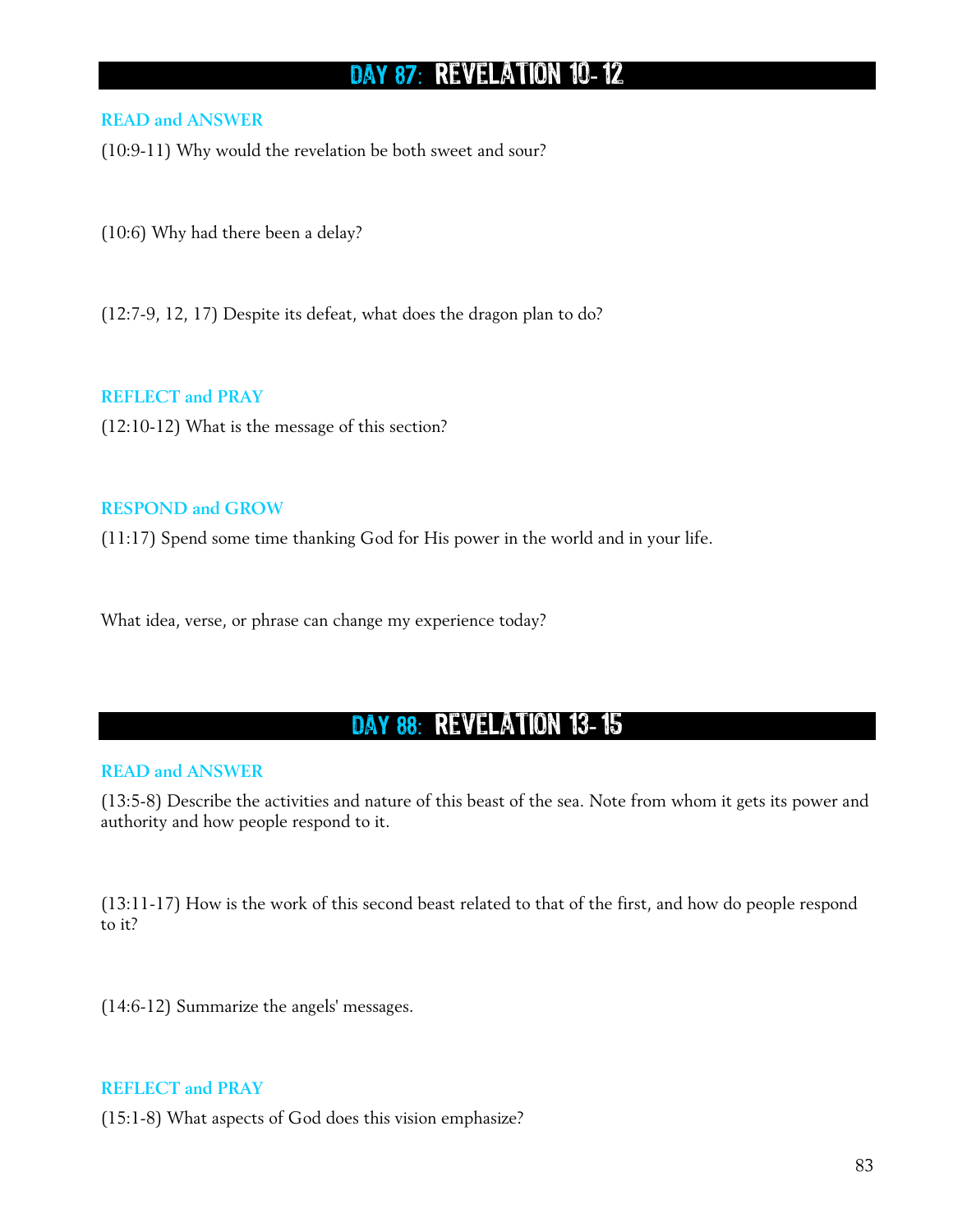### **RESPOND and GROW**

(13:18a; 14:12) Ask God for these things that will strengthen believers during these end times.

What idea, verse, or phrase can change my experience today?

# DAY 89: REVELATION 16-18

### **READ and ANSWER**

(16:1-21) What aspects of creation are affected by the seven bowls of God's wrath?

(18:11-14) Why was Babylon a valuable city? Note especially the last item on the list of the cargo the city sold to merchants.

(18:20, 24) Why is there great rejoicing over the fall of Babylon?

#### **REFLECT and PRAY**

When have you seen the truth and justice of God's judgment in your life?

### **RESPOND and GROW**

(17:14) Despite the conflicts and confrontations of Revelation, what does this verse remind us about the ultimate victory? How can your life reflect that victory today?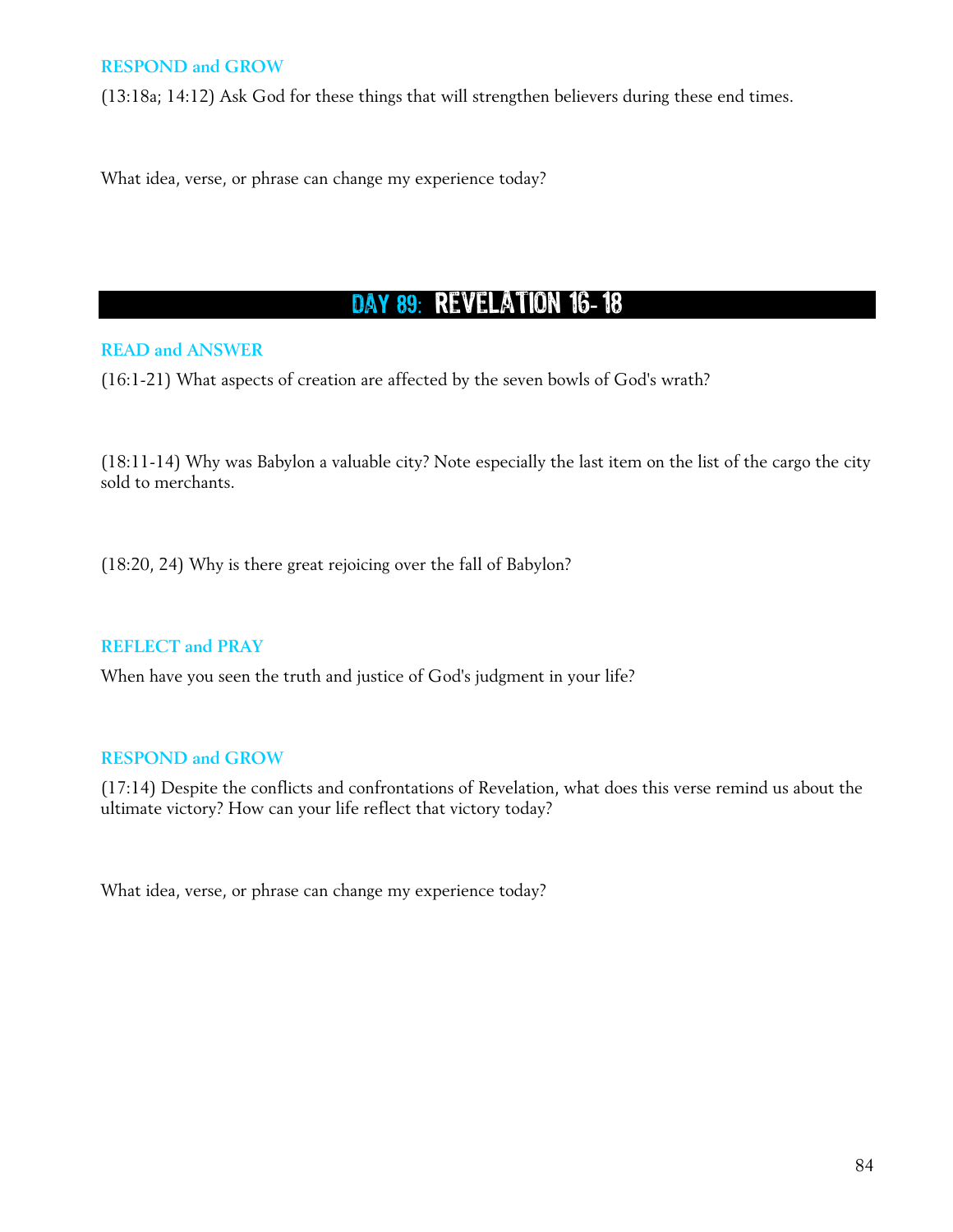# DAY 90: REVELATION 19-22

#### **READ and ANSWER**

(19:11-21) Describe the appearance and the significant accomplishment of the rider whose name is Faithful and True.

(20:1-3, 7-10) Summarize the destiny of Satan as John describes it here.

(21:1-27) Consider the new Jerusalem--the source of its glory and the atmosphere of this beautiful and holy city. Explain verse 22 in light of 1 Kings 6:13.

#### **REFLECT and PRAY**

(20:11-15; 21:27) Who will survive God's judgments?

(22:7-17) What is Jesus' message to a reader of Revelation?

### **RESPOND and GROW**

(22:13) Spend some time now praising God for His promise of a glorious future and for His faithfulness and love in the meantime.

What idea, verse, or phrase can change my experience today?

From Pastor John…

CONGRATULATIONS! YOU HAVE FINISHED THE 90-DAY CHALLENGE! EVEN if it took you longer than ninety days, you finished. Your time that you invested will be life changing and I hope you have already experienced that. Now keep going. Keep the habit of being in GOD'S WORD EVERYDAY. (MAYBE IT'S TIME FOR THE OLD TESTAMENT!?!?)